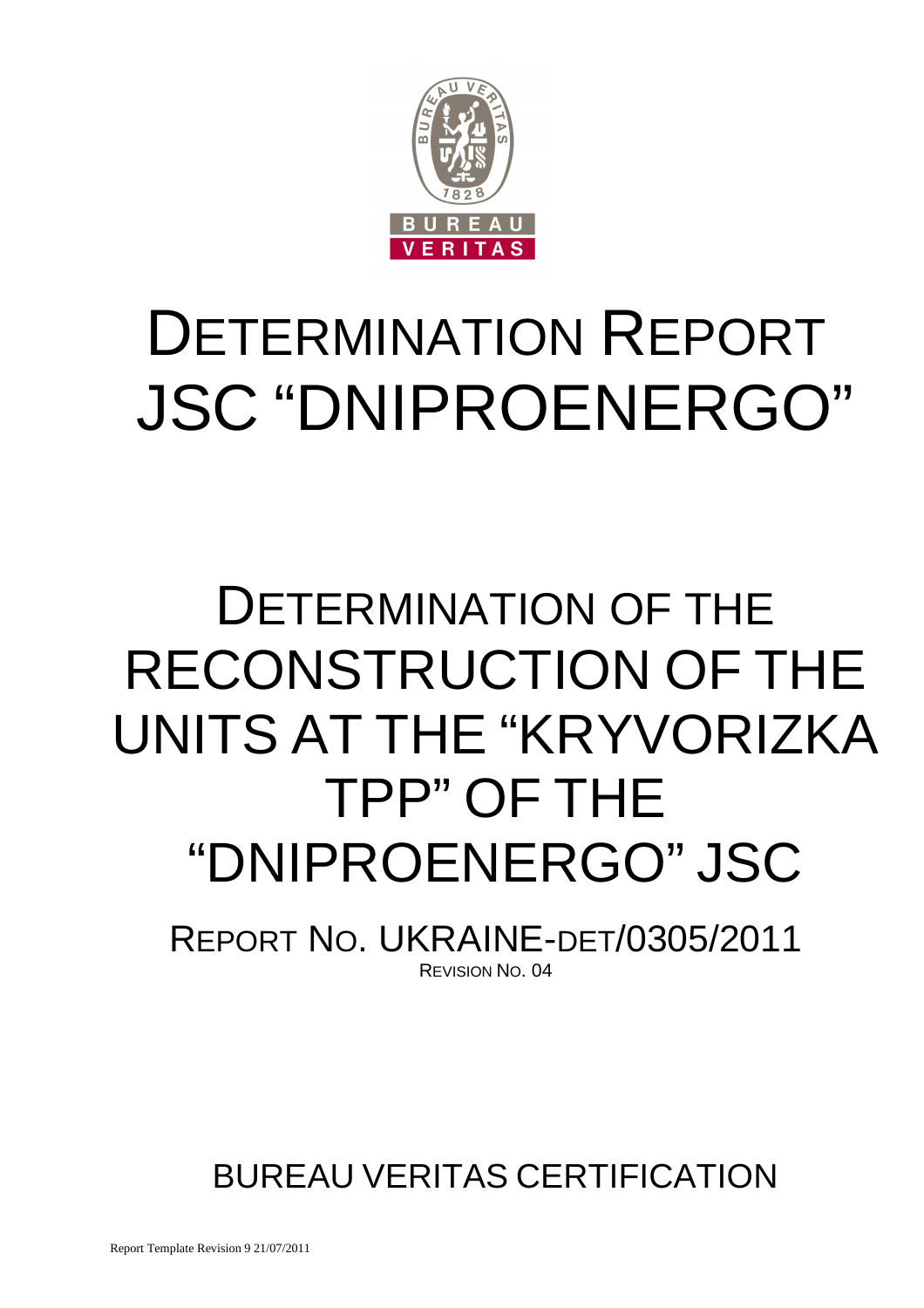



| Date of first issue:<br>16/08/2011                                                                                                                                         | Organizational unit:<br><b>Bureau Veritas Certification</b><br><b>Holding SAS</b>                                                                                                                                                                                                                                                                                                                                                                                                                                                                                                |
|----------------------------------------------------------------------------------------------------------------------------------------------------------------------------|----------------------------------------------------------------------------------------------------------------------------------------------------------------------------------------------------------------------------------------------------------------------------------------------------------------------------------------------------------------------------------------------------------------------------------------------------------------------------------------------------------------------------------------------------------------------------------|
| Client:<br>JSC "Dniproenergo"                                                                                                                                              | Client ref.:<br>Yurii Magera                                                                                                                                                                                                                                                                                                                                                                                                                                                                                                                                                     |
| Summary:<br>well as the host country criteria.                                                                                                                             | Bureau Veritas Certification has made the determination of the "Reconstruction of the units at the "Kryvorizka<br>TPP" of the "Dniproenergo" JSC" project of JSC "Dnirpoenergo" located in Zelenodolsk town, Apostolovsky<br>district, Dnipropetrovsk region, Ukraine on the basis of UNFCCC criteria for the JI, as well as criteria given to<br>provide for consistent project operations, monitoring and reporting. UNFCCC criteria refer to Article 6 of the<br>Kyoto Protocol, the JI rules and modalities and the subsequent decisions by the JI Supervisory Committee, as |
| conducted using Bureau Veritas Certification internal procedures.                                                                                                          | The determination scope is defined as an independent and objective review of the project design document,<br>the project's baseline study, monitoring plan and other relevant documents, and consisted of the following<br>three phases: i) desk review of the project design and the baseline and monitoring plan; ii) follow-up interviews<br>with project stakeholders; iii) resolution of outstanding issues and the issuance of the final determination report<br>and opinion. The overall determination, from Contract Review to Determination Report & Opinion, was       |
| design document.                                                                                                                                                           | The first output of the determination process is a list of Clarification and Corrective Actions Requests (CL and<br>CAR), presented in Appendix A. Taking into account this output, the project proponent revised its project                                                                                                                                                                                                                                                                                                                                                    |
| country criteria.                                                                                                                                                          | In summary, it is Bureau Veritas Certification's opinion that the project correctly applies Guidance on criteria for<br>baseline setting and monitoring and meets the relevant UNFCCC requirements for the JI and the relevant host                                                                                                                                                                                                                                                                                                                                              |
| Report No.:<br>Subject Group:<br>UKRAINE-det/0305/2011                                                                                                                     |                                                                                                                                                                                                                                                                                                                                                                                                                                                                                                                                                                                  |
| JI                                                                                                                                                                         | Indexing terms                                                                                                                                                                                                                                                                                                                                                                                                                                                                                                                                                                   |
| Project title:<br>Reconstruction of the units at the "Kryvorizka<br>TPP" of the Dniproenergo" JSC                                                                          |                                                                                                                                                                                                                                                                                                                                                                                                                                                                                                                                                                                  |
| Work carried out by:<br>Oleg Skoblyk - Team Leader, Lead Verifier<br>Vyacheslav Yeriomin - Team member, Veriffer<br>Denis Pischalov - Team member, financial<br>specialist | $\times$<br>No distribution without permission from the<br>Client or responsible organizational unit                                                                                                                                                                                                                                                                                                                                                                                                                                                                             |
| Work reviewed by:<br>Leonid Yaskin - Internal Technical Réviewer                                                                                                           | <b>ification</b><br>Limited distribution                                                                                                                                                                                                                                                                                                                                                                                                                                                                                                                                         |
| Work approved by:<br>Ivan Sokolov - Operational Mapager<br>Date of this revision:<br>Rev. No.:<br>Mumber of pages:                                                         | Unrestricted distribution                                                                                                                                                                                                                                                                                                                                                                                                                                                                                                                                                        |
| 18/10/2012<br>04<br>64,                                                                                                                                                    |                                                                                                                                                                                                                                                                                                                                                                                                                                                                                                                                                                                  |

1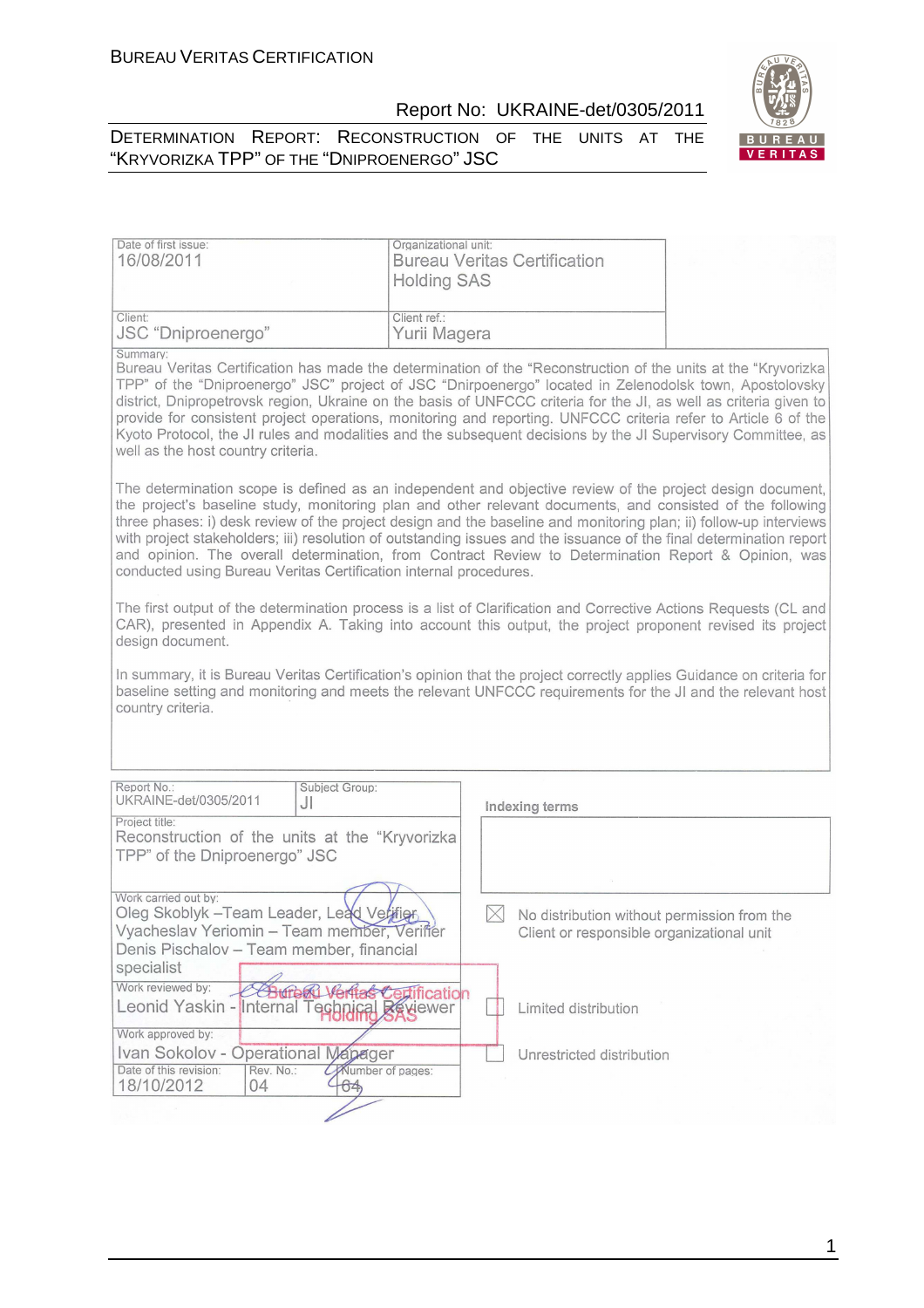2

Report No: UKRAINE-det/0305/2011

DETERMINATION REPORT: RECONSTRUCTION OF THE UNITS AT THE "KRYVORIZKA TPP" OF THE "DNIPROENERGO" JSC

# **Table of Contents Page 2014**

| $\mathbf{1}$<br>1.1 |                                                                                     | 3              |
|---------------------|-------------------------------------------------------------------------------------|----------------|
| 1.2                 | Objective<br>Scope                                                                  | 3              |
| 1.3                 | Determination team                                                                  | 3              |
| $\overline{2}$      |                                                                                     |                |
| 2.1                 | <b>Review of Documents</b>                                                          | $\overline{4}$ |
| 2.2                 | Follow-up Interviews                                                                | 5              |
| 2.3                 | <b>Resolution of Clarification and Corrective Action Requests</b>                   | 5              |
| 3                   |                                                                                     |                |
| 4                   |                                                                                     |                |
| 4.1                 | Project approvals by Parties involved (19-20)                                       | 9              |
| 4.2                 | Authorization of project participants by Parties involved (21)                      | 10             |
| 4.3                 | Baseline setting (22-26)                                                            | 10             |
| 4.4                 | Additionality (27-31)                                                               | 13             |
| 4.5                 | Project boundary (32-33)                                                            | 13             |
| 4.6                 | Crediting period (34)                                                               | 13             |
| 4.7                 | Monitoring plan (35-39)                                                             | 14             |
| 4.8                 | Leakage (40-41)                                                                     | 18             |
| 4.9                 | Estimation of emission reductions or enhancements of net removals<br>$(42 - 47)$    | 18             |
| 4.10                | Environmental impacts (48)                                                          | 19             |
| 4.11                | Stakeholder consultation (49)                                                       | 20             |
| 4.12                | Determination regarding small scale projects (50-57)                                | 20             |
| 4.13                | Determination regarding land use, land-use change and forestry                      |                |
|                     | (LULUCF) projects (58-64)                                                           | 20             |
| 4.14                | Determination regarding programmes of activities (65-73)                            | 20             |
| 5                   | SUMMARY AND REPORT OF HOW DUE ACCOUNT WAS<br>TAKEN OF COMMENTS RECEIVED PURSUANT TO |                |
| 6                   |                                                                                     |                |
| $\overline{7}$      |                                                                                     |                |
|                     |                                                                                     |                |
|                     |                                                                                     |                |

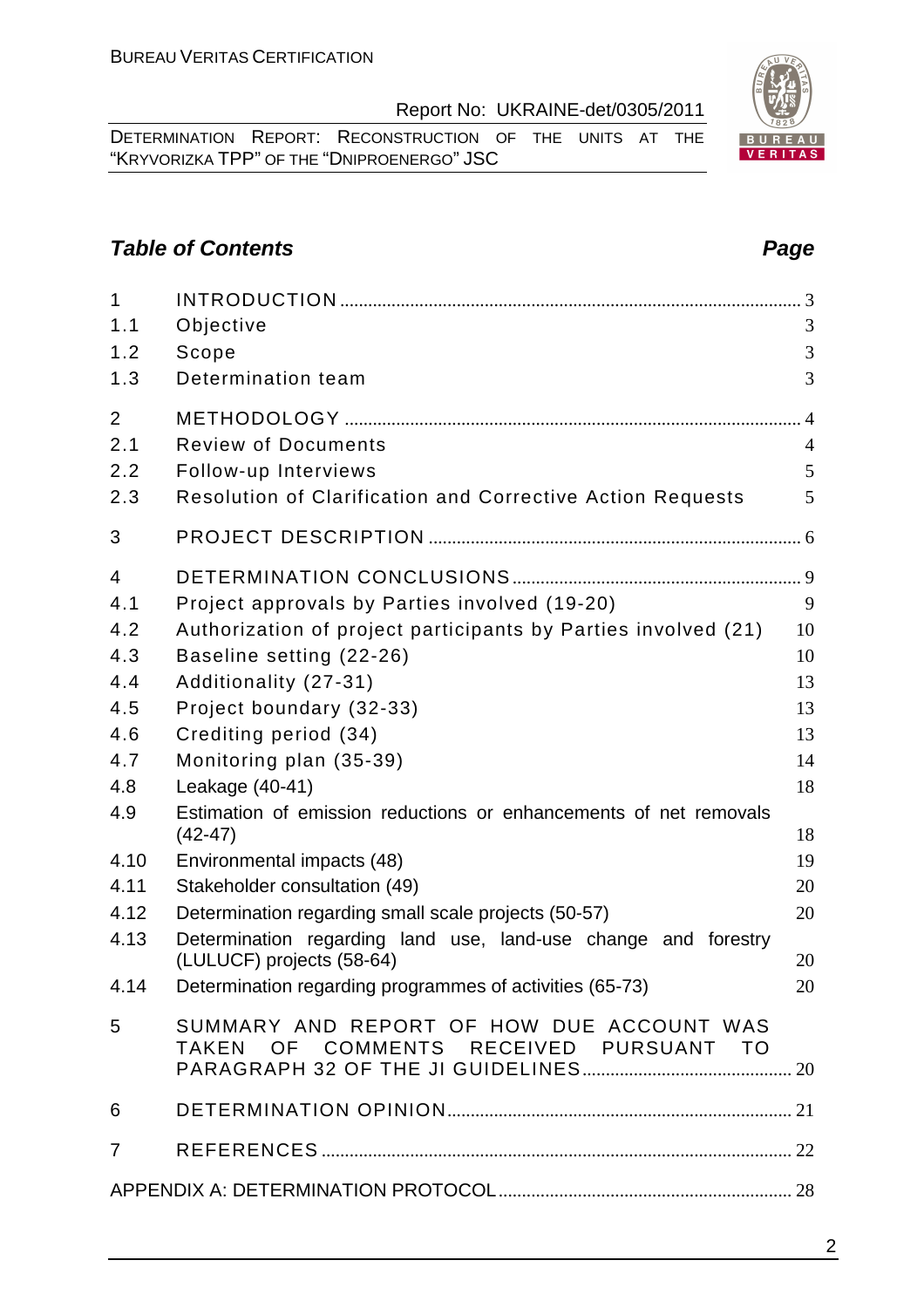DETERMINATION REPORT: RECONSTRUCTION OF THE UNITS AT THE "KRYVORIZKA TPP" OF THE "DNIPROENERGO" JSC



# **1 INTRODUCTION**

JSC "Dniproenergo" has commissioned Bureau Veritas Certification to determine its JI project "Reconstruction of the units at the "Kryvorizka TPP" of the Dniproenergo" JSC" (hereafter called "the project") at Zelenodolsk town, Apostolovsky district, Dnipropetrovsk region, Ukraine.

This report summarizes the findings of the determination of the project, performed on the basis of UNFCCC criteria, as well as criteria given to provide for consistent project operations, monitoring and reporting.

# **1.1 Objective**

The determination serves as project design verification and is a requirement of all projects. The determination is an independent third party assessment of the project design. In particular, the project's baseline, the monitoring plan (MP), and the project's compliance with relevant UNFCCC and host country criteria are determined in order to confirm that the project design, as documented, is sound and reasonable, and meets the stated requirements and identified criteria. Determination is a requirement for all JI projects and is seen as necessary to provide assurance to stakeholders of the quality of the project and its intended generation of emission reduction units (ERUs).

UNFCCC criteria refer to Article 6 of the Kyoto Protocol, the JI rules and modalities and the subsequent decisions by the JI Supervisory Committee, as well as the host country criteria.

# **1.2 Scope**

The determination scope is defined as an independent and objective review of the project design document, the project's baseline study and monitoring plan and other relevant documents. The information in these documents is reviewed against Kyoto Protocol requirements, UNFCCC rules and associated interpretations.

The determination is not meant to provide any consulting towards the Client. However, stated requests for clarifications and/or corrective actions may provide input for improvement of the project design.

# **1.3 Determination team**

The determination team consists of the following personnel:

Oleg Skoblyk

Bureau Veritas Certification Team Leader, Climate Change Verifier

Vyacheslav Yeriomin

Bureau Veritas Certification Climate Change Verifier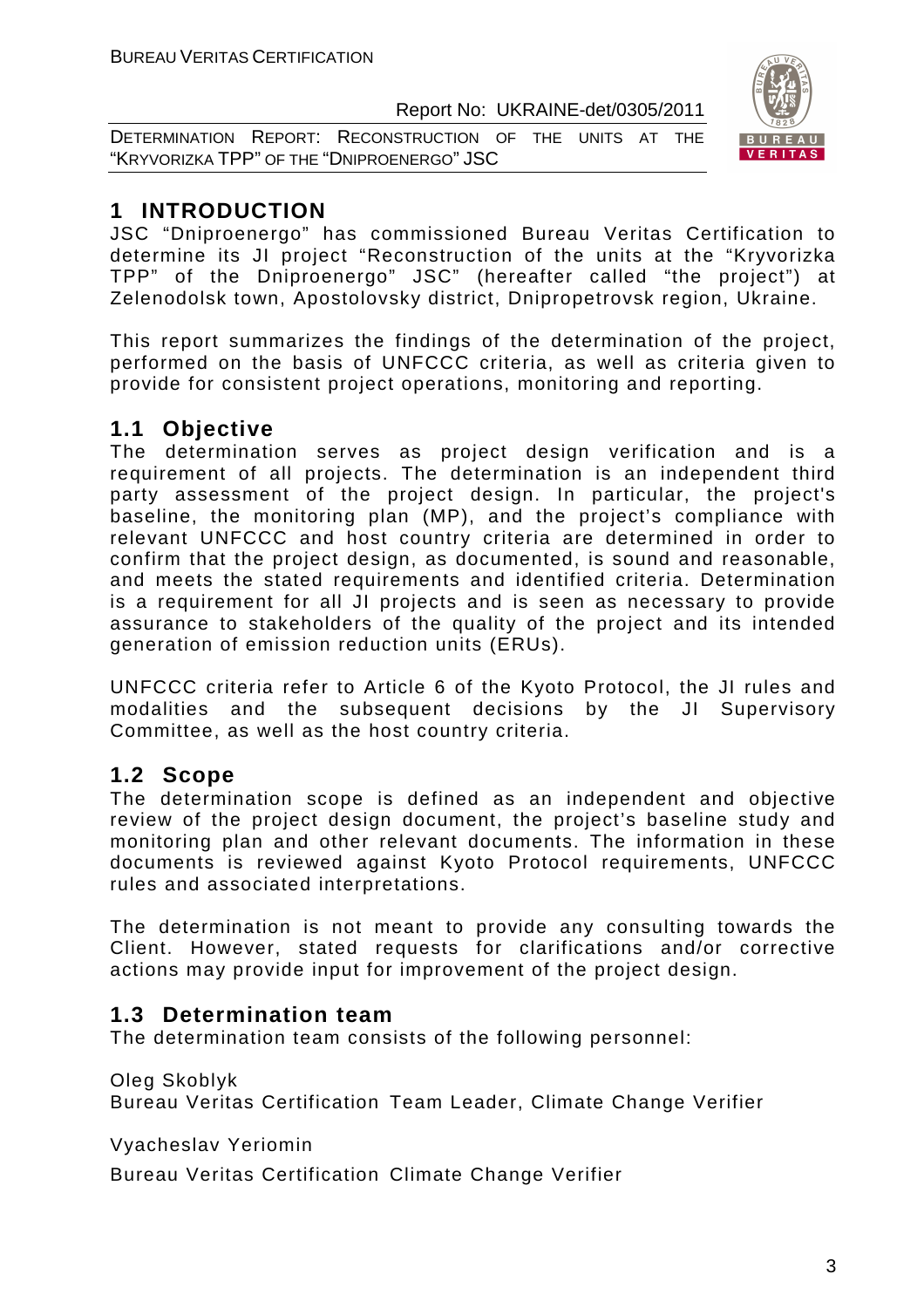DETERMINATION REPORT: RECONSTRUCTION OF THE UNITS AT THE "KRYVORIZKA TPP" OF THE "DNIPROENERGO" JSC



Denis Pischalov

Bureau Veritas Certification financial specialist

This determination report was reviewed by:

Leonid Yaskin

Bureau Veritas Certification, Internal Technical Reviewer

#### **2 METHODOLOGY**

The overall determination, from Contract Review to Determination Report & Opinion, was conducted using Bureau Veritas Certification internal procedures.

In order to ensure transparency, a determination protocol was customized for the project, according to the version 01 of the Joint Implementation Determination and Verification Manual, issued by the Joint Implementation Supervisory Committee at its 19 meeting on 04/12/2009. The protocol shows, in a transparent manner, criteria (requirements), means of determination and the results from determining the identified criteria. The determination protocol serves the following purposes:

- It organizes, details and clarifies the requirements a JI project is expected to meet;
- It ensures a transparent determination process where the determiner will document how a particular requirement has been determined and the result of the determination.

The completed determination protocol is enclosed in Appendix A to this report.

#### **2.1 Review of Documents**

The Project Design Document (PDD) submitted by "ELTA-ECO" LLC and additional background documents related to the project design and baseline, i.e. country Law, Guidelines for users of the joint implementation project design document form, Approved CDM methodology and/or Guidance on criteria for baseline setting and monitoring, Kyoto Protocol, Clarifications on Determination Requirements to be Checked by an Accredited Independent Entity were reviewed.

To address Bureau Veritas Certification corrective action and clarification requests, "ELTA-ECO" LLC revised the PDD and resubmitted it on 31/01/2012.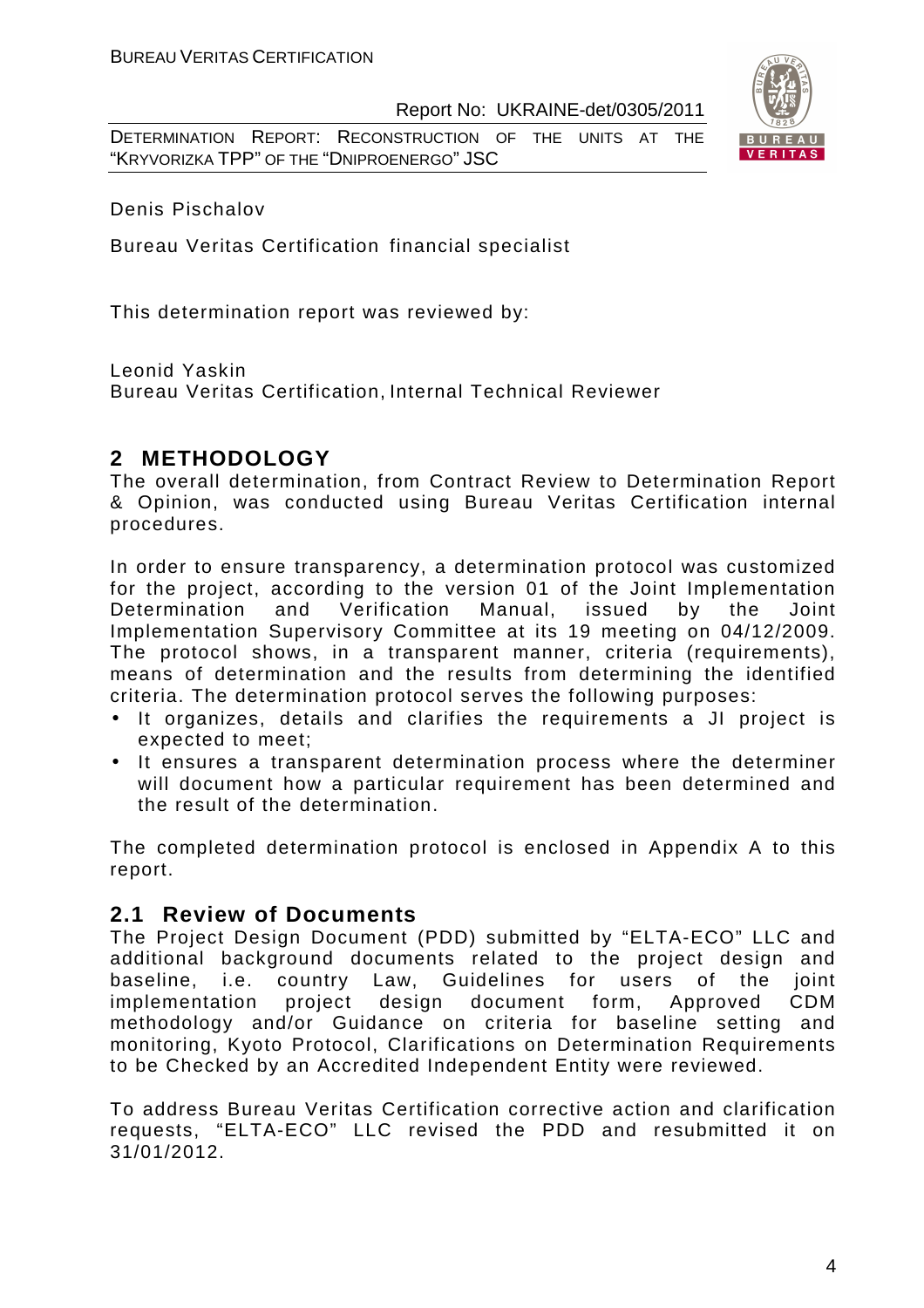DETERMINATION REPORT: RECONSTRUCTION OF THE UNITS AT THE "KRYVORIZKA TPP" OF THE "DNIPROENERGO" JSC



The determination findings presented in this report relate to the project as described in the PDD versions 1.0, 1.1, 1.2, 1.3, 1.3.1.

# **2.2 Follow-up Interviews**

On 19/07/2011 Bureau Veritas Certification performed on-site interviews with project stakeholders to confirm selected information and to resolve issues identified in the document review. Representatives of JSC "Dniproenergo" were interviewed (see References). The main topics of the interviews are summarized in Table 1.

| Table 1 | <b>Interview topics</b> |  |
|---------|-------------------------|--|
|---------|-------------------------|--|

| <b>Interviewed</b><br>organization | <b>Interview topics</b>                                                                                                                                                                                                                                                                                                                                                                                                                                                                                                                                                                                                      |
|------------------------------------|------------------------------------------------------------------------------------------------------------------------------------------------------------------------------------------------------------------------------------------------------------------------------------------------------------------------------------------------------------------------------------------------------------------------------------------------------------------------------------------------------------------------------------------------------------------------------------------------------------------------------|
| JSC "Dniproenergo"                 | Project history<br>$\bullet$<br>Project approach<br>Project boundary<br>Implementation schedule<br>$\bullet$<br>Organizational structure<br>$\bullet$<br>Responsibilities and authorities<br>$\bullet$<br>Training of personnel<br>$\bullet$<br>Quality management procedures and technology<br>$\bullet$<br>Rehabilitation/Implementation of equipment (records)<br>$\bullet$<br>Metering equipment control<br>$\bullet$<br>Metering record keeping system, database<br>$\bullet$<br><b>Technical documentation</b><br>$\bullet$<br>Monitoring plan and procedures<br>$\bullet$<br><b>Permits and licenses</b><br>$\bullet$ |
|                                    | Local stakeholder's response.<br>$\bullet$                                                                                                                                                                                                                                                                                                                                                                                                                                                                                                                                                                                   |
| "ELTA-ECO" LLC                     | Baseline methodology<br>$\bullet$<br>Monitoring plan<br>$\bullet$<br>Additionality proofs<br>$\bullet$<br>Calculation of emission reduction.                                                                                                                                                                                                                                                                                                                                                                                                                                                                                 |

# **2.3 Resolution of Clarification and Corrective Action Requests**

The objective of this phase of the determination is to raise the requests for corrective actions and clarification and any other outstanding issues that needed to be clarified for Bureau Veritas Certification positive conclusion on the project design.

If the determination team, in assessing the PDD and supporting documents, identifies issues that need to be corrected, clarified or improved with regard to JI project requirements, it will raise these issues and inform the project participants of these issues in the form of: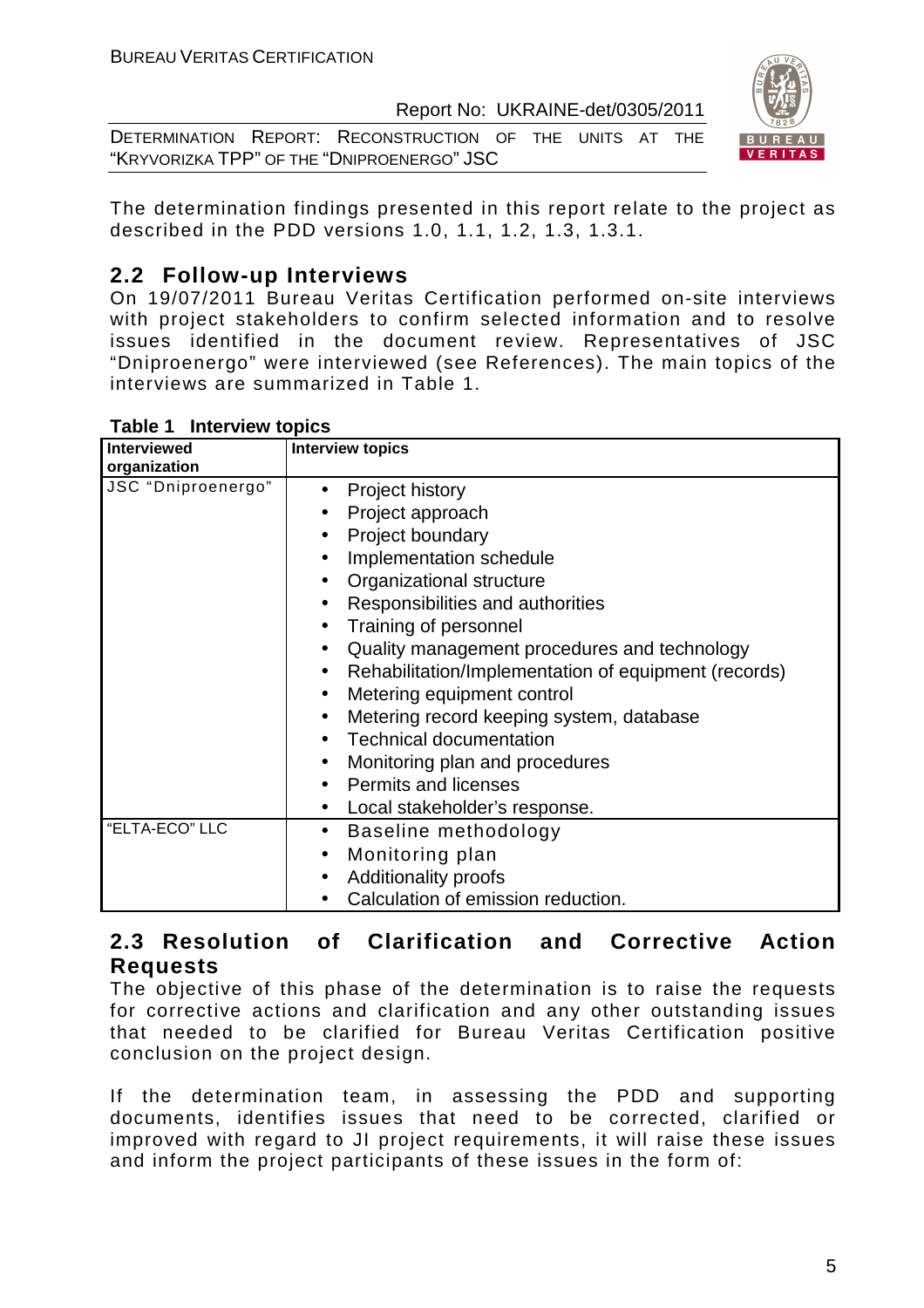DETERMINATION REPORT: RECONSTRUCTION OF THE UNITS AT THE "KRYVORIZKA TPP" OF THE "DNIPROENERGO" JSC



(a) Corrective action request (CAR), requesting the project participants to correct a mistake in the published PDD that is not in accordance with the (technical) process used for the project or relevant JI project requirement or that shows any other logical flaw;

(b) Clarification request (CL), requesting the project participants to provide additional information for the determination team to assess compliance with the JI project requirement in question;

(c) Forward action request (FAR), informing the project participants of an issue, relating to project implementation but not project design, that needs to be reviewed during the first verification of the project.

The determination team will make an objective assessment as to whether the actions taken by the project participants, if any, satisfactorily resolve the issues raised, if any, and should conclude its findings of the determination.

To guarantee the transparency of the determination process, the concerns raised are documented in more detail in the determination protocol in Appendix A.

# **3 PROJECT DESCRIPTION**

The Kryvorizka TPP is a structure unit of the "Dniproenergo" JSC. This TPP is one of the largest in Ukraine.

The overall project installed capacity of the TPP was 3000 MW (10 generating units 300 MW each).

In 1991 the installed capacity of the energy units of the TPP were reduced from 300 MW to 282 MW due to physical deterioration of the equipment. The generating units were constructed for the Ash-type coal combustion with the addition of the natural gas and heavy fuel oil.

Project foresees modernization of the main and the auxiliary equipment of the all power generating units of the TPP. It includes replacement of the control, automatic, and electro-technical systems, modernization of the boiler equipment, the outdated turbine equipment, the electric separation system, the cooling system, etc.

The thermal energy delivery in project scenario will remain the same as in the baseline scenario.

The main objective of the Project is to make the existing power equipment of the TPP more efficient and reliable. The increased efficiency will provide a higher output and lower fuel consumption.

The increased capacity of the TPP is due to the better efficiency of the existing equipment. It will reduce the fuel consumption per unit of the energy produced by the station. Thus the GHG emission per the energy unit produced will be lowered.

The detailed description of the rehabilitation: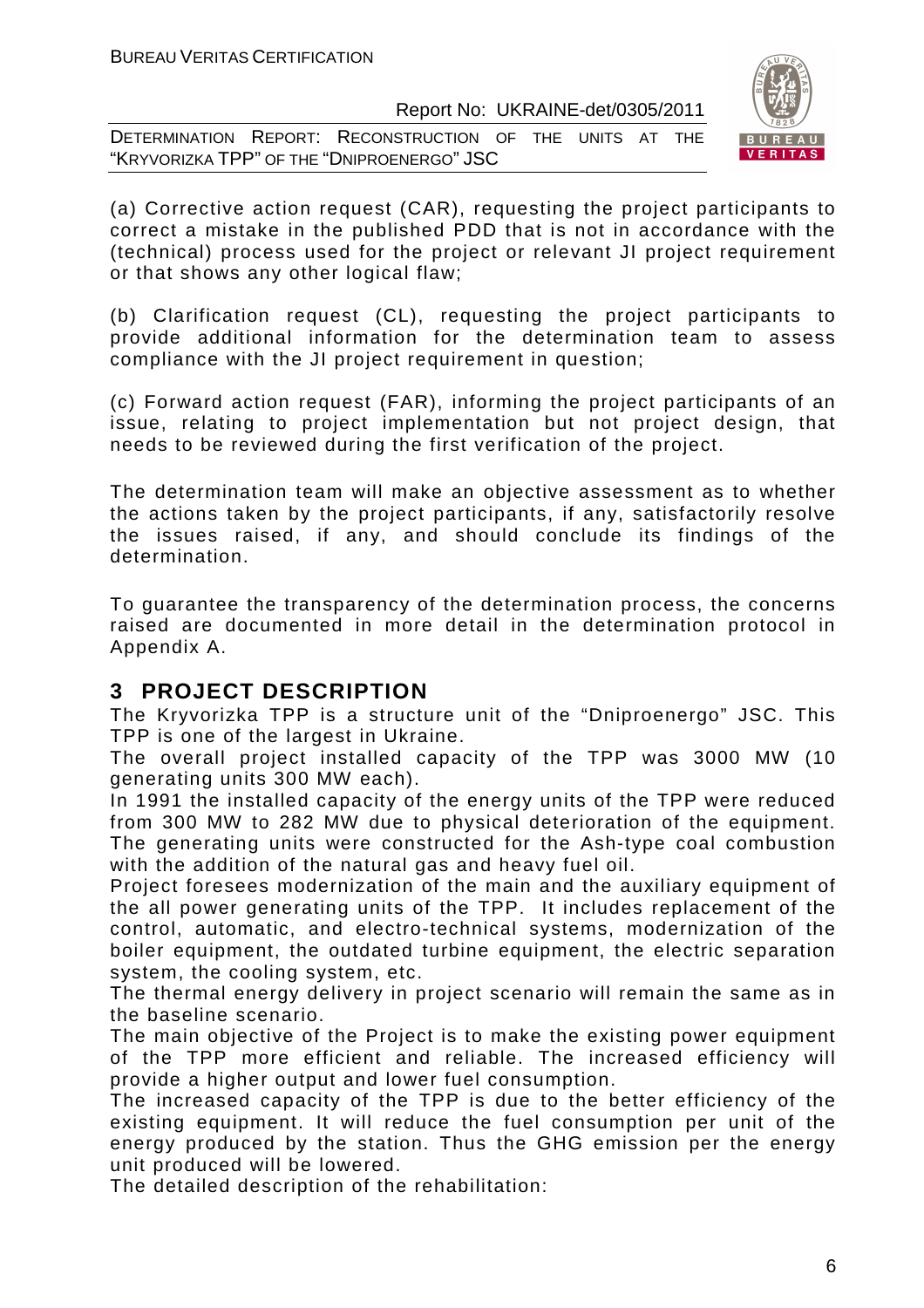DETERMINATION REPORT: RECONSTRUCTION OF THE UNITS AT THE "KRYVORIZKA TPP" OF THE "DNIPROENERGO" JSC



#### I. Turbine equipment

1. Steam turbine

**-** Cylinder cases parts modernization: inside and outside cases replacement of the high and low pressure cylinders; nozzle block, diaphragms, end and diaphragm seals replacement;

**-** Replacement of the end seals;

**-** Reconstruction of the high and low pressure regeneration systems;

**-** Rotor modernization: replacement of the blades, bands, disks and end sealing bushes;

**-** Overhaul and replacement of the supporting and thrust bearings;

**-** Barring gear replacement;

**-** Modernization of the turbine steam-distribution system: replacement of the high pressure cutout valve, high and middle pressure regulative valve, shut-off valves, valve safety devices and drivers, regulating diaphragms, pipelines and fittings;

**-** Reconstruction of the steam turbine automatic regulation hydraulic system into electro-hydraulic system;

**-** Overhaul and replacement of the safeguard regulation system;

**-** Modernization of the drainage-scavenging system;

**-** Modernization of the oil system: oil cooler repair, oil container and oilduck replacement, bearing case and oil fittings replacement, overhaul of the working and broken oil pumps of the oil system;

**-** Modernization of the condensing system: condenser pump and starting ejector pump replacement, pipelines and fittings replacement;

**-** Circulating flumes replacement with condenser filter installation;

**-** Modernization of the regeneration system and of the heating unit: low pressure heater

- Replacement, discharge pump of the low pressure heater system replacement, pipelines and fittings replacement;

**-** Overhaul and repair of the cooler generator system: circulating pump gas coolers chiller replacement, gas cooler generator pump replacement, service water pump replacement;

**-** Installation of the rotor hydraulic system.

2. Steam-pipelines

**-** Overhaul and repairs.

3. Pumping equipment

**-** Replacement of the inner casing of the feed pump;

**-** Overhaul and repair of all pumping equipment.

4. Fittings

**-** Overhaul and in case of need – repair and replacement of the fittings.

5. Insulation

**-** Overhaul and rehabilitation of the high and middle pressure equipment insulation;

**-** Repair of the feed-water pipeline insulation.

6. Control system

**-** Equipping of the turbine with the electronic control, monitor and regulation system.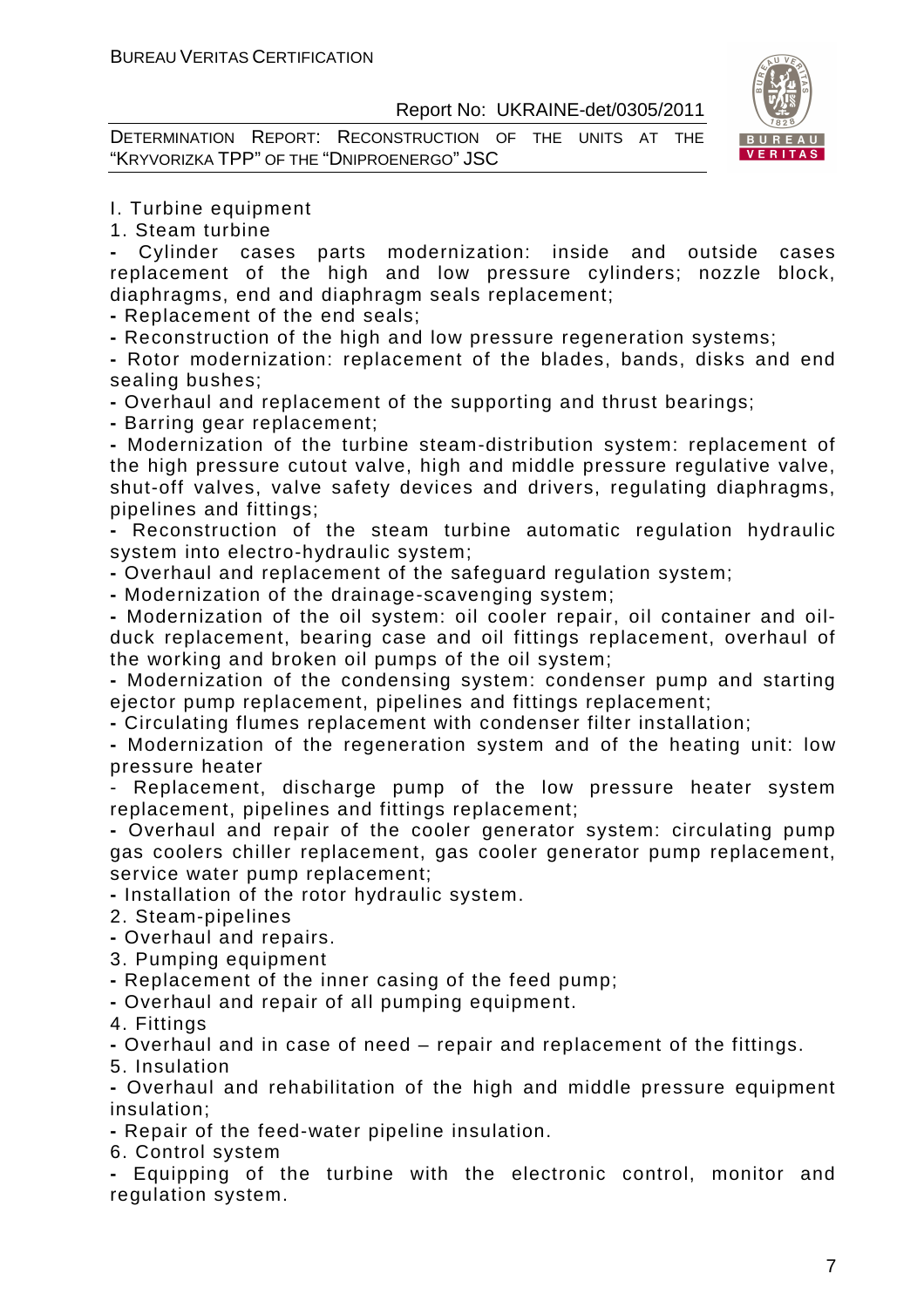DETERMINATION REPORT: RECONSTRUCTION OF THE UNITS AT THE "KRYVORIZKA TPP" OF THE "DNIPROENERGO" JSC



- 7. Electric filters
- Replacement of the electrodes;
- Replacement of the gas distribution gates;
- Replacement of the filter control system;
- Carriage and bracket girder replacement;
- Bearing insulator and insulator boxes replacement;
- High-voltage cable replacement;

**-** Revision of the thermal insulation and anti-corrosion protection of the cases metal construction renewal;

- Bunkers and cases defects removal;
- Ashes level indicator installation;
- Fire-warning and fire-fighting system installation;
- Overhaul and repair of the filter system.
- II. Boiler equipment

**-** Heating surface modernization in the boiler fire-chamber and convection shaft;

- Boiler case replacement;
- Boiler shields replacement;
- Replacement of the boiler drum with separation equipment;
- Fire and burner device repair;

**-** Repair of different equipment in the boiler unit: repair of the separator, injection attemperator, reduction-cooler equipment, main safety valves, cyclones, etc.;

**-** Modernization of the main equipment of the boiler powder-gas-air track: replacement of the oil system rattler, dust-system separators repair, mill fan and hot blast fans replacement, draft system replacement,

- Repair of the powder-gas-air pipelines parts and of the separate units;
- Overhaul and repair of the hydraulic ash removal system;
- Replacement of the water-steam circuit pipelines;
- Modernization of the slag-removal equipment;
- Total replacement of the water-wall tubes and water economizer;

**-** Overhaul and repair of the live steam pipelines, cool and hot reheat pipelines;

**-** Overhead-bearing system replacement.

III. Electric generator and electric equipment

- Replacement of the stator winding;
- Reconstruction or replacement of the rotor;

**-** Modernization of the cooling system of the generator with the replacement of the gas condensers;

- Modernization of the unit transformer;
- Modernization of the cooling system of the transformer;
- Reconstruction of the generator conduction;
- Reconstruction of the generator thyristor excitation system;
- Emergency event registrar installation;
- Reconstruction of the power gate;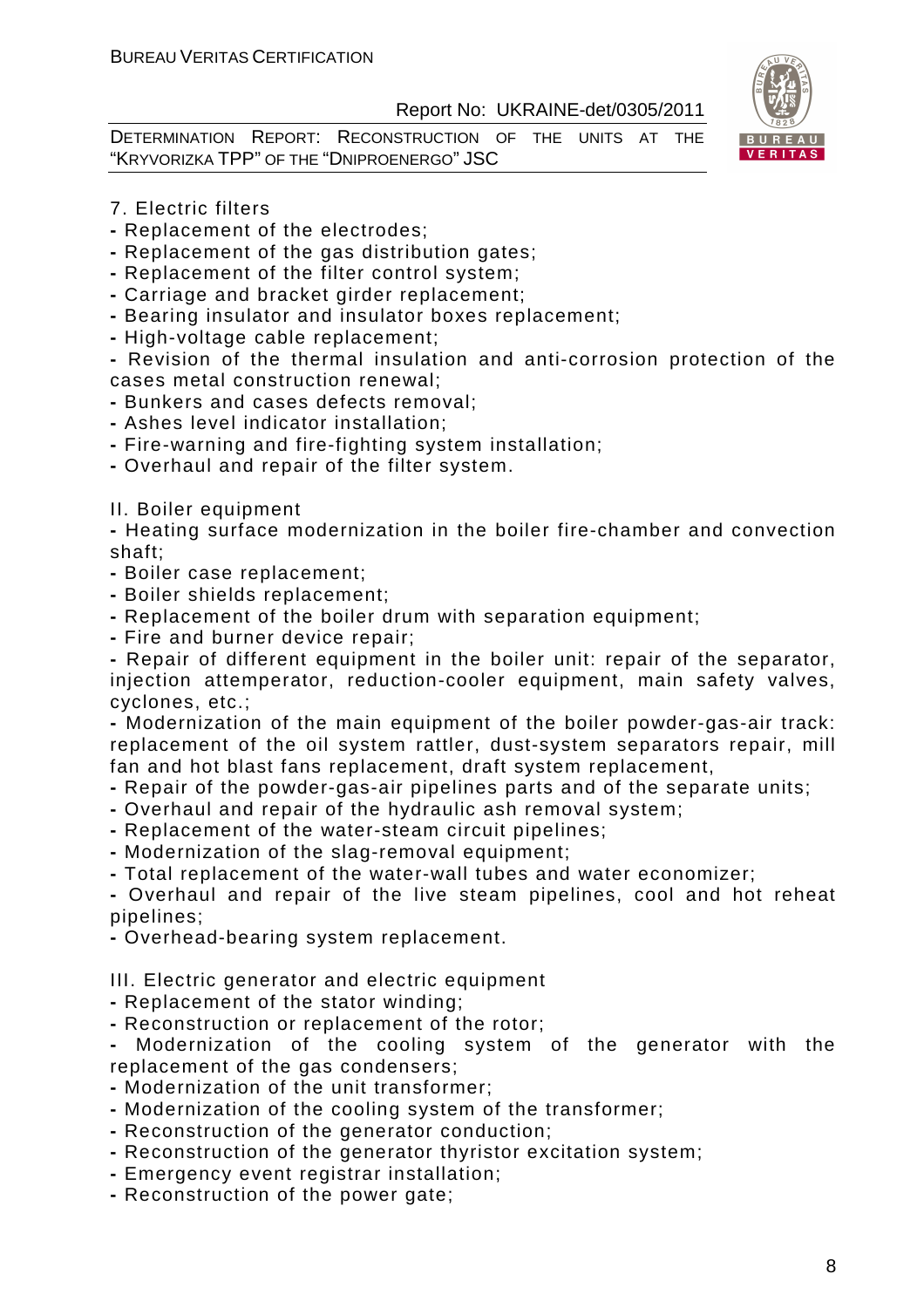DETERMINATION REPORT: RECONSTRUCTION OF THE UNITS AT THE "KRYVORIZKA TPP" OF THE "DNIPROENERGO" JSC



**-** Storage battery modernization;

**-** Installation of the diesel generator for own requirements;

**-** Modernization of the electric motors of the blow fans, mills, hot blast fans, induced-draught fans, etc.;

**-** Frequent electric driver installation;

**-** Reconstruction of the electric raceways, replacement of the power and control cable;

**-** Reconstruction of the illumination system of the all sections.

In 2009 - 2010 the advanced repairs of the Units #7, 8, 9, 10, 11, 13, and 14 were implemented at the TPP as the Servicing and Preparation for the Reconstruction. The main packages of measures of these repairs are (more detailed explanation will be provided in the Monitoring Report for this period):

**-** the repairs of the heating surfaces of the boiler units:

**-** the inspection and repairs of the High-, Mid-, and Low-Pressure Cylinders;

**-** the control and the replacement of the fittings;

- the inspection and the replacement of the pipelines;
- the repairs and the replacement of the burners at the boiler unit;
- the advanced repairs of the pumping equipment;
- the control and the replacement of the blades of the turbine;
- the repairs of the dust system;
- the repairs of the generator winding.

The identified areas of concern as to the project description, project participants' response and BVC's conclusion are described in Appendix A, Table 2 (refer to CAR01-CAR06).

# **4 DETERMINATION CONCLUSIONS**

In the following sections, the conclusions of the determination are stated.

The findings from the desk review of the original project design documents and the findings from interviews during the follow up visit are described in the Determination Protocol in Appendix A.

The Clarification and Corrective Action Requests are stated, where applicable, in the following sections and are further documented in the Determination Protocol in Appendix A. The determination of the Project resulted in 24 Corrective Action Requests and 3 Clarification Requests.

The number between brackets at the end of each section correspond to the DVM paragraph

# **4.1 Project approvals by Parties involved (19-20)**

The project has already received Letter of Endorsement #10/23/7 on the JI project "Reconstruction of the power units at the "Kryvorizka TPP" of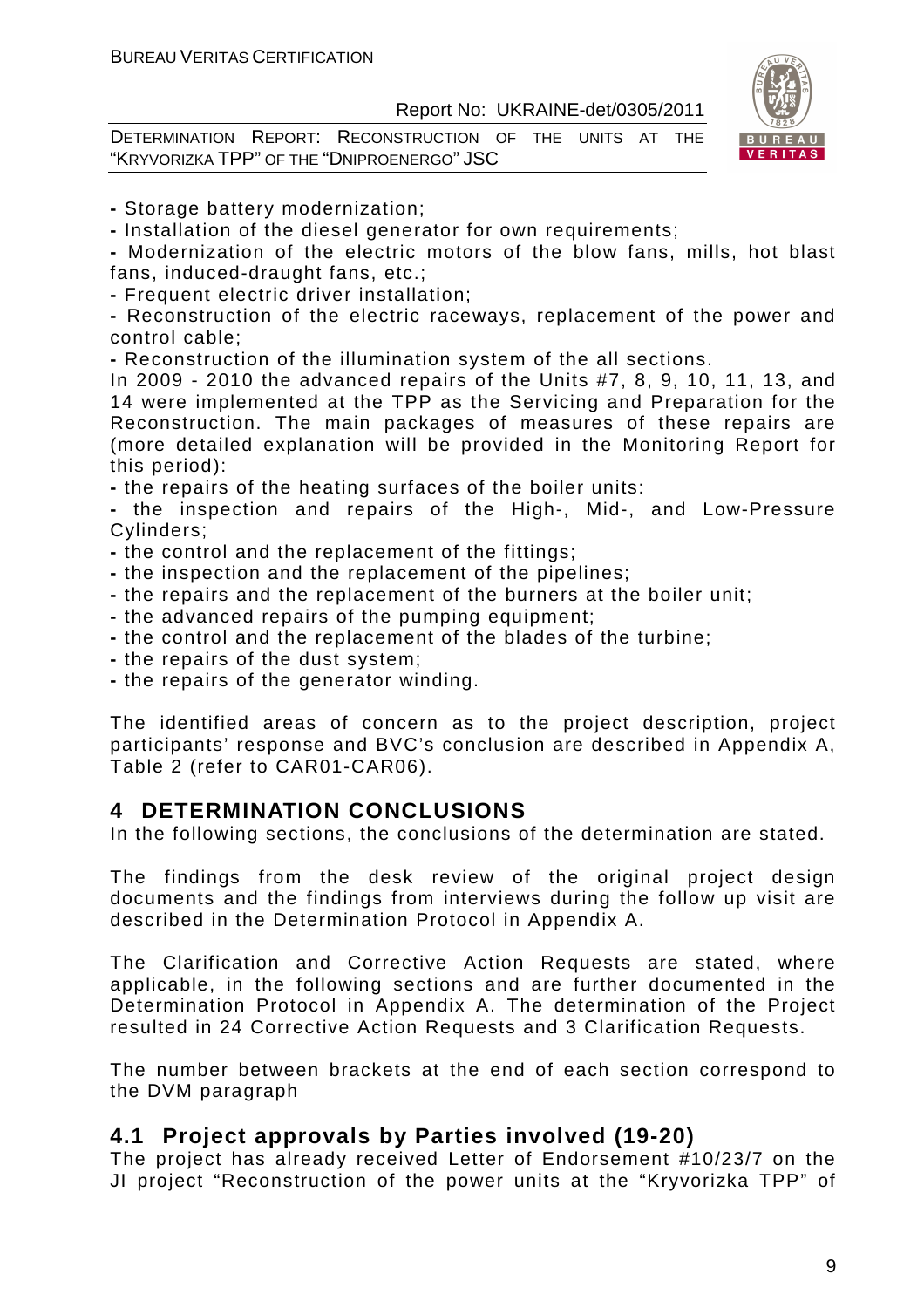DETERMINATION REPORT: RECONSTRUCTION OF THE UNITS AT THE "KRYVORIZKA TPP" OF THE "DNIPROENERGO" JSC



the "Dniproenergo" JSC." dated 05/01/2011 issued by National Environmental Investment Agency of Ukraine.

Proposed project was approved by both Parties Involved.

Letter of Approval #2752/23/7 dated 26/09/2012 has been issued by State Environment Investment agency of Ukraine.

Letter of Approval #2012JI51 dated 18/10/2012 has been issued by Ministry of Economic, Agriculture and Development of the Netherlands

Bureau Veritas Certification received this letter from the project participants and does not doubt its authenticity.

The identified areas of concern as to the project approvals, project participants' response and BVC's conclusion are described in Appendix A, Table 2 (refer to CAR07).

# **4.2 Authorization of project participants by Parties involved (21)**

Next legal entities are listed in the PDD version 1.3.1 dated 31/01/2012 as project participants:

- PJSC "Dniproenergo" from Ukraine, the Party Involved;
- ING Bank N.V. from the Netherlands, the Party-buyer of ERU.

Contact information on project participants are listed in the Annex 1 of the PDD.

The official authorization of each legal entity listed as project participant in the PDD by Parties involved is provided in the written project approvals (refer to 4.1 above).

The identified areas of concern as to the authorization of project participants, project participants' response and BVC's conclusion are described in Appendix A, Table 2 (refer to CAR08).

# **4.3 Baseline setting (22-26)**

The PDD explicitly indicates that methodology for baseline setting and monitoring developed in accordance with appendix B of the JI guidelines (hereinafter referred to as JI specific approach) was the selected approach for identifying the baseline.

On this basis the approach for baseline and monitoring was developed, which can be applied to JI projects in accordance with Annex B of JI Guidelines.

The PDD provides a detailed theoretical description in a complete and transparent manner, as well as justification, that the baseline is established: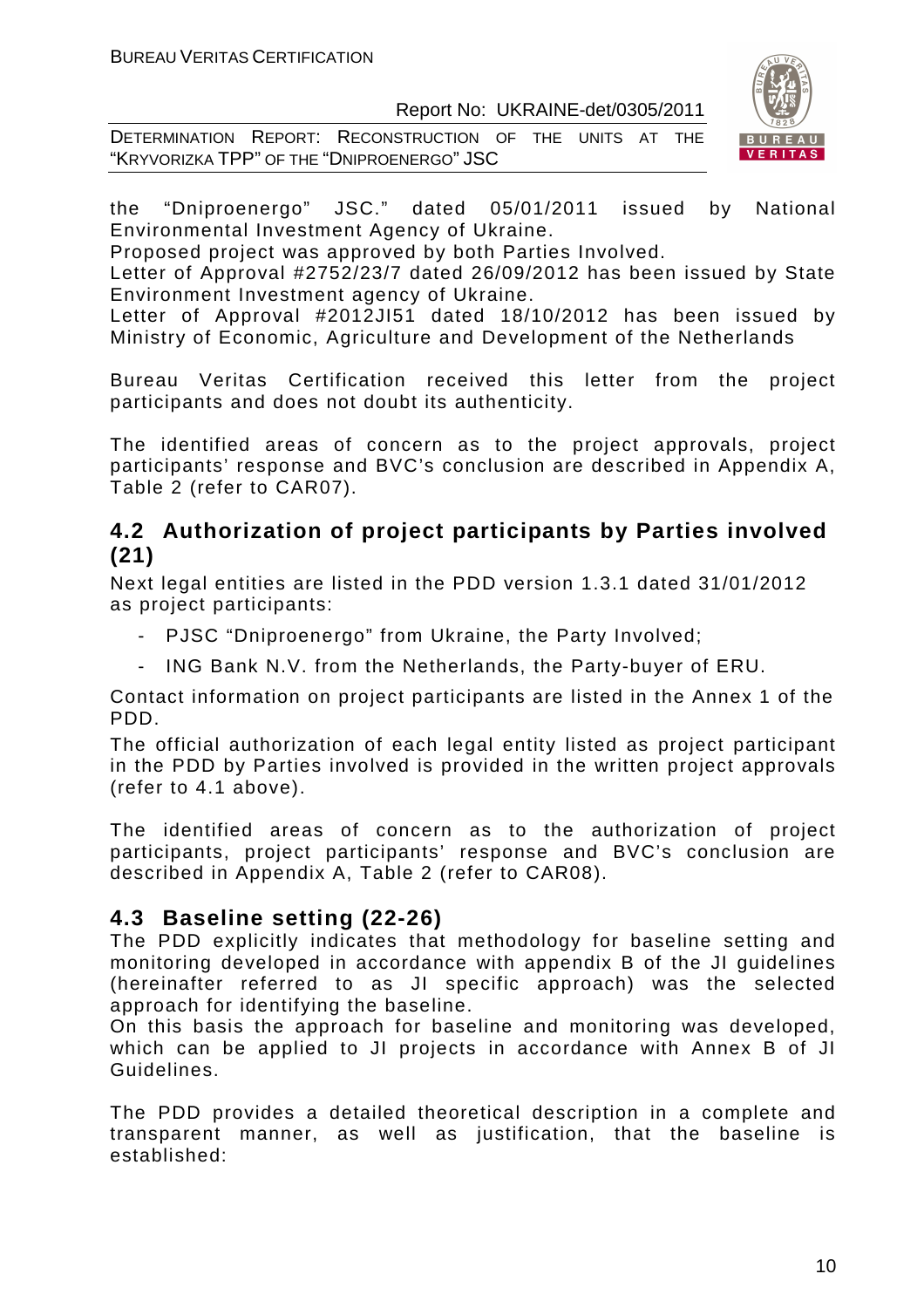DETERMINATION REPORT: RECONSTRUCTION OF THE UNITS AT THE "KRYVORIZKA TPP" OF THE "DNIPROENERGO" JSC



a) Identifying and listing alternatives to the project activity on the basis of conservative assumptions and taking into account uncertainties.

b) Identifying the most plausible alternatives considering relevant sectoral policies and circumstances, such as economic situation in the energetic sector in Ukraine and other key factors that may affect the baseline. The baseline is identified by screening of the alternatives based on the technological and economic considerations for the project developer, as well as on the prevailing technologies and practices in Ukrainian energy industry at the time of the investment decision.

The alternatives have been identified based on national practice and reasonable assumptions with regard to the sectoral legislation and reform, economic situation in the country, availability of raw materials and fuel as well as technologies and logistics etc.

Alternative #1 Proposed project activity will be implemented without JI registration. Only a JI registration can push the rehabilitation forward and allow the Project to be implemented. It also can stimulate the project owner to provide this kind of projects on the other TPPs

Alternative #2 Reconstruction of boiler equipment without reconstruction of turbines and generators will allow the Project Owner to save financial resources for the Project implementation and the efficiency of the boiler part of the Power-Generating Unit will be improved. But, at the same time, the boiler cannot be rehabilitated without getting the whole Power-Generating Unit off the operation. It means that loses will be the same as for the whole unit rehabilitation. And the efficiency of the unit after this kind of partial rehabilitation will be significantly lower then after the whole Unit rehabilitation. So, the Alternative 2 is technically possible, but not reasonable and feasible.

Alternative #3 Reconstruction of steam turbines without reconstruction of boilers and generators. The Alternative #3 is not feasible for the same reasons as the Alternatives #2.

Alternative #4 Rehabilitation of electric generators without reconstruction of boilers and steam turbines. The Alternative #4 is not feasible for the same reasons as the Alternatives #2, #3.

Alternative #5 Servicing of the equipment, optimization of work regimes, fuel parameters optimization without rehabilitation. Alternative #5 allows saving the finances in the short-term perspective but the effectiveness of these measures without the rehabilitation will be limited. Optimisation of the working regimes is limited by the technical condition of the equipment. Without the rehabilitation, the work at the optimal regime and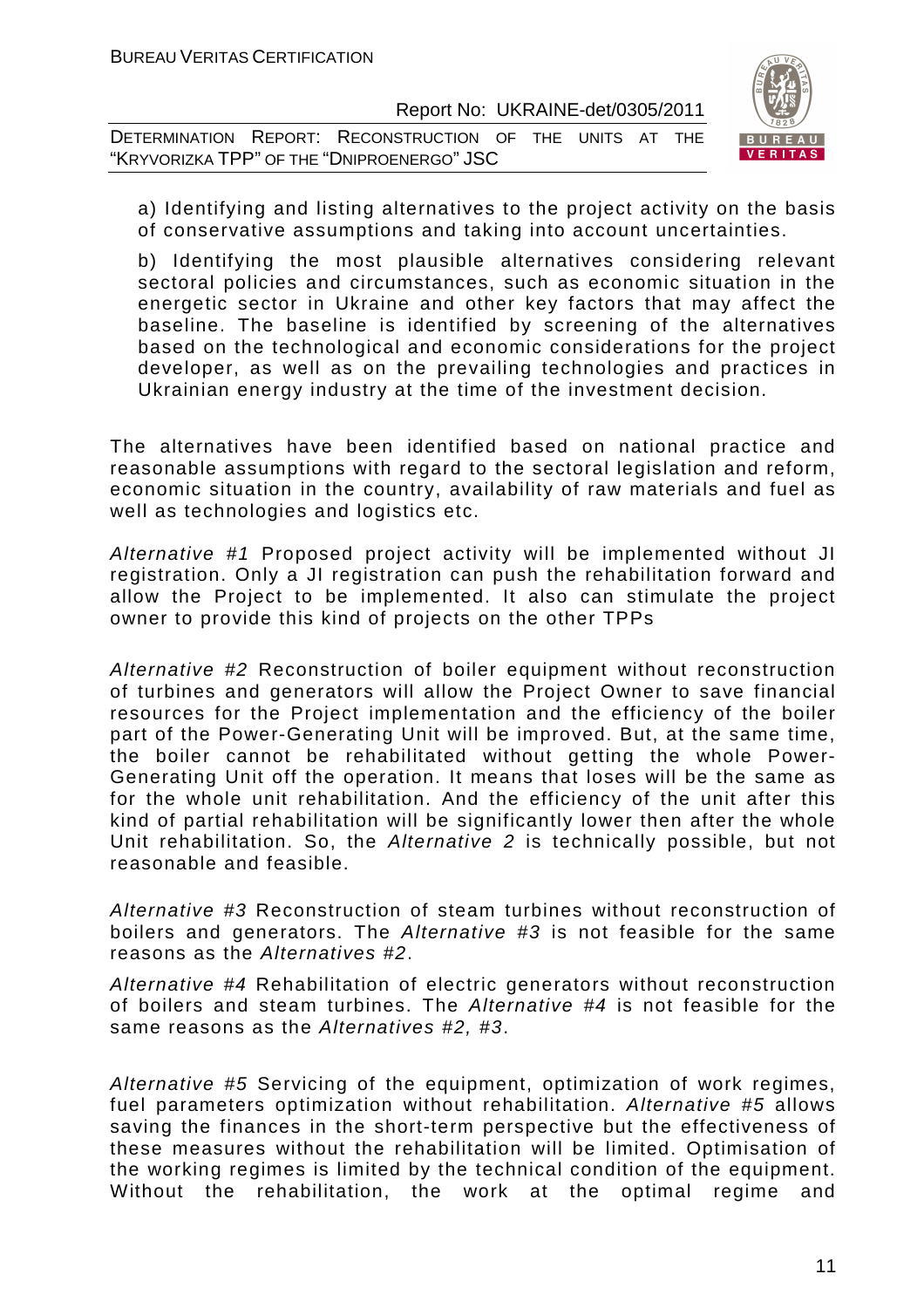|                                            |  | DETERMINATION REPORT: RECONSTRUCTION OF THE UNITS AT THE |  |  |  |  |
|--------------------------------------------|--|----------------------------------------------------------|--|--|--|--|
| "KRYVORIZKA TPP" OF THE "DNIPROENERGO" JSC |  |                                                          |  |  |  |  |



manoeuvring is possible in a very small range. Consequently, it results in the fuel consumption and GHG emission increase. Thus, the Alternative 5 is only possible in a short term perspective and is not feasible or reasonable.

Alternative #6 Build new generating units. The cost of the new power generating plant with the same approximate capacity would cost around 1 000 USD/kW10. It means that the construction of the new TPP with the same loading capacity as Kryvorizka TPP will cost around 3 Billion USD. The financial barrier eliminates the Alternative 6.

Alternative #7 Continuation of existing situation without working process optimization and any investment in rehabilitation of equipment. The Alternative #1 is the most likely baseline scenario for a number of reasons, for instance the required quantity of electric energy can be produced without costly and large-scale reconstruction as well as change of historical manufacturing practice and logistics. The above suggests that the Alternative #1 would be the most plausible and credible alternative and it represents the baseline scenario for the proposed

All proposed Alternatives are in consistency with mandatory applicable laws and regulations.

The TPP supply electric energy for Ukraine national grid and heat energy that supply to local consumers for household heating. Project developer excludes amount of fuel for heat producing from baseline calculation. Fuel amount division between electricity production and heat supply is a technical procedure approved by Ukraine Ministry of Fuel and Power. Power plant personnel use this procedure to calculate specific fuel consumption for 1 MW and 1 GCal. Project developer in the Annex 2 of PDD provides detailed description of Specific Fuel Rate calculations.

Project developer uses values of gas, coal and fuel oil emission factors for baseline calculations in accordance with IPCC 1996 Guidelines for National Greenhouse Gas Inventories and the National GHG Inventory Report of Ukraine for 1990 – 2009 years

All explanations, descriptions and analyses pertaining to the baseline in the PDD were found adequate and the baseline is identified appropriately.

The identified areas of concern as to the baseline setting, project participants' response and BVC's conclusion are described in Appendix A, Table 2 (refer to CAR09-CAR10).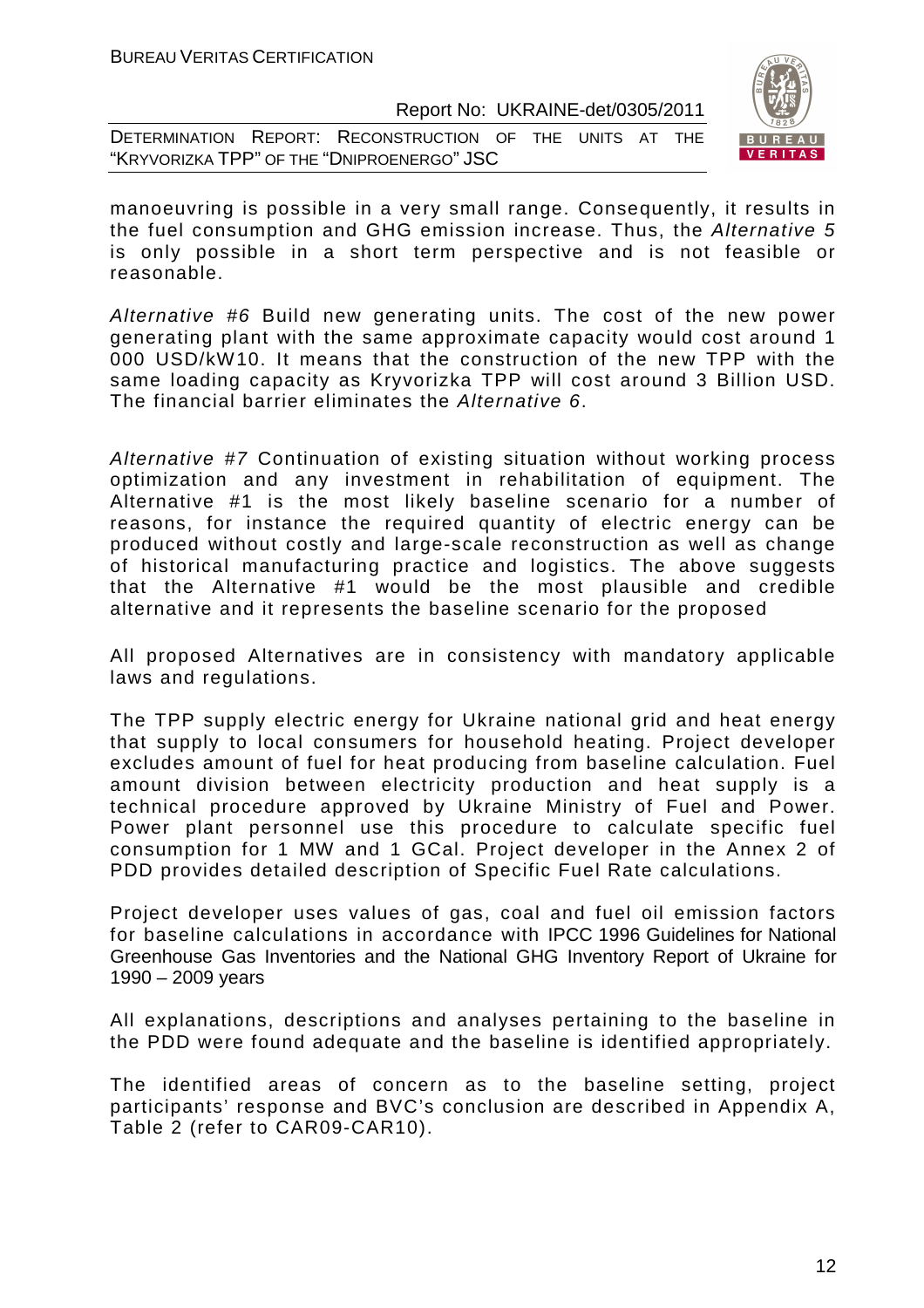DETERMINATION REPORT: RECONSTRUCTION OF THE UNITS AT THE "KRYVORIZKA TPP" OF THE "DNIPROENERGO" JSC



# **4.4 Additionality (27-31)**

The most recent version of the "Tool for the demonstration and assessment of additionality" approved by the CDM Executive Board was used, in accordance with the JI specific approach, defined in paragraph 2 (c) of the annex I to the "Guidance on criteria for baseline setting and monitoring". All explanations, descriptions and analyses are made in accordance with the selected tool.

The PDD provides a justification of the applicability of the approach. Additionality proofs are provided. Seven alternative scenarios to the project activity were identified and proven to be in compliance with mandatory legislation and regulations taking into account the enforcement in the region and Ukraine. Project developer provides barrier and common practice analysis. Seventh alternative was chosen as baseline scenario.

So, the program of Kryvorizka TPP reconstruction is the program that has no predecessors in Ukraine and could not be considered as a common practice.

Additionality is demonstrated appropriately as a result of the analysis using the approach chosen.

The identified areas of concern as to the additionality, project participants' response and BVC's conclusion are described in Appendix A, Table 2 (refer to CAR11-CAR12).

# **4.5 Project boundary (32-33)**

Project boundaries include the sources of all significant greenhouse gas emissions that are under control of the project participants and connected with project activity.

Project boundaries include the power generating equipment (boilers, turbines, generators, relevant auxiliary and measuring equipment).

Based on the above assessment, the AIE hereby confirms that the identified boundary and the selected sources and gases are justified for the project activity.

The identified areas of concern as to the project boundary and BVC's conclusion are described in Appendix A, Table 2 (refer to CAR13).

# **4.6 Crediting period (34)**

The PDD states the starting date of the project as the date on which the implementation or construction or real action of the project will begin or began, and the starting date is 28/12/2006, which is after the beginning of 2000.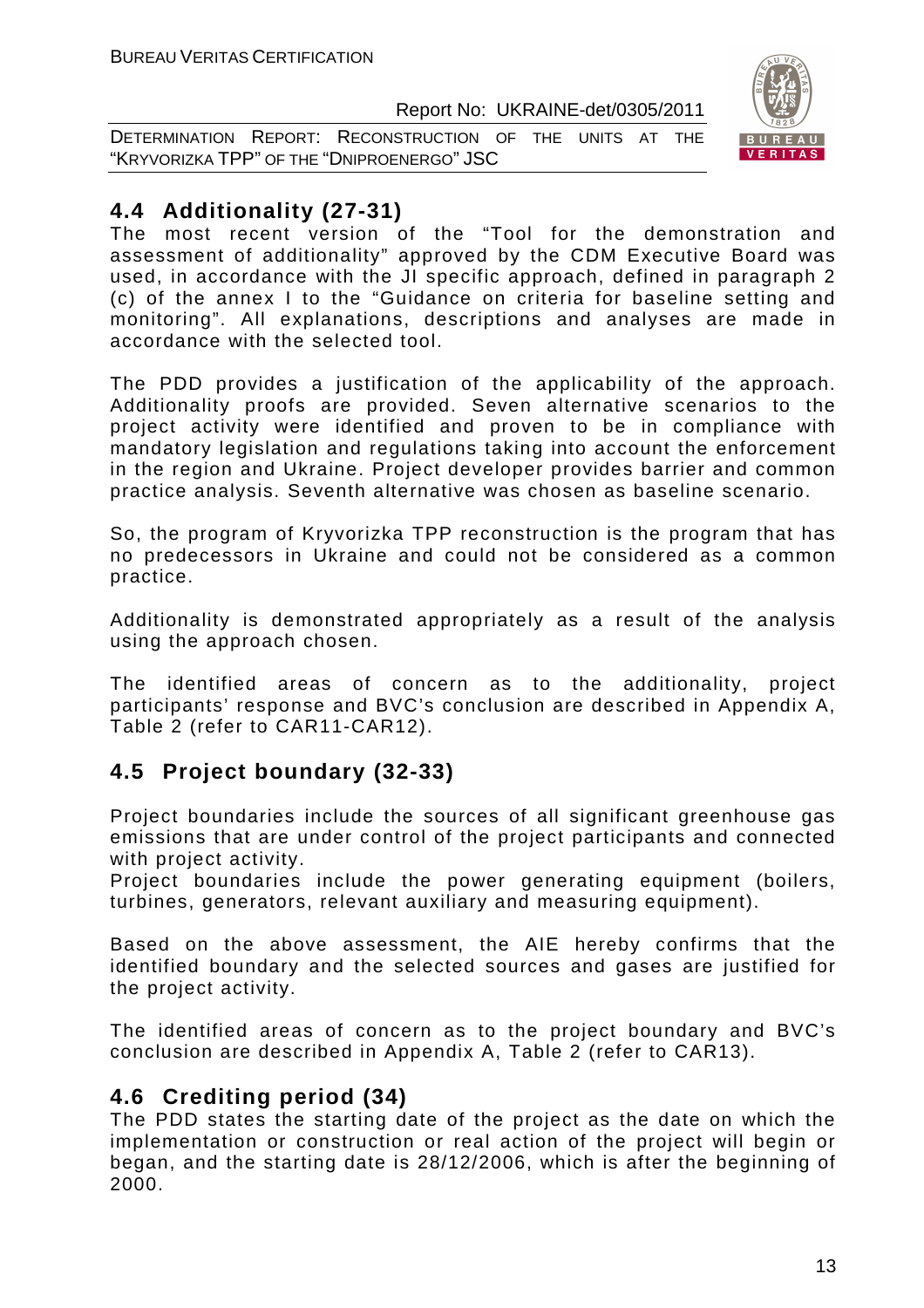DETERMINATION REPORT: RECONSTRUCTION OF THE UNITS AT THE "KRYVORIZKA TPP" OF THE "DNIPROENERGO" JSC



The PDD states the expected operational lifetime of the project in years and months, which is 20 years or 240 months.

The PDD states the length of the crediting period in years and months, which is 4 years or 48 months, and its starting date as 01/01/2009, which is on the date the first emission reductions or enhancements of net removals are generated by the project.

The PDD states that the crediting period for the issuance of ERUs starts only after the beginning of 2008 and does not extend beyond the operational lifetime of the project.

The PDD states that the extension of its crediting period beyond 2012 is subject to the host Party approval, and the estimates of emission reductions or enhancements of net removals are presented separately for those until 2012 and those after 2012 in all relevant sections of the PDD.

The identified areas of concern as to the crediting period, project participants' response and BVC's conclusion are described in Appendix A, Table 2 (refer to CAR14, CL01-CL03).

## **4.7 Monitoring plan (35-39)**

The PDD, in its monitoring plan section, explicitly indicates that JI specific approach was the selected.

The monitoring plan describes all relevant factors and key characteristics that will be monitored, and the period in which they will be monitored, in particular also all decisive factors for the control and reporting of project performance, such as statistics reporting forms; quality control (QC) and quality assurance (QA) procedures; detailed guidelines regulating the monitoring procedures and responsibilities; the Investment Plan giving a schedule of construction activities; the operational and management structure that will be applied in implementing the monitoring plan.

The monitoring plan specifies the indicators, constants and variables that are reliable (i.e. provide consistent and accurate values), valid (i.e. are clearly connected with the effect to be measured), and that provide a transparent picture of the emission reductions or enhancements of net removals to be monitored such as value of produced electricity, quantity of gas, coal, fuel oil consumed, emission factor for each kind of fuel consumption, oxidation factor for each fuel.

The monitoring plan explicitly and clearly distinguishes: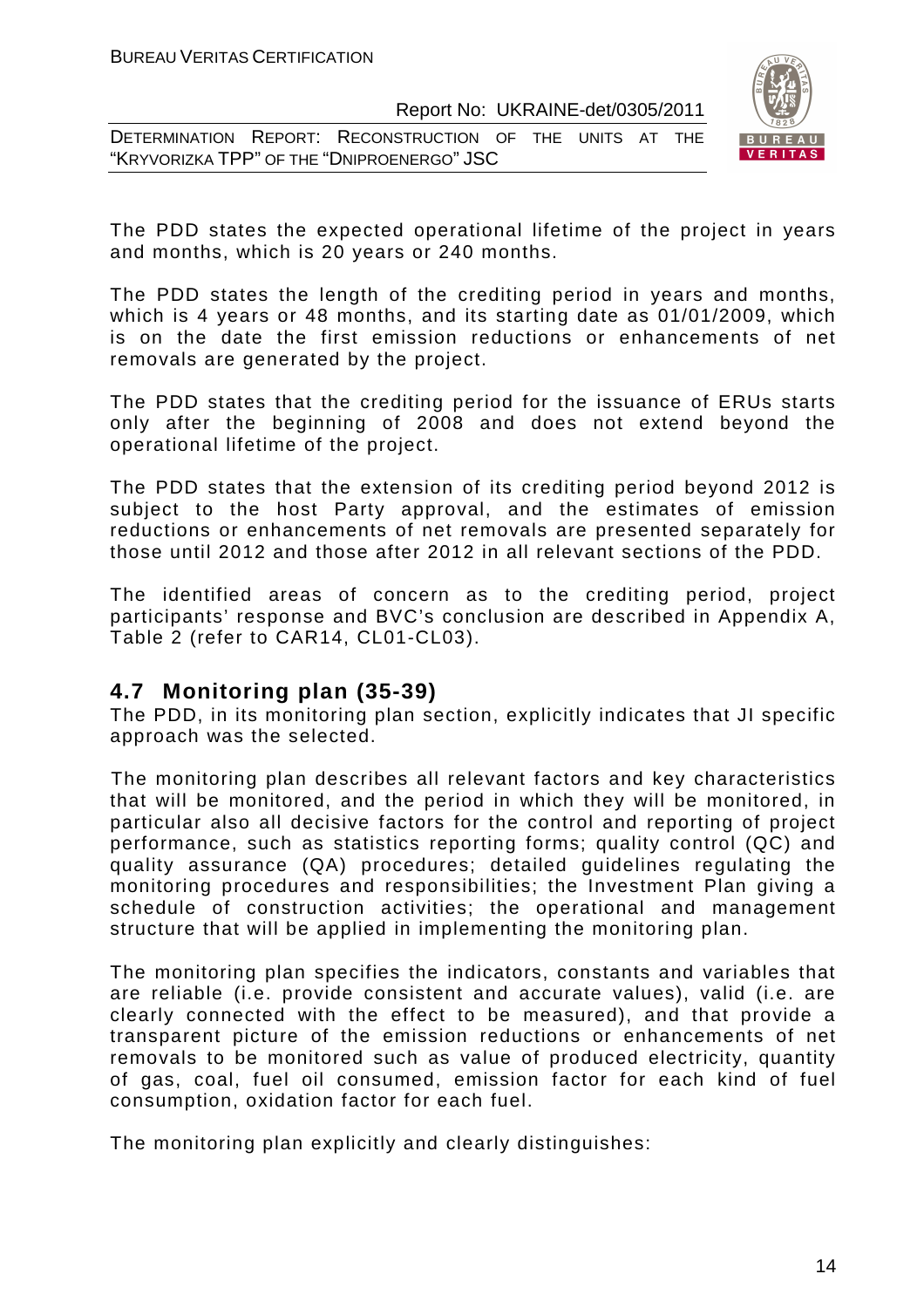DETERMINATION REPORT: RECONSTRUCTION OF THE UNITS AT THE "KRYVORIZKA TPP" OF THE "DNIPROENERGO" JSC



(i) Data and parameters that are not monitored throughout the crediting period, but are determined only once (and thus remain fixed throughout the crediting period), and that are available already at the stage of determination, such as oxidation factors for coal, natural gas, fuel oil, emission factors for each fuel, Specific fuel Rate of the power plant in the baseline scenario.

(ii) Data and parameters that are not monitored throughout the crediting period, but are determined only once (and thus remain fixed throughout the crediting period), but that are not already available at the stage of determination, which are absent.

(iii) Data and parameters that are monitored throughout the crediting period, such as Specific Fuel Rate, the share of fuel consumed for energy production, the amount of the electricity supplied to the grid.

The monitoring plan describes the methods employed for data monitoring (including its frequency) and recording, such as direct measurement with scales; gas, water, steam and electricity meters; calculations with different recording frequency such as continuously or monthly and electronic or paper recording method.

The monitoring plan elaborates all algorithms and formulae used for the estimation/calculation of baseline emissions/removals and project emissions/removals or direct monitoring of emission reductions from the project, leakage, as appropriate.

**Emission reduction** is being calculated as follows:

 $ER_v = BE_v - PE_v$ 

Where:

 $ER_v$  – emission reductions achieved by the project activity in year y, tonnes of CO2 equivalent;

 $BE_v$  – baseline CO2 emission in year y, tonnes of CO2 equivalent;

 $PE_v$  – project CO2 emission in year y, tonnes of CO2 equivalent.

**Baseline emission** is being calculated as follows

 $BE_v = \Sigma$  (SFR<sub>b</sub> x SF<sub>iv</sub> x OXID<sub>i</sub> x EFi) x AELS<sub>v</sub>

Where:

 $BE_v$  – Baseline emission in year y, tonnes of CO2 equivalent;  $SFR_b$  – specific fuel rate of the power plant in the Baseline Scenario, GJ/MWh;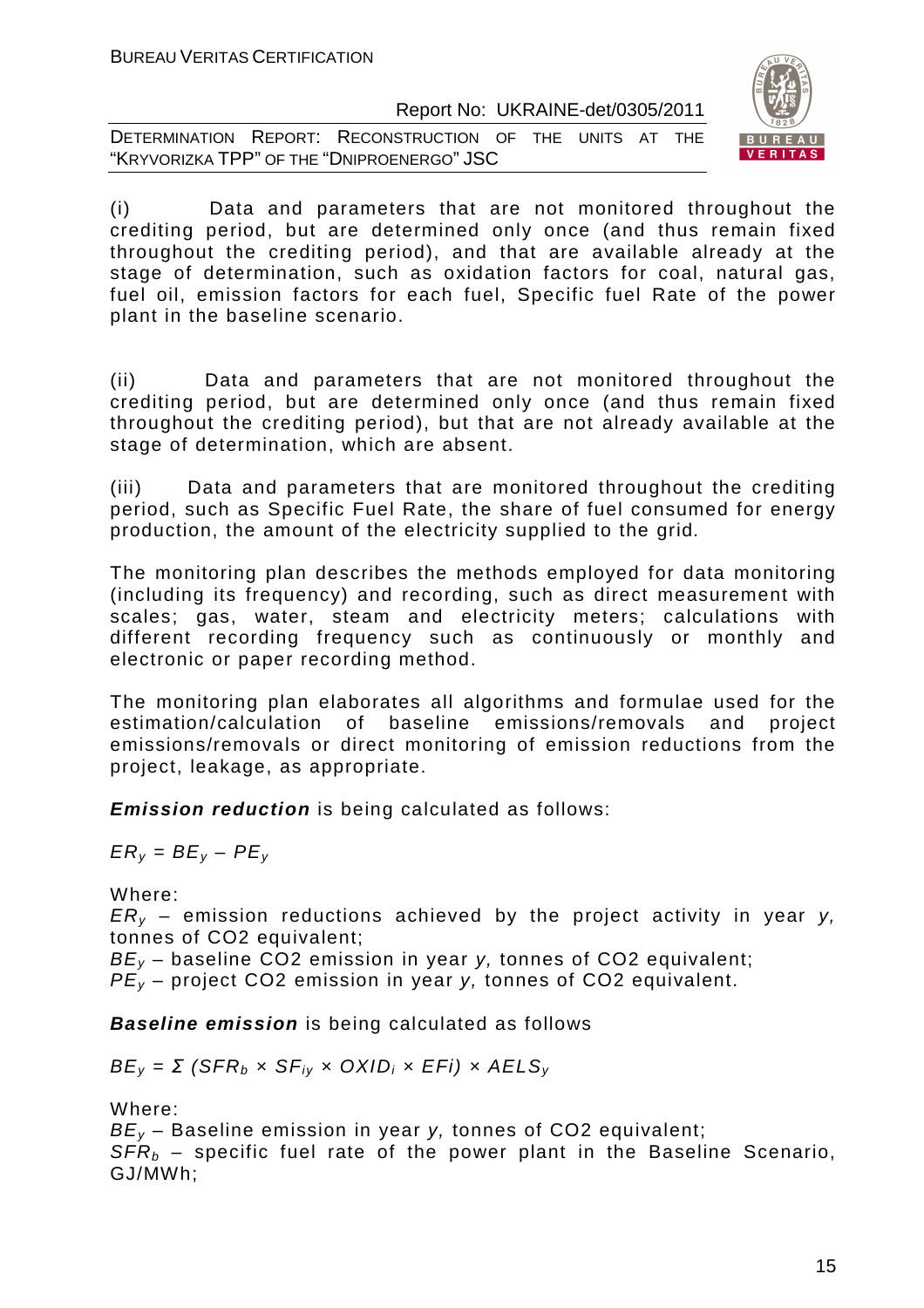DETERMINATION REPORT: RECONSTRUCTION OF THE UNITS AT THE "KRYVORIZKA TPP" OF THE "DNIPROENERGO" JSC



 $SF_{iv}$  – share of fuel i (coal, natural gas or a heavy fuel oil), consumed by the project activity power plant in year y in energy units;

 $OXID_i$  – oxidation factor of the fuel *i* in year v;

 $EF_i$ - emission factor of the fuel *i* consumed in year y, tonnes of CO2/GJ;  $AELS<sub>v</sub>$  – the amount of the electricity supplied to the electricity grid in year y, MWh.

$$
SFRb = \frac{\sum_{i=1}^{n} SFRyi}{n},
$$

Where:

- SFRb a specific fuel rate of the power plant in the baseline scenario, GJ/MWh;
- $SFRvi -$  a specific fuel rate of the power plant in years, prior to the Project Implementation, GJ/MWh;

 $n -$  number of years

**Project emission** is being calculated as follows:

 $PE<sub>V</sub> = Σ(SFR<sub>V</sub> × SF<sub>iv</sub> × OXID<sub>i.v</sub> × EF<sub>i.v</sub>) × AELS<sub>v</sub>$ 

Where:

 $PE<sub>v</sub>$  – Project emission in year y, tonnes of CO2 equivalent;  $SFR_v$  – specific fuel rate of the station in year y, GJ/MWh;

 $SF_{ij}$  – share of fuel i (coal, natural gas or a heavy fuel oil), consumed in year y;

 $OXID_{i,y}$  – oxidation factor of the fuel *i*;

 $EF_{i,v}$  – emission factor of the fuel i consumed, tonnes of  $CO2eq/GJ$ ;

$$
SFRy = \frac{\sum (Fiy * NCViy)}{7} I AELSy
$$

Where

 $SFRv -$  specific fuel rate of the power plant in year v, t.e.f./MWh. (GJ/MWh):

- $Fiv$  the amount of the fuel *i* consumed by the power plant for the electricity production in year y, tons (th.m3);
- $NCV$ iy net caloric value of the fuel *i* in year y, GCal/ton(th.m3);
- 7 the net caloric value of one ton of the equivalent fuel, GCal;
- AELSy annual energy supply of the power plant in year y, MWh.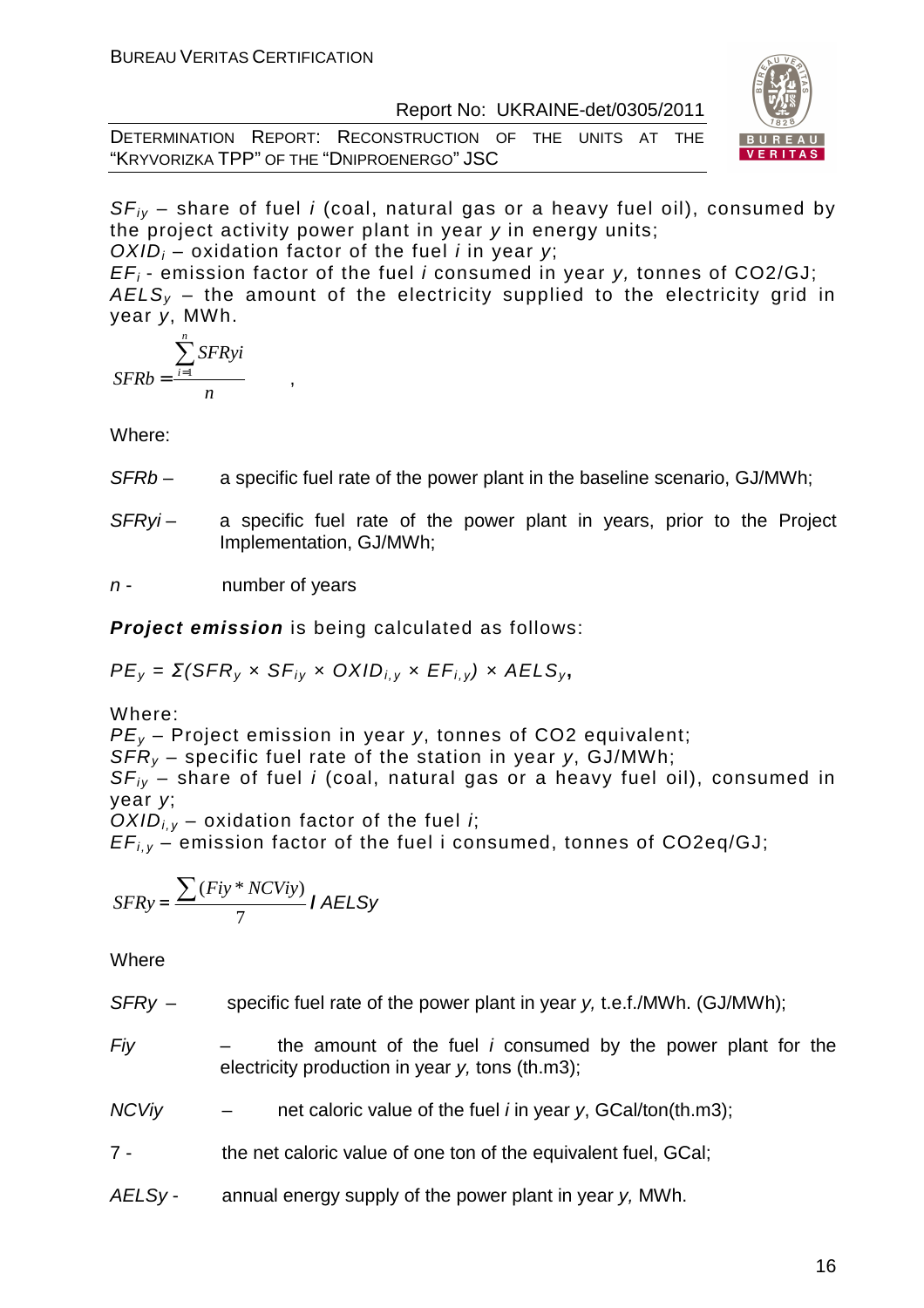|  | DETERMINATION REPORT: RECONSTRUCTION OF THE UNITS AT THE |  |  |  |
|--|----------------------------------------------------------|--|--|--|
|  | "KRYVORIZKA TPP" OF THE "DNIPROENERGO" JSC               |  |  |  |



The monitoring plan presents the quality assurance and control procedures for the monitoring process which are described in the section D.2 of the PDD. This includes, as appropriate, information on calibration and on how records on data and/or method validity and accuracy are kept.

The monitoring plan clearly identifies the responsibilities and the authority regarding the monitoring activities. The data required to monitor JI project is routinely collected within the normal operations of the Kryvorizka TPP therefore JI monitoring is integral part of routine monitoring.

The monitoring plan will be implemented by different specialists of Kryvorizka TPP under supervision of Kryvorizka TPPs director. Head of Production-Technical Department has overall project responsibility. Monitoring information is completed in:

- o shift reports, based on workbooks in electricity, boiler-turbine, fuel-transport departments, chemical laboratory
- o day reports, completed by heads of departments
- o 3-tech month, quarter and yearly forms based on department's day reports. 3-tech forms completed by technical-producing department head.

Existing TPP's equipment isn't principally changed during project implementation. So, special trainings for personnel involved in the project is not needed. Routine professional trainings will be provided to TPPs staff by Health and Safety Department and Environmental Safety Department.

On the whole, the monitoring report reflects good monitoring practices appropriate to the project type.

The monitoring plan provides, in tabular form, a complete compilation of the data need to be collected for its application, including data that are measured or sampled and data that are collected from other sources (e.g. official statistics, expert judgment, proprietary data, IPCC, commercial and scientific literature etc.) but not including data that are calculated with equations

The monitoring plan indicates that the data monitored and required for verification are to be kept for two years after the last transfer of ERUs for the project.

The identified areas of concern as to the monitoring plan, project participants' response and BVC's conclusion are described in Appendix A, Table 2 (refer to CAR15-CAR21).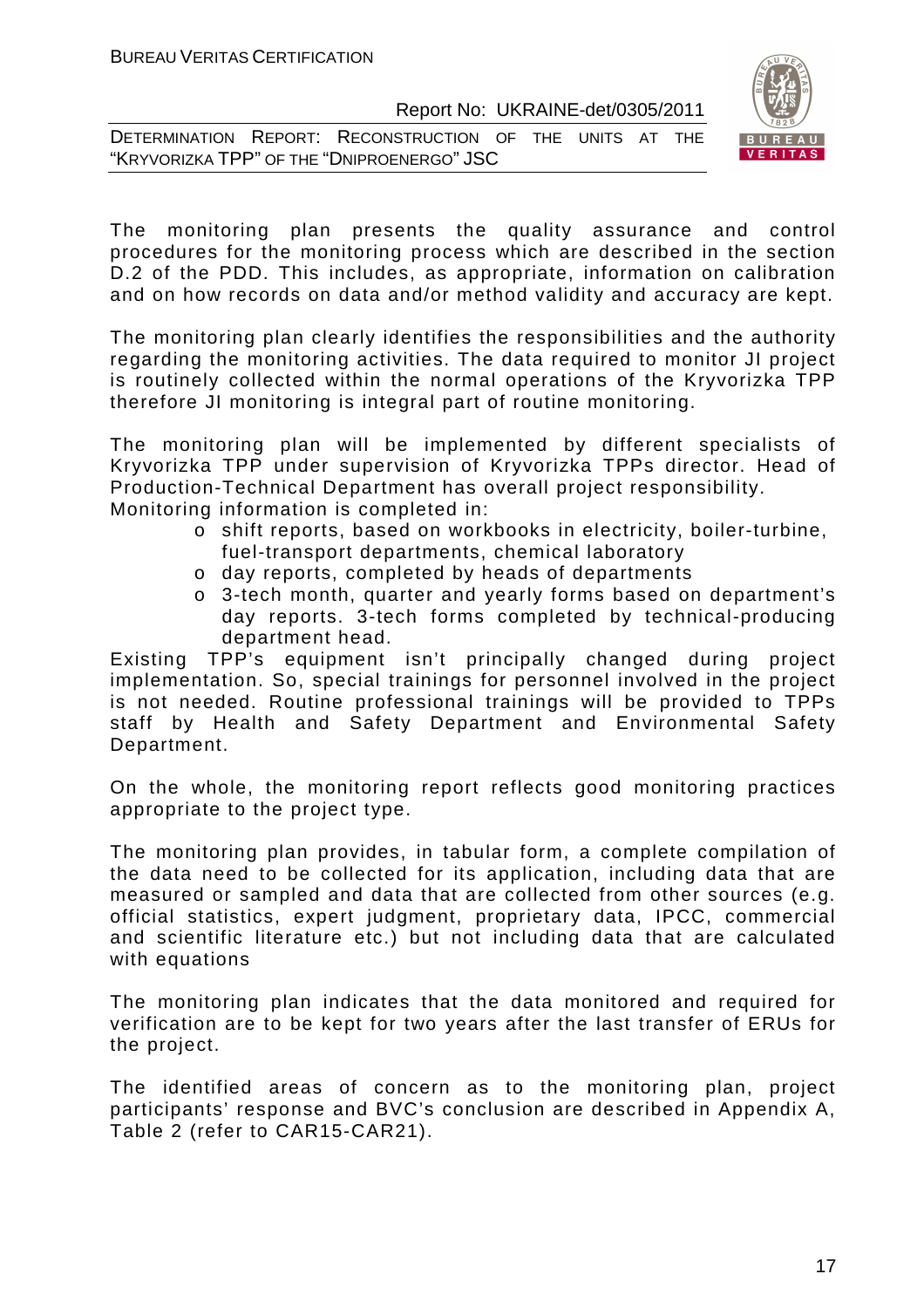DETERMINATION REPORT: RECONSTRUCTION OF THE UNITS AT THE "KRYVORIZKA TPP" OF THE "DNIPROENERGO" JSC



# **4.8 Leakage (40-41)**

The PDD appropriately describes an assessment of the potential leakage of the project and appropriately explains which sources of leakage are to be calculated, and which can be neglected, such as  $CO<sub>2</sub>$ ,  $CH<sub>4</sub>$ , N<sub>2</sub>O leakages.

## **4.9 Estimation of emission reductions or enhancements of net removals (42-47)**

The PDD indicates assessment of emissions or net removals in the baseline scenario and in the project scenario as the approach chosen to estimate the emission reductions or enhancement of net removals generated by the project.

The PDD provides the ex ante estimates of:

(a) Emissions or net removals for the project scenario (within the project boundary), which are 25 365 933 tonnes of CO2eq for period 01/01/2009- 31/12/2012 and 147 622 608 tonnes of CO2eq for period 01/01/2013- 31/12/2028;

(b) Leakage, as applicable, which are absent;

(c) Emissions or net removals for the baseline scenario (within the project boundary), which are 25 666 374 tonnes of CO2eq for period 01/01/2009-31/12/2012 and 156 274 818 tonnes of CO2eq for period 01/01/2013-31/12/2028;

(d) Emission reductions or enhancements of net removals adjusted by leakage (based on (a)-(c) above), which are 300 441 tonnes of CO2eq for period 01/01/2009-31/12/2012 and 8 652 210 tonnes of CO2eq for period 01/01/2013-31/12/2028.

The estimates referred to above are given:

- (a) On annual basis;
- (b) From 01/01/2009 to 31/12/2012, covering the whole crediting period;
- (c) On a source-by-source/sink-by-sink basis;
- (d) For CO2

(e) In tonnes of CO2 equivalent, using global warming potentials defined by decision 2/CP.3 or as subsequently revised in accordance with Article 5 of the Kyoto Protocol;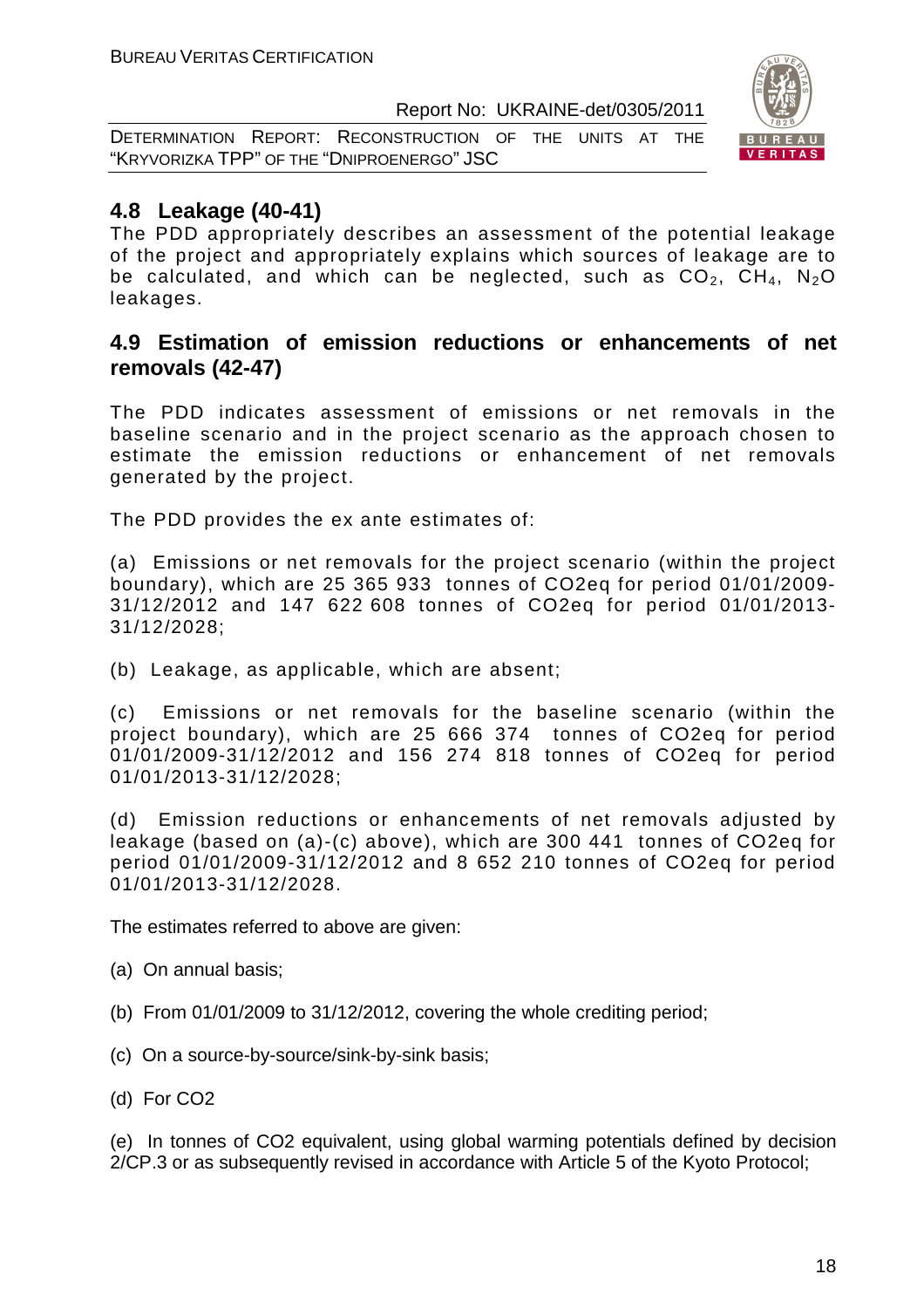DETERMINATION REPORT: RECONSTRUCTION OF THE UNITS AT THE "KRYVORIZKA TPP" OF THE "DNIPROENERGO" JSC



The formulas used for calculating the estimates referred above are the same as those used for project monitoring and described in the section 4.7 above. All formulas are consistent throughout the PDD.

For calculating the estimates referred to above, key factors, e.g. energy prices and availability, market development influencing the baseline emissions or removals and the activity level of the project and the emissions or net removals as well as risks associated with the project were taken into account, as appropriate.

Data sources used for calculating the estimates referred to above, such as feasibility studies, production forecasts, actual historical monitored data are clearly identified, reliable and transparent.

Emission factors, such as emission factor for electricity consumption, emission factors for natural gas, coal, heavy fuel oil were selected by carefully balancing accuracy and reasonableness, and appropriately justified of the choice.

The estimation referred to above is based on conservative assumptions and the most plausible scenarios in a transparent manner.

The estimates referred to above are consistent throughout the PDD.

The annual average of estimated emission reductions or enhancements of net removals over the crediting period is calculated by dividing the total estimated emission reductions or enhancements of net removals over the crediting period by the total months of the crediting period, and multiplying by twelve.

After the ITR request project developer corrected PDD and ERUs calculations. ERUs calculation data was brought into line with the state report form 3-tech.

The identified areas of concern as to the estimation of emission reductions or enhancements of net removals, project participants' response and BVC's conclusion are described in Appendix A, Table 2 (refer to CAR22).

#### **4.10 Environmental impacts (48)**

The PDD lists and attaches documentation on the analysis of the environmental impacts of the project, including transboundary impacts, in accordance with procedures as determined by the host Party, such as Technical and Economical Assessment of the Project, Explanatory Note "Environmental Impact Assessment of the Kryvorizka TPP Unit № 3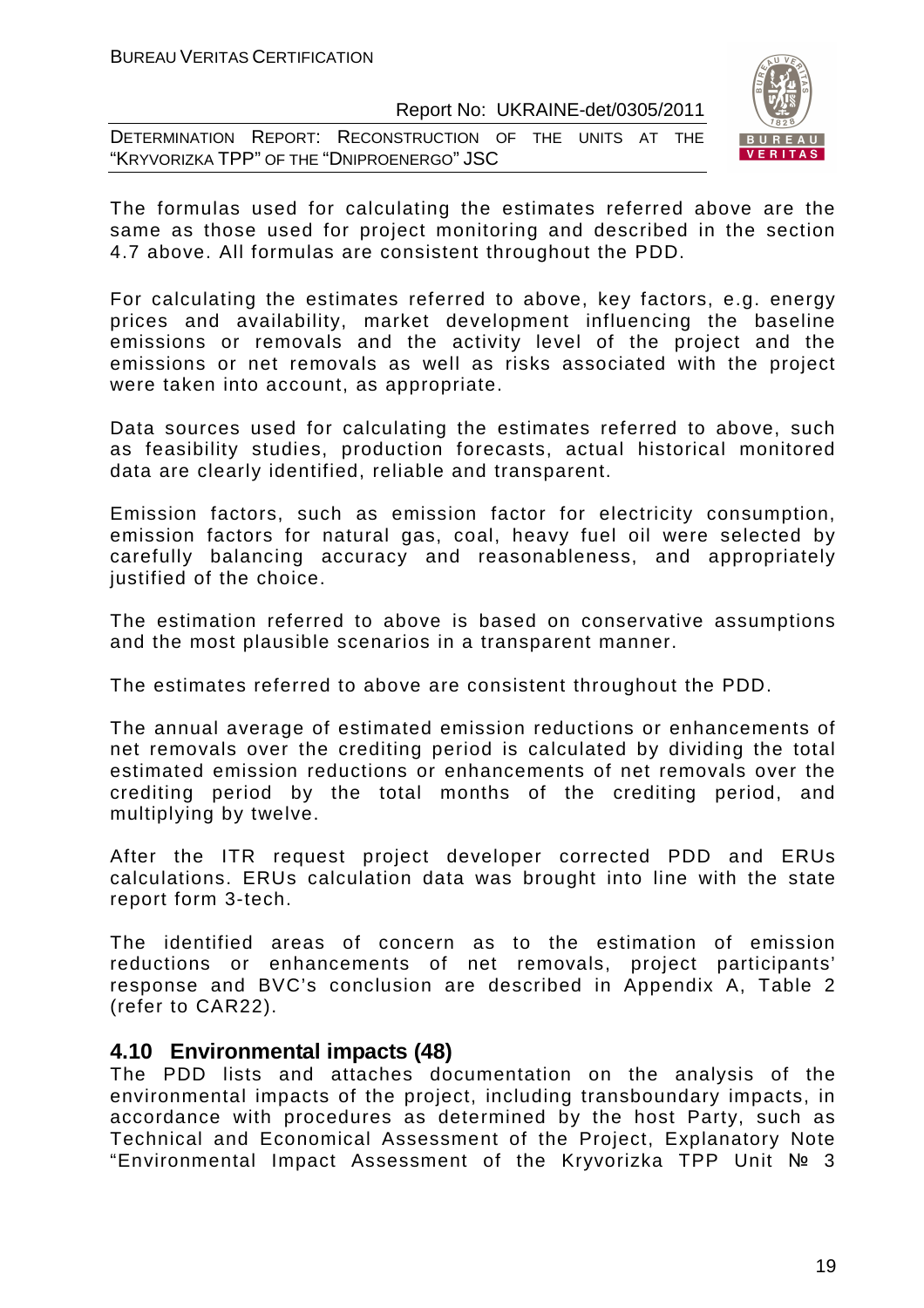DETERMINATION REPORT: RECONSTRUCTION OF THE UNITS AT THE "KRYVORIZKA TPP" OF THE "DNIPROENERGO" JSC



Rehabilitation Project", prepared by the SRI "Teploenergoproekt" of the "Donbassenergo" JSC in 2010

The PDD provides conclusion and all references to supporting documentation of an environmental impact assessment undertaken in accordance with the procedures as required by the host Party, if the analysis referred to above indicates that the environmental impacts are considered significant by the project participants or the host Party.

The identified areas of concern as to the environmental impacts, project participants' response and BVC's conclusion are described in Appendix A, Table 2 (refer to CAR23).

# **4.11 Stakeholder consultation (49)**

The Project was presented to the Government of Ukraine and to the Local Authorities as a Project Idea and, later, as the Technical Documentation. The Government and Local Authorities have approved the Project. The Letter of Endorsement has been received from the National Environmental Investment Agency of Ukraine.

The information concerning the Project was published in the local newspaper "Apostolivsky Novyny" #41 dated 21-27/05/07. No comments were obtained.

The identified areas of concern as to the stakeholder consultation, project participants' response and BVC's conclusion are described in Appendix A, Table 2 (refer to CAR24).

# **4.12 Determination regarding small scale projects (50-57)**

"Not applicable"

#### **4.13 Determination regarding land use, land-use change and forestry (LULUCF) projects (58-64)**

"Not applicable"

# **4.14 Determination regarding programmes of activities (65-73)**

"Not applicable"

# **5 SUMMARY AND REPORT OF HOW DUE ACCOUNT WAS TAKEN OF COMMENTS RECEIVED PURSUANT TO PARAGRAPH 32 OF THE JI GUIDELINES**

No comments, pursuant to paragraph 32 of the JI Guidelines, were received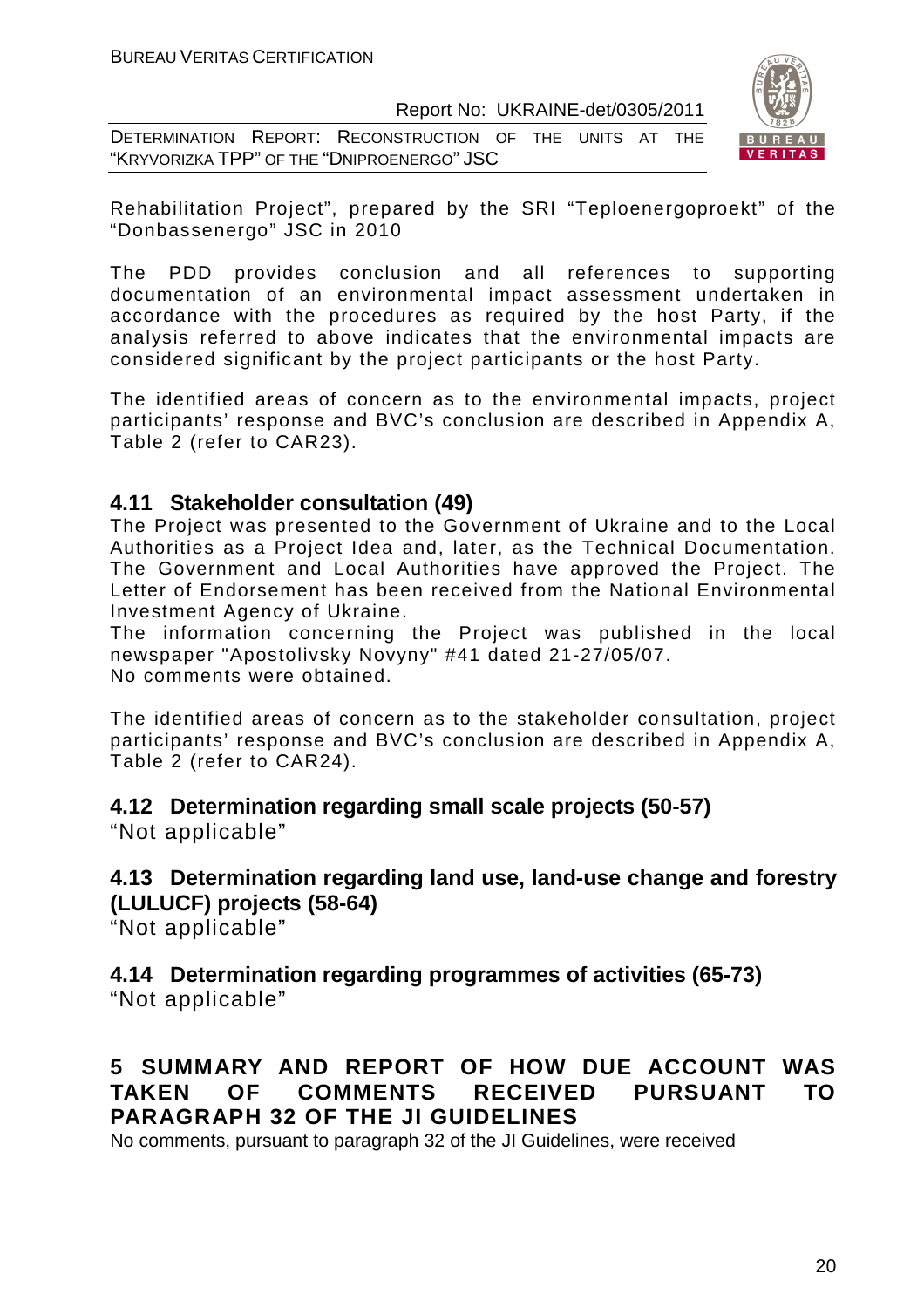DETERMINATION REPORT: RECONSTRUCTION OF THE UNITS AT THE "KRYVORIZKA TPP" OF THE "DNIPROENERGO" JSC



# **6 DETERMINATION OPINION**

Bureau Veritas Certification has performed a determination of the "Reconstruction of the units at the "Kryvorizka TPP" of the "Dniproenergo" JSC", Project in Zelenodolsk Town, Dnipropetrovsk Region, Ukraine. The determination was performed on the basis of UNFCCC criteria and host country criteria and also on the criteria given to provide for consistent project operations, monitoring and reporting.

The determination consisted of the following three phases: i) a desk review of the project design and the baseline and monitoring plan; ii) follow-up interviews with project stakeholders; iii) the resolution of outstanding issues and the issuance of the final determination report and opinion.

Project participant/s used the latest tool for demonstration of the additionality. In line with this tool, the PDD provides barrier analysis and investment analysis, and common practice analysis, to determine that the project activity itself is not the baseline scenario.

Emission reductions attributable to the project are hence additional to any that would occur in the absence of the project activity. Given that the project is implemented and maintained as designed, the project is likely to achieve the estimated amount of emission reductions.

The review of the project design documentation version 1.3.1 and the subsequent follow-up interviews have provided Bureau Veritas Certification with sufficient evidence to determine the fulfillment of stated criteria. In our opinion, the project correctly applies and meets the relevant UNFCCC requirements for the JI and the relevant host country criteria.

The determination is based on the information made available to us and the engagement conditions detailed in this report.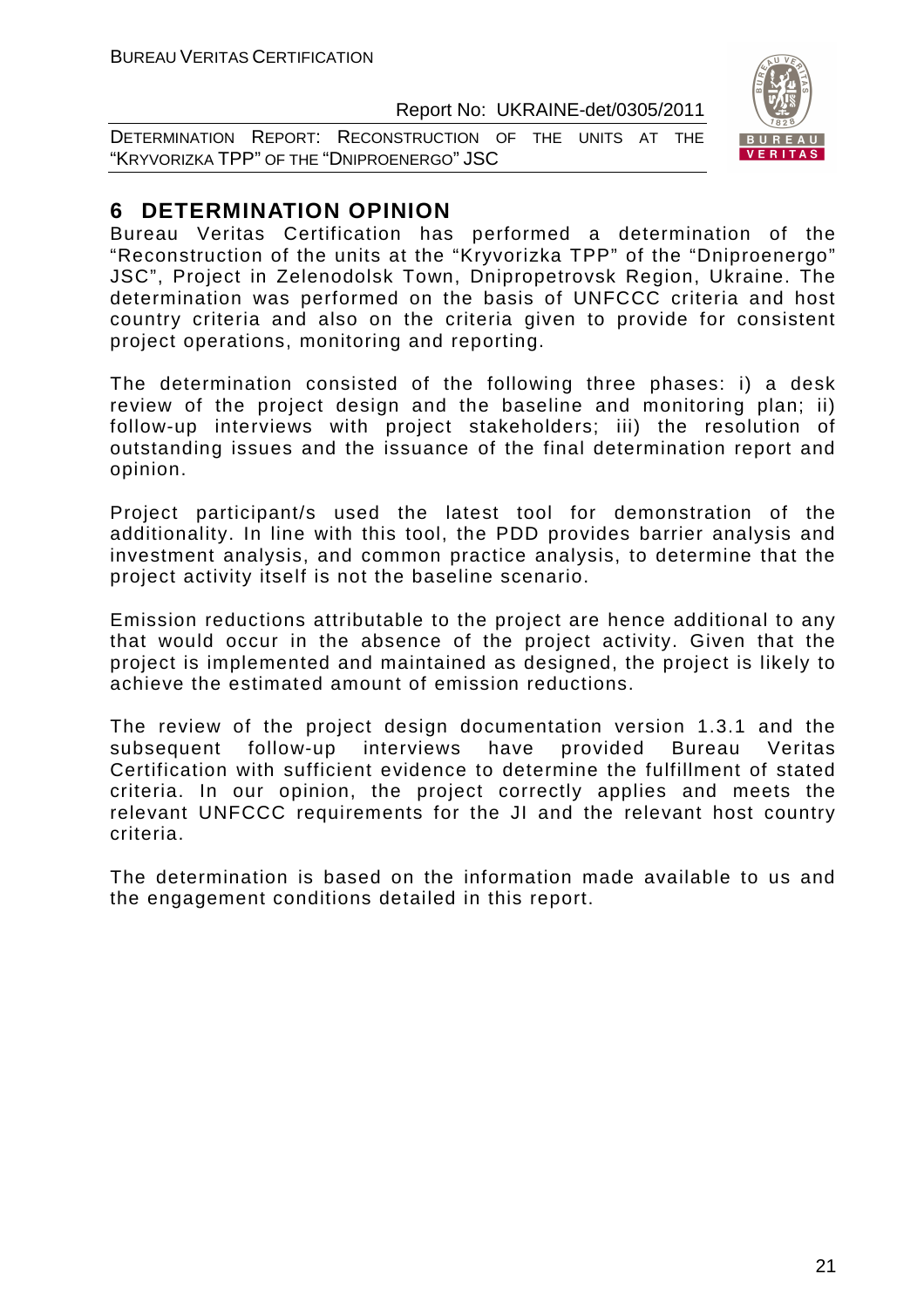DETERMINATION REPORT: RECONSTRUCTION OF THE UNITS AT THE "KRYVORIZKA TPP" OF THE "DNIPROENERGO" JSC



# **7 REFERENCES**

## **Category 1 Documents:**

Documents provided by "Elta-Eco" LLC that relate directly to the GHG components of the project.

- /1/ Project Design Document "Reconstruction of the units at the "Kryvorizka TPP" of the "Dniproenergo" JSC." version 1.0 dated 12/05/2011
- /2/ Project Design Document "Reconstruction of the units at the "Kryvorizka TPP" of the "Dniproenergo" JSC." version 1.1 dated 12/07/2011
- /3/ Project Design Document "Reconstruction of the units at the "Kryvorizka TPP" of the "Dniproenergo" JSC." version 1.2 dated 13/09/2011
- /4/ Project Design Document "Reconstruction of the units at the "Kryvorizka TPP" of the "Dniproenergo" JSC." version 1.3 dated 16/11/2011
- /5/ Project Design Document "Reconstruction of the units at the "Kryvorizka TPP" of the "Dniproenergo" JSC." version 1.3.1 dated 31/01/2012
- /6/ Letter of Endorsement #10/23/7 dated 05/01/2011 issued by National Environmental Agency of Ukraine
- /7/ Letter of Approval #2752/23/7 dated 26/09/2012 issued by State Environment Investment Agency of Ukraine
- /8/ Letter of Approval #2012JI51 dated 18/10/2012 issued by Ministry of Economic Affairs, Agriculture and Development of the Kingdom Netherlands
- /9/ Excel file "calculations Kriv (Appendix 1)"
- /10/ Economical model Excel file "fin anal KrTPP"

## **Category 2 Documents:**

Background documents related to the design and/or methodologies employed in the design or other reference documents.

- /1/ Positive conclusion #00-0181-11ПБ of the state general expert examination on "Technical Reconstruction of Generating Unit #9 at Kryvorizka TPP. Feasibility Study"
- /2/ Positive conclusion #00-0097-11ПБ of the state general expert examination on "Technical Reconstruction of Generating Unit #5 at Kryvorizka TPP. Feasibility Study"
- /3/ Positive conclusion #00-0013-11ПБ of the state general expert examination on "Technical Reconstruction of Generating Unit #1 at Kryvorizka TPP. Feasibility Study"
- /4/ Fuel data calculation chart for 2011
- /5/ Combusted coal analysis results dated 01/07-05/07/2011
- /6/ Combusted coal analysis results dated 11/07-15/07/2011
- /7/ Protocol #23. Heavy fuel oil analysis dated 21/04-25/04/2011
- /8/ Combusted coal analysis results dated 06/02-10/02/2011
- /9/ Protocol #12. Heavy fuel oil analysis dated 26/02-28/02/2011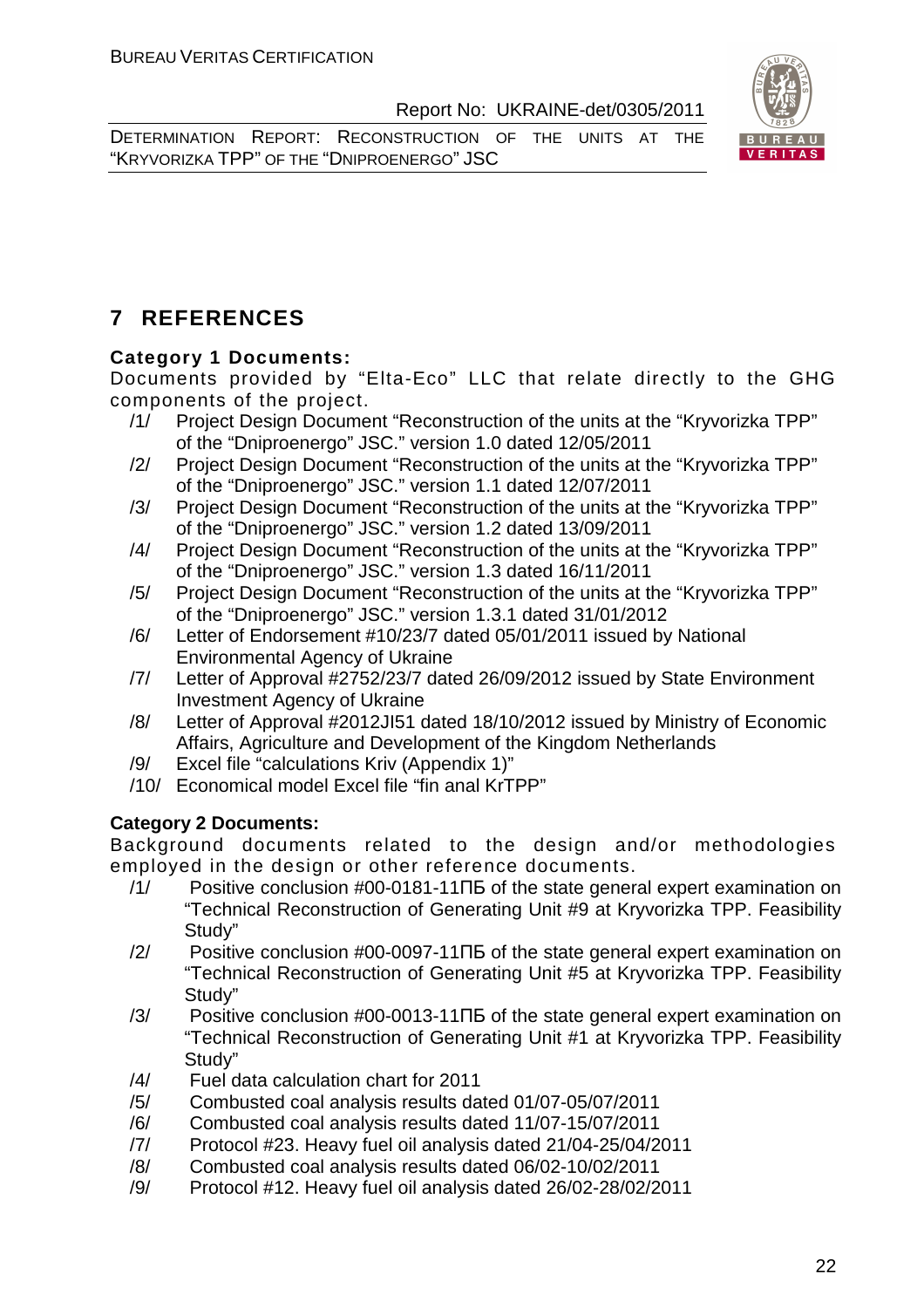DETERMINATION REPORT: RECONSTRUCTION OF THE UNITS AT THE "KRYVORIZKA TPP" OF THE "DNIPROENERGO" JSC



- /11/ Combusted coal analysis results dated 16/01-20/01/2011
- /12/ Attestation certificate #ПЄ 0075/2010 on Kryvorizka TPP chemical laboratory, issued 08/10/2010, valid till 08/10/2013
- /13/ Annex to the Attestation certificate #ПЄ 0075/2010 on Kryvorizka TPP chemical laboratory
- /14/ Chemical laboratory passport
- /15/ Logbook on fuel analytical analyses at Kryvorizska TPP, started 29/12/2009, ended 09/01/2010
- /16/ Logbook on fuel analytical analyses at Kryvorizska TPP, started 31/10/2009, ended 26/11/2009
- /17/ Logbook on fuel analytical analyses at Kryvorizska TPP, started 28/04/2008, ended 06/06/2008
- /18/ Logbook on fuel analytical analyses at Kryvorizska TPP, started 22/08/2006, ended 30/09/2006
- /19/ Calibration certificate on belt-conveyer weighers СВЕДА ВК-230, serial #151
- /20/ Calibration certificate on belt-conveyer weighers СВЕДА ВК-230, serial #152
- /21/ Calibration certificate on belt-conveyer weighers СВЕДА ВК-230, serial #116
- /22/ Calibration (replacement) schedule of commercial power meters at Kryvorizska TPP for 2011
- /23/ Statement on calibration (replacement) of power meters type SL761BO71, serial ##36128072, 33001540
- /24/ Statement on calibration (replacement) of power meters type SL761BO71, serial ##36128082, 33001530
- /25/ Statement on calibration (replacement) of power meters type SL761BO71, serial ##36128052, 33001501
- /26/ Statement on calibration (replacement) of power meters type SL761BO71, serial ##36128061, 33001522
- /27/ Statement on calibration (replacement) of power meters type SL761BO71, serial ##36128091, 33001512
- /28/ Statement on calibration (replacement) of power meters type SL761BO71, serial ##36128062, 33001503
- /29/ Statement on calibration (replacement) of power meters type SL761BO71, serial ##36128081, 33001523
- /30/ Statement on calibration (replacement) of power meters type SL761BO71, serial ##36128071, 33001534
- /31/ Statement on calibration (replacement) of power meters type SL761BO71, serial ##36128043, 33001521
- /32/ Statement on sealing (replacement) of power meters type SL761BO71, serial ##36128061, 33001522
- /33/ Statement on sealing (replacement) of power meters type SL761BO71, serial ##36128091, 33001512
- /34/ Statement on sealing (replacement) of power meters type SL761BO71, serial ##36128062, 33001503
- /35/ Statement on sealing (replacement) of power meters type SL761BO71, serial ##36128082, 33001530
- /36/ Statement on sealing (replacement) of power meters type SL761BO71, serial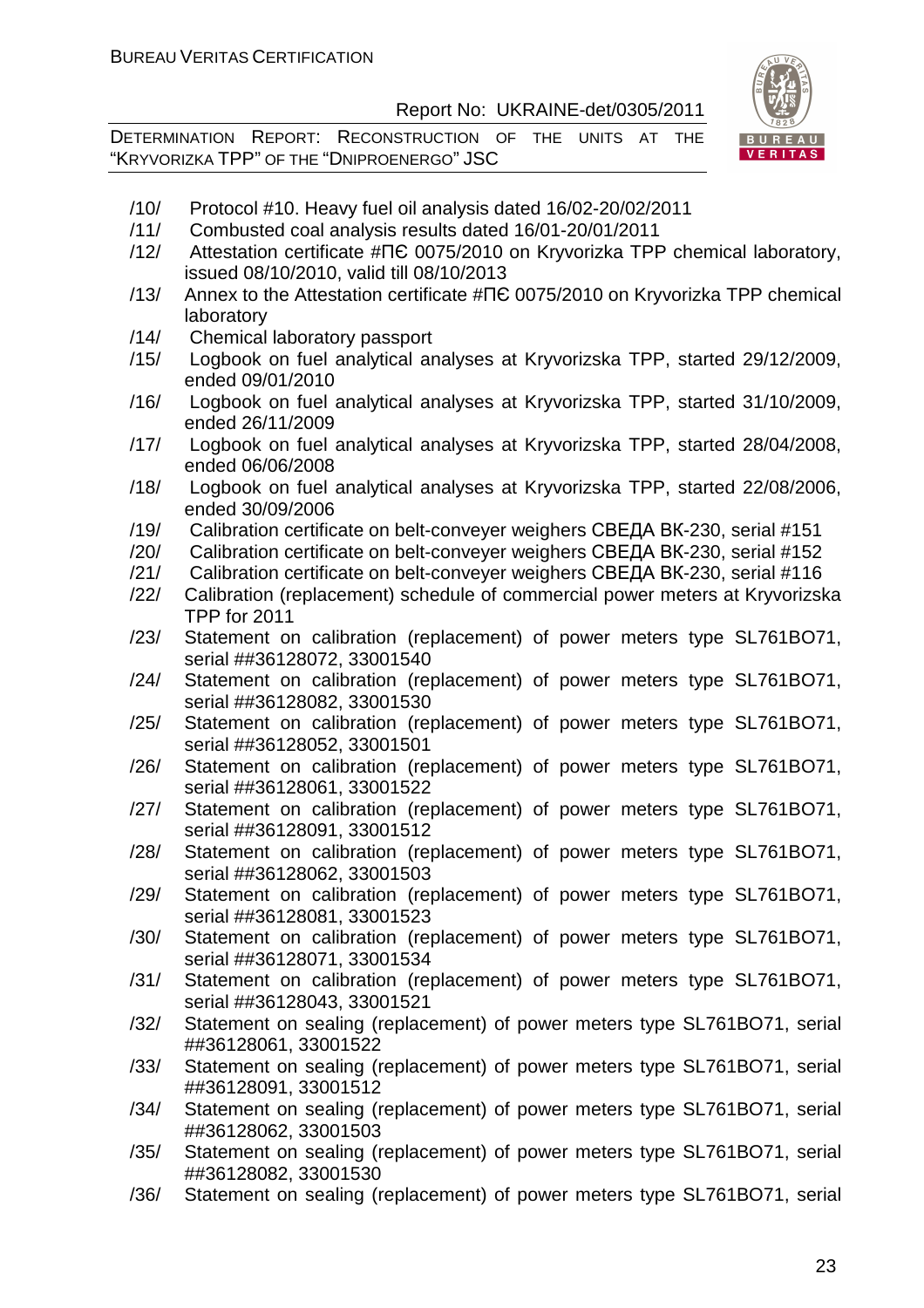DETERMINATION REPORT: RECONSTRUCTION OF THE UNITS AT THE "KRYVORIZKA TPP" OF THE "DNIPROENERGO" JSC



##36128072, 33001540

- /37/ Statement on sealing (replacement) of power meters type SL761BO71, serial ##36128043, 33001521
- /38/ Statement on sealing (replacement) of power meters type SL761BO71, serial ##36128081, 33001523
- /39/ Statement on sealing (replacement) of power meters type SL761BO71, serial ##36128051, 33001501
- /40/ Statement on sealing (replacement) of power meters type SL761BO71, serial ##36128071, 33001534
- /41/ Protocol on parameterization calibration of meters type SL761BO71, serial ##36128062, 33001503
- /42/ Protocol on parameterization calibration of meters type SL761BO71, serial ##36128091, 33001512
- /43/ Protocol on parameterization calibration of meters type SL761BO71, serial ##36128081, 33001523
- /44/ Protocol on parameterization calibration of meters type SL761BO71, serial ##36128071, 33001534
- /45/ Statement on calibration (replacement) of power meters type SL761BO71, serial ##36130070, 33002588
- /46/ Statement on calibration (replacement) of power meters type SL761BO71, serial ##36130078, 33002627
- /47/ Statement on calibration (replacement) of power meters type SL761BO71, serial ##36120205, 33002606
- /48/ Statement on calibration (replacement) of power meters type SL761BO71, serial ##36118887, 33002590
- /49/ Statement on calibration (replacement) of power meters type SL761BO71, serial ##36130068, 33002612
- /50/ Statement on calibration (replacement) of power meters type SL761BO71, serial ##36130087, 33002597
- /51/ Statement on calibration (replacement) of power meters type SL761BO71, serial ##36130067, 33002625
- /52/ Statement on calibration (replacement) of power meters type SL761BO71, serial ##36118895, 33002609
- /53/ Statement on calibration (replacement) of power meters type SL761BO71, serial ##36130066, 33002595
- /54/ Statement on calibration (replacement) of power meters type SL761BO71, serial ##36130076, 33002607
- /55/ Passport and plant calibration certificates on meters type SL761BO71, serial ##36128092, 36130076
- /56/ Passport and plant calibration certificates on meters type SL761BO71, serial ##36128052, 36130066
- /57/ Passport and plant calibration certificates on meters type SL761BO71, serial ##36128895, 36130070
- /58/ Passport and plant calibration certificates on meters type SL761BO71, serial ##36130069, 36130087
- /59/ Passport and plant calibration certificates on meters type SL761BO71, serial ##36118887, 36130068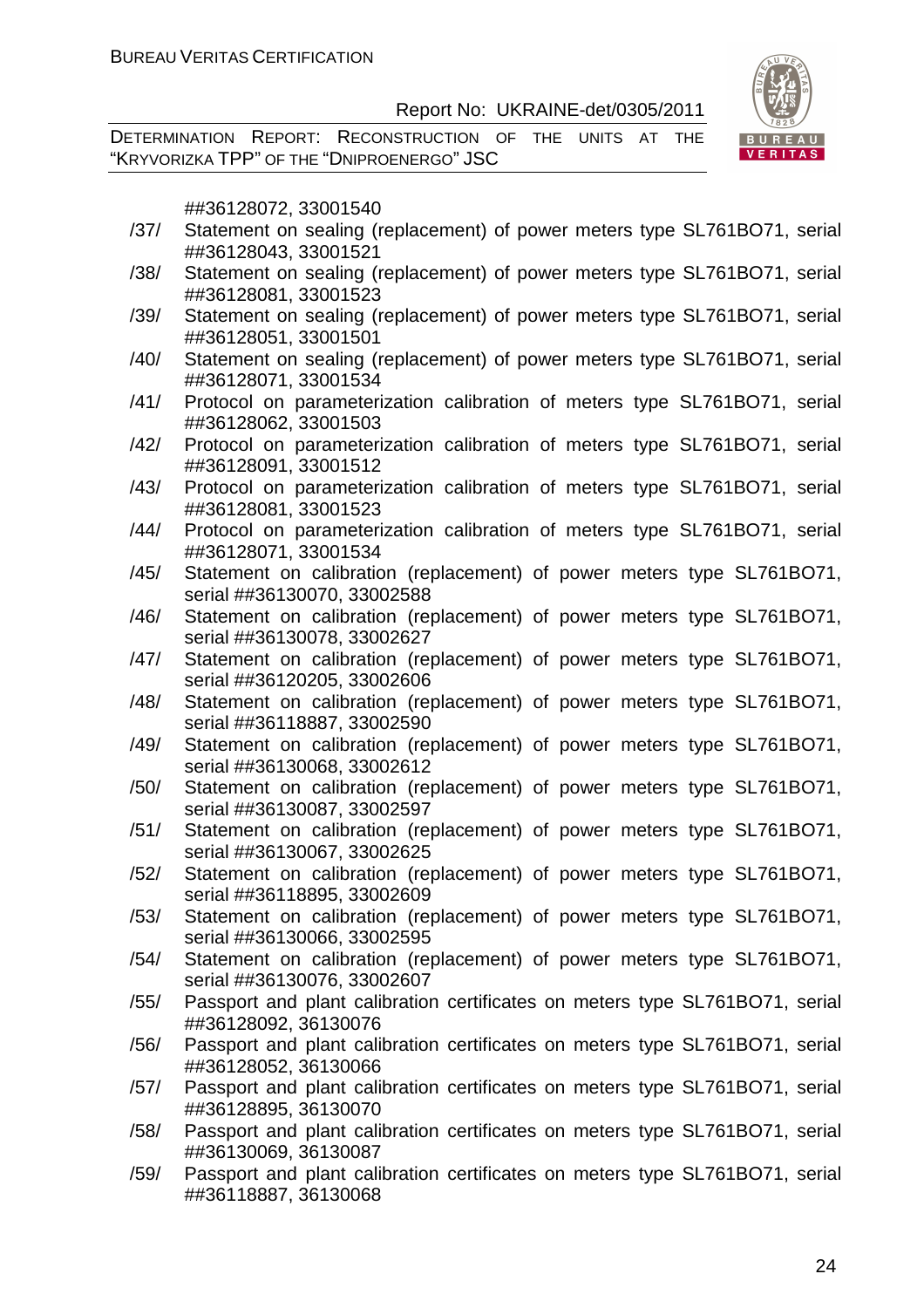DETERMINATION REPORT: RECONSTRUCTION OF THE UNITS AT THE "KRYVORIZKA TPP" OF THE "DNIPROENERGO" JSC



| /60/ | Passport and plant calibration certificates on meters type SL761BO71, serial<br>##36120205, 36130078 |
|------|------------------------------------------------------------------------------------------------------|
| /61/ | Passport and plant calibration certificates on meters type SL761BO71, serial<br>##36128081, 36128061 |
| /62/ | Passport and plant calibration certificates on meters type SL761BO71, serial<br>##36128091, 36128072 |
| /63/ | Passport and plant calibration certificates on meters type SL761BO71, serial<br>##36128082, 36128071 |
| /64/ | Passport and plant calibration certificates on meters type SL761BO71, serial<br>##36128062, 36128043 |
| /65/ | Passport and plant calibration certificates on meters type SL761BO71, serial<br>##36126040, 36130434 |
| /66/ | Passport and plant calibration certificates on meters type SL761BO71, serial<br>##36126019, 36126020 |
| /67/ | Passport and plant calibration certificates on meters type SL761BO71, serial<br>##36126009, 33002607 |
| /68/ | Passport and plant calibration certificates on meters type SL761BO71, serial<br>##33002595, 33002607 |
| /69/ | Passport and plant calibration certificates on meters type SL761BO71, serial<br>##33002625, 33002609 |
| /70/ | Passport and plant calibration certificates on meters type SL761BO71, serial<br>##33002597, 33002616 |
| /71/ | Passport and plant calibration certificates on meters type SL761BO71, serial<br>##33002590, 33001503 |
| /72/ | Passport and plant calibration certificates on meters type SL761BO71, serial<br>##33002606, 33002627 |
| /73/ | Passport and plant calibration certificates on meters type SL761BO71, serial<br>##33002528, 33001500 |
| /74/ | Passport and plant calibration certificates on meters type SL761BO71, serial<br>##33001521, 33001524 |
| /75/ | Passport and plant calibration certificates on meters type SL761BO71, serial<br>##33001523, 33001501 |
| /76/ | Passport and plant calibration certificates on meters type SL761BO71, serial<br>##33001522, 33001512 |
| /77/ | Passport and plant calibration certificates on meters type SL761BO71, serial<br>##33001540, 33001530 |
| /78/ | Photo – Power meter SL761BO71, serial #36132288                                                      |
| /79/ | Photo - Power meter SL761BO71, serial #36130060                                                      |
| /80/ | Photo - Power meter SL761BO71, serial #36130052                                                      |
| /81/ | Photo – Power meter SL761BO71, serial #36132301                                                      |
| /82/ | Photo – Power meter SL761BO71, serial #36132320                                                      |
| /83/ | Photo - Power meter SL761BO71, serial #33003482                                                      |
| /84/ | Photo – Power meter SL761BO71, serial #36130052                                                      |
| /85/ | Photo - Power meter SL761BO71, serial #36130047                                                      |
| /86/ | Photo - Power meter SL761BO71, serial #36132290                                                      |
| /87/ | Photo - Power meter SL761BO71, serial #36132309                                                      |
| /88/ | Photo – Power meter SL761BO71, serial #36132348                                                      |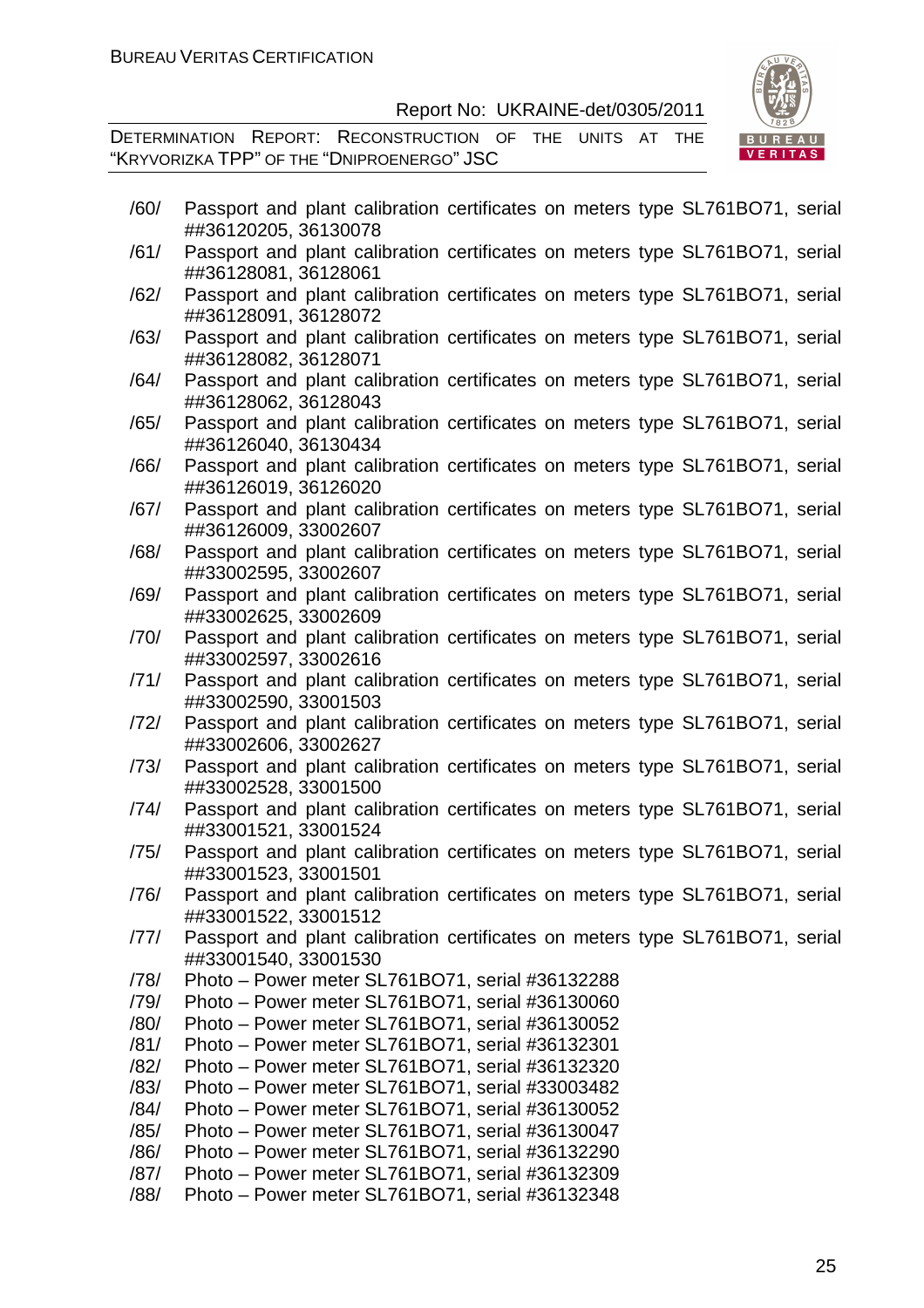BURI VERITAS

|  | Report No: UKRAINE-det/0305/2011 |
|--|----------------------------------|
|--|----------------------------------|

DETERMINATION REPORT: RECONSTRUCTION OF THE UNITS AT THE "KRYVORIZKA TPP" OF THE "DNIPROENERGO" JSC

| /89/  | Photo – Power meter SL761BO71, serial #36132398       |
|-------|-------------------------------------------------------|
| /90/  | Photo – Power meter SL761BO71, serial #36132318       |
| /91/  | Photo - Power meter SL761BO71, serial #36132296       |
| /92/  | Photo – Power meter SL761BO71, serial #36132308       |
| /93/  | Photo - Power meter SL761BO71, serial #36130056       |
| /94/  | Photo – Power meter SL761BO71, serial #36133490       |
| /95/  | Photo – Power meter SL761BO71, serial #36128043       |
| /96/  | Photo - Power meter SL761BO71, serial #36128071       |
| /97/  | Photo - Power meter SL761BO71, serial #33001501       |
| /98/  | Photo – Power meter SL761BO71, serial #36128052       |
| /99/  | Photo – Power meter SL761BO71, serial #36128072       |
| /100/ | Photo - Power meter SL761BO71, serial #33001540       |
| /101/ | Photo – Power meter SL761BO71, serial #33001503       |
| /102/ | Photo – Power meter SL761BO71, serial #33001500       |
| /103/ | Photo - Power meter SL761BO71, serial #33001530       |
| /104/ | Photo - Power meter SL761BO71, serial #33001532       |
| /105/ | Photo - Power meter SL761BO71, serial #36128081       |
| /106/ | Photo – Power meter SL761BO71, serial #33001523       |
| /107/ | Photo - Power meter SL761BO71, serial #36132288       |
| /108/ | Photo – Power meter SL761BO71, serial #33001521       |
| /109/ | Photo - Power meter SL761BO71, serial #33001534       |
| /110/ | Photo - Power meter SL761BO71, serial #36128092       |
| /111/ | Photo – Power meter SL761BO71, serial #33001512       |
| /112/ | Photo – Power meter SL761BO71, serial #36128091       |
| /113/ | Photo - Power meter SL761BO71, serial #36128062       |
| /114/ | Photo – Power meter SL761BO71, serial #33001522       |
| /115/ | Photo – Power meter SL761BO71, serial #33002625       |
| /116/ | Photo - Power meter SL761BO71, serial #36130069       |
| /117/ | Photo – Power meter SL761BO71, serial #33002627       |
| /118/ | Photo – Power meter SL761BO71, serial #36130078       |
| /119/ | Photo – Power meter SL761BO71, serial #33002597       |
|       | /120/ Photo - Power meter SL761BO71, serial #36126173 |
| /121/ | Photo - Power meter SL761BO71, serial #33002616       |
| /122/ | Photo – Power meter SL761BO71, serial #36130087       |
| /123/ | Photo - Power meter SL761BO71, serial #36120205       |
| /124/ | Photo - Power meter SL761BO71, serial #33002588       |
| /125/ | Photo – Power meter SL761BO71, serial #33002590       |
| /126/ | Photo - Power meter SL761BO71, serial #36118867       |
| /127/ | Photo – Power meter SL761BO71, serial #36130070       |
| /128/ | Photo – Power meter SL761BO71, serial #33002608       |
| /129/ | Photo – Power meter SL761BO71, serial #33002595       |
| /130/ | Photo – Power meter SL761BO71, serial #36130068       |
| /131/ | Photo – Power meter SL761BO71, serial #33002607       |
| /132/ | Photo – Power meter SL761BO71, serial #36130076       |
| /133/ | Photo – Power meter SL761BO71, serial #33002606       |
| /134/ | Photo – Power meter SL761BO71, serial #36118895       |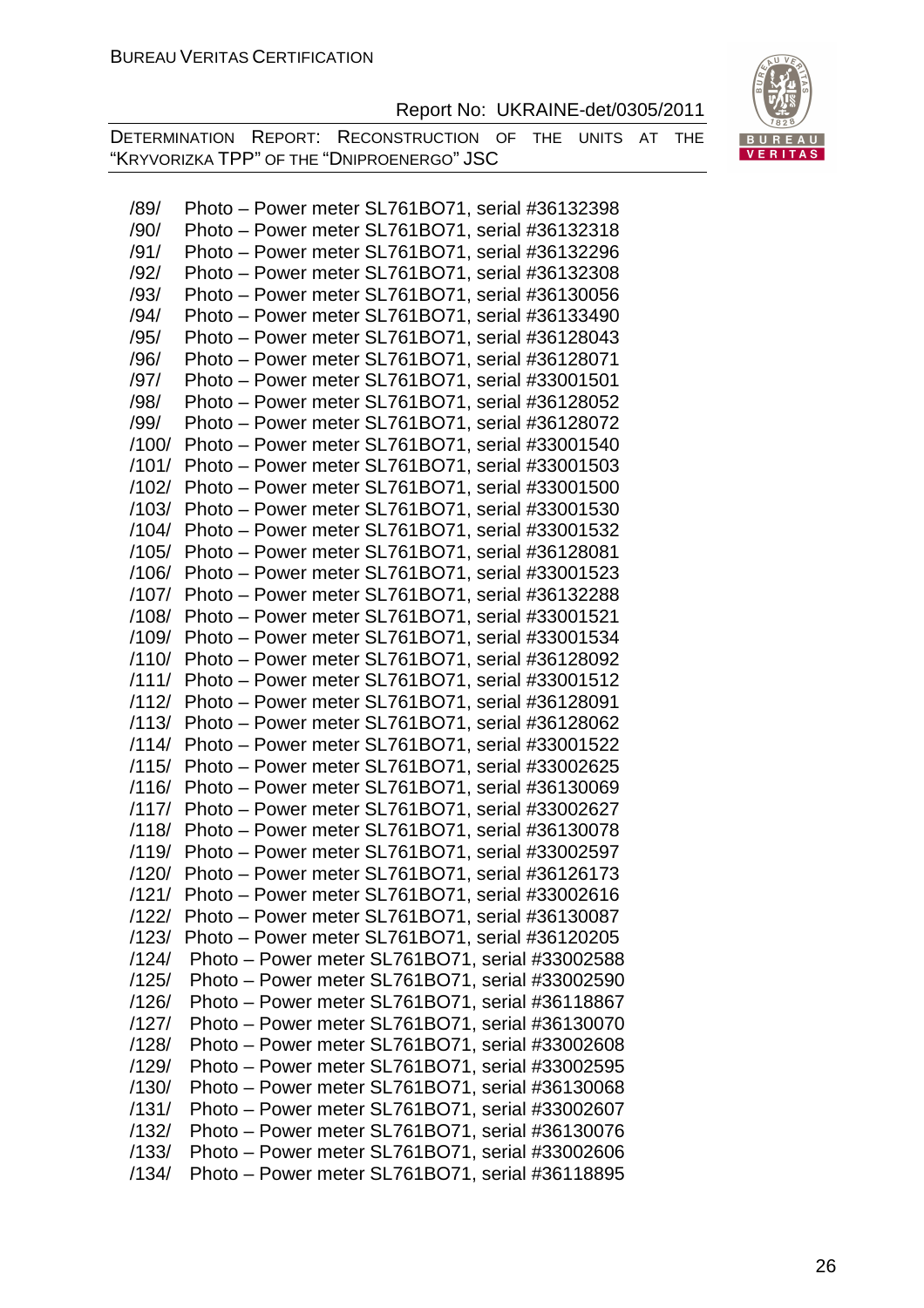DETERMINATION REPORT: RECONSTRUCTION OF THE UNITS AT THE "KRYVORIZKA TPP" OF THE "DNIPROENERGO" JSC



#### **Persons interviewed:**

List persons interviewed during the determination or persons that contributed with other information that are not included in the documents listed above.

- /1/ Volodymyr Evhrafov Head Engineer, Deputy Director
- /2/ Andrii Kyrylenko Deputy Head Engineer on Exploitation and Environmental
- /3/ Oleksandr Tatarchuk Head of Environmental Department
- /4/ Leonid Aharkov Head of Electric Department
- /5/ Halyna Reznichenko Head of Chemical Department
- /6/ Serhiy Vasylenko Head of Planning Producing Department
- /7/ Oleksandr Beldiy Head of Fuel Supply Department
- /8/ Mykolai Semeniuk Head of Technical Automatization and Measuring **Department**
- /9/ Andriy Kolobaev Head of Fuel Support Department
- /10/ Maksym Rogovoy representative of "Elta-Eco" LLC

1. o0o -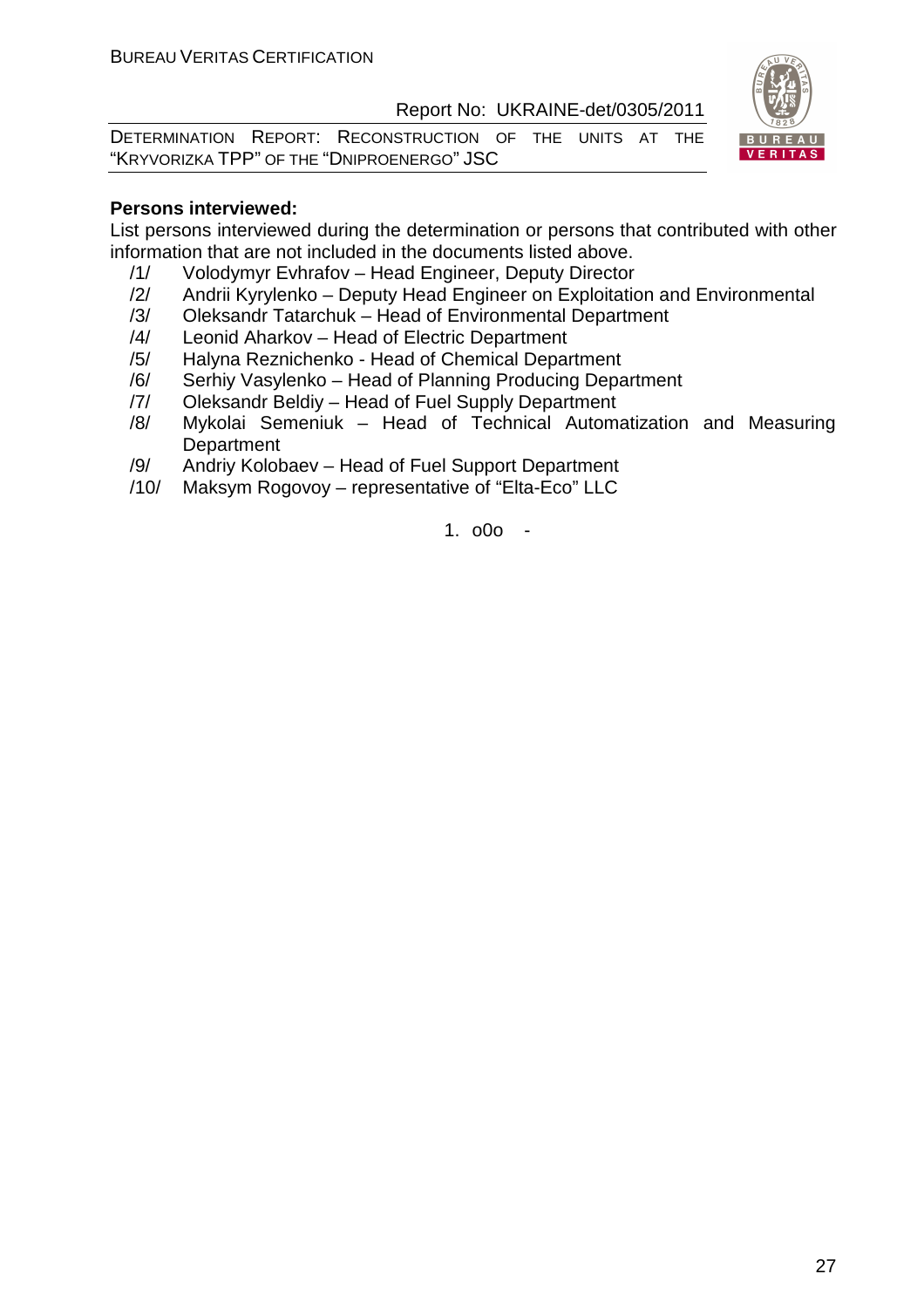DETERMINATION REPORT: RECONSTRUCTION OF THE UNITS AT THE "KRYVORIZKA TPP" OF THE "DNIPROENERGO" JSC



#### APPENDIX A: DETERMINATION PROTOCOL Bureau Veritas Certification Holding SAS

# **DETERMINATION PROTOCOL**

Check list for determination, according JOINT IMPLEMENTATION DETERMINATION AND VERIFICATION MANUAL (Version 01)

| <b>DVM</b>           | <b>Check Item</b>                                                    | <b>Initial finding</b>                                                                                                                                                                                                        | <b>Draft</b>     | <b>Final</b>     |
|----------------------|----------------------------------------------------------------------|-------------------------------------------------------------------------------------------------------------------------------------------------------------------------------------------------------------------------------|------------------|------------------|
| Paragra              |                                                                      |                                                                                                                                                                                                                               | <b>Conclusio</b> | <b>Conclusio</b> |
| ph                   |                                                                      |                                                                                                                                                                                                                               | $\mathsf{n}$     | $\mathsf{n}$     |
|                      | <b>General description of the project</b>                            |                                                                                                                                                                                                                               |                  |                  |
| Title of the project |                                                                      |                                                                                                                                                                                                                               |                  |                  |
|                      | Is the title of the project presented?                               | The title of project is Reconstruction of the units at<br>the "Kryvorizka TPP" of the "Dniproenergo" JSC<br><b>Corrective Action Request 01</b><br>Please, correct name of project participant in the<br>title of the Project | CAR01            | <b>OK</b>        |
|                      | which the<br>Is the sectoral scope to<br>project pertains presented? | The sectoral scope of the Project is 1. Energy<br>Industries (non renewable sources)                                                                                                                                          | <b>OK</b>        | <b>OK</b>        |
|                      | Is the current version number of the<br>document presented?          | The current version of the PDD is 1.1                                                                                                                                                                                         | <b>OK</b>        | <b>OK</b>        |
|                      | Is the date when the document was<br>completed presented?            | The date when the project design document is<br>completed is 12/06/2011                                                                                                                                                       | <b>OK</b>        | <b>OK</b>        |
|                      | <b>Description of the project</b>                                    |                                                                                                                                                                                                                               |                  |                  |
|                      |                                                                      | Is the purpose of the project included The main objective of the Project is to make the                                                                                                                                       |                  |                  |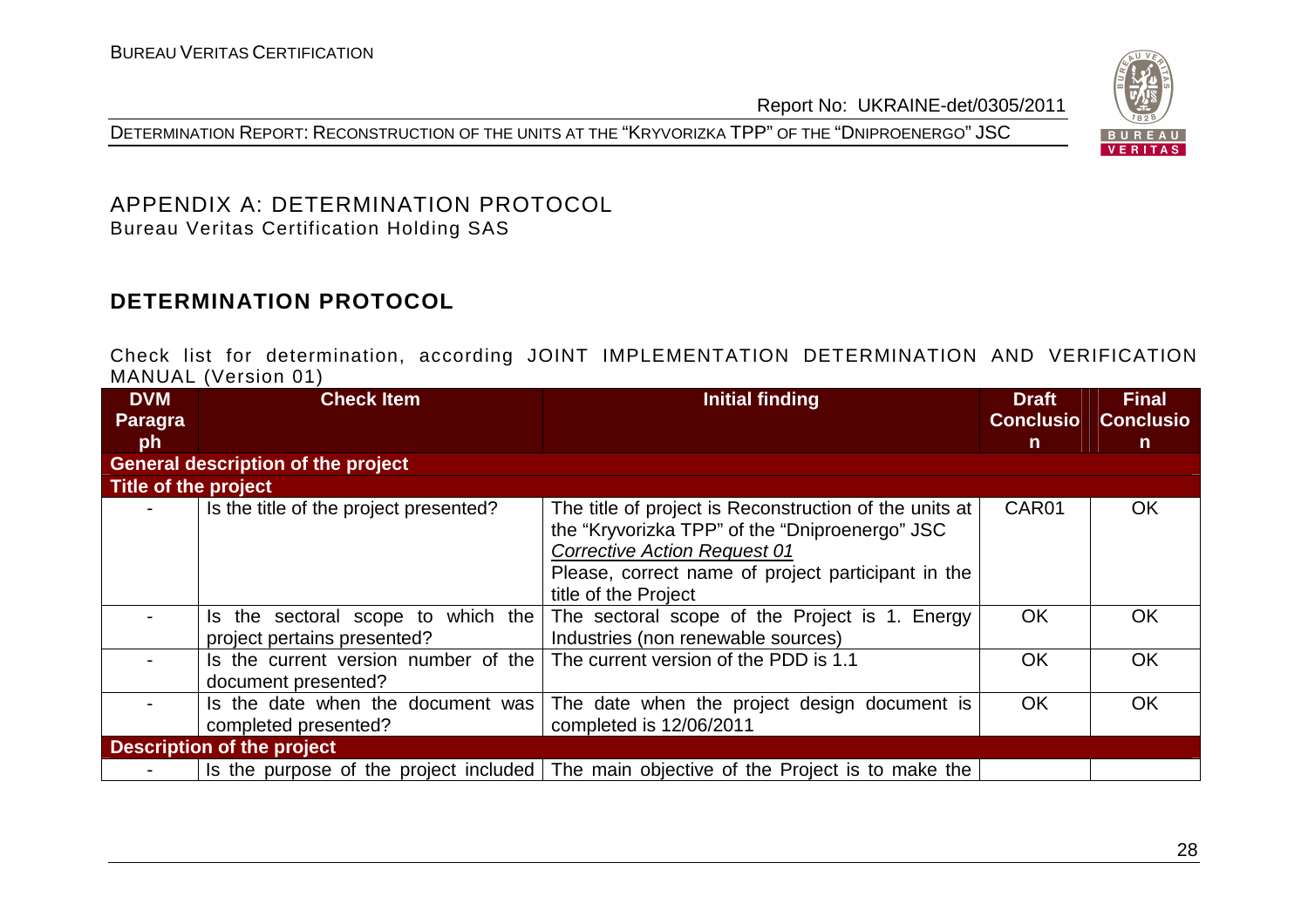#### Report No: UKRAINE-det/0305/2011 JSC

| DETERMINATION REPORT: RECONSTRUCTION OF THE UNITS AT THE "KRYVORIZKA TPP" OF THE "DNIPROENERGO" JSC |                                                                                                                                                                                                                                                                   |                                                                                                                                                                                                                                                                                                                                                                                                                                                                                                                                                                                                                                                                                                                                                                           |                                  |                                  |
|-----------------------------------------------------------------------------------------------------|-------------------------------------------------------------------------------------------------------------------------------------------------------------------------------------------------------------------------------------------------------------------|---------------------------------------------------------------------------------------------------------------------------------------------------------------------------------------------------------------------------------------------------------------------------------------------------------------------------------------------------------------------------------------------------------------------------------------------------------------------------------------------------------------------------------------------------------------------------------------------------------------------------------------------------------------------------------------------------------------------------------------------------------------------------|----------------------------------|----------------------------------|
| <b>DVM</b><br><b>Paragra</b>                                                                        | <b>Check Item</b>                                                                                                                                                                                                                                                 | <b>Initial finding</b>                                                                                                                                                                                                                                                                                                                                                                                                                                                                                                                                                                                                                                                                                                                                                    | <b>Draft</b><br><b>Conclusio</b> | <b>Final</b><br><b>Conclusio</b> |
| ph                                                                                                  |                                                                                                                                                                                                                                                                   |                                                                                                                                                                                                                                                                                                                                                                                                                                                                                                                                                                                                                                                                                                                                                                           | $\mathsf{n}$                     | $\mathsf{n}$                     |
|                                                                                                     | with<br>concise,<br>summarizing<br>a<br>explanation (max. 1-2 pages) of the:<br>a) Situation existing prior to the starting<br>date of the project;<br>b) Baseline scenario; and<br>c) Project scenario (expected outcome,<br>including a technical description)? | existing power equipment of the TPP more<br>efficient and reliable. The increased efficiency will<br>provide a higher output and<br>lower fuel<br>consumption.<br>The increased capacity of the TPP is due to the<br>better efficiency of the existing equipment. It will<br>reduce the fuel consumption per unit of the energy<br>produced by the station. Thus the GHG emission<br>per the energy unit produced will be lowered.<br>Other goals of the project are to:<br>- lower greenhouse gases emission;<br>- improve stability and reliability of generation and<br>transmission of electricity;<br>- implement safety measures;<br>- improve health and safety on site.<br><b>Corrective Action Request 02</b><br>Please, briefly summarize<br>baseline<br>chosen | CAR02                            | <b>OK</b>                        |
|                                                                                                     |                                                                                                                                                                                                                                                                   | scenario in section A.2 of the PDD.                                                                                                                                                                                                                                                                                                                                                                                                                                                                                                                                                                                                                                                                                                                                       |                                  |                                  |
|                                                                                                     | Is the history of the project (incl. its JI<br>component) briefly summarized?                                                                                                                                                                                     | <b>Corrective Action Request 03</b><br>Please provide in the PDD short history of the<br>Project including its JI component                                                                                                                                                                                                                                                                                                                                                                                                                                                                                                                                                                                                                                               | CAR03                            | OK                               |
| <b>Project participants</b>                                                                         |                                                                                                                                                                                                                                                                   |                                                                                                                                                                                                                                                                                                                                                                                                                                                                                                                                                                                                                                                                                                                                                                           |                                  |                                  |
|                                                                                                     | Are project participants and Party(ies)<br>involved in the project listed?                                                                                                                                                                                        | <b>Corrective Action Request 04</b><br>Please indicate the second Party involved                                                                                                                                                                                                                                                                                                                                                                                                                                                                                                                                                                                                                                                                                          | CAR04                            | OK                               |
|                                                                                                     | Is the data of the project participants<br>presented in tabular format?                                                                                                                                                                                           | The data of project participants is presented in<br>tabular format                                                                                                                                                                                                                                                                                                                                                                                                                                                                                                                                                                                                                                                                                                        | OK                               | OK                               |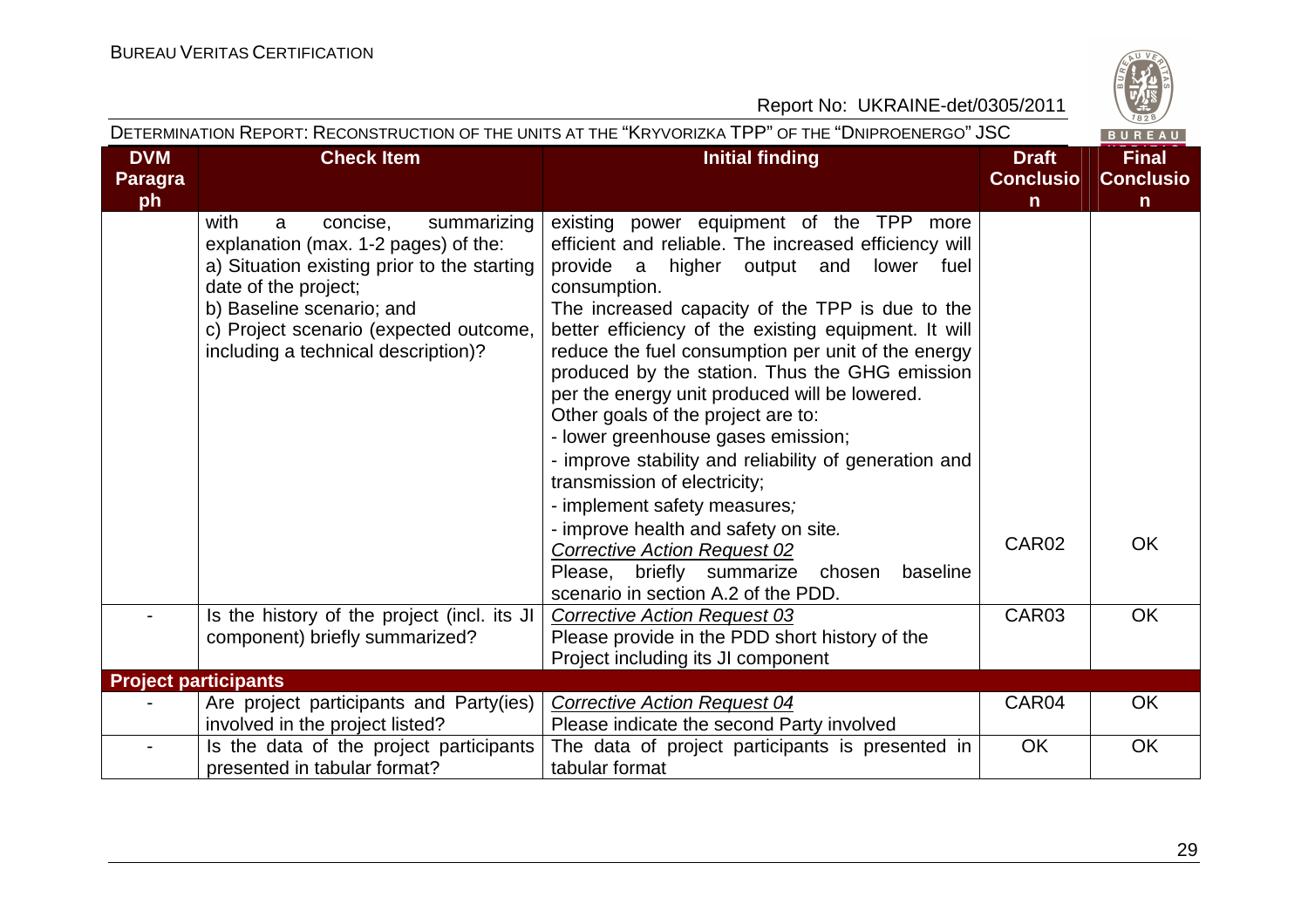

|                                                                                                                                                                                                                                                                                                               | DETERMINATION REPORT: RECONSTRUCTION OF THE UNITS AT THE "KRYVORIZKA TPP" OF THE "DNIPROENERGO" JSC<br>BUREAU                                                                                                            |                                                                                                                                                                                        |                                                  |                                                  |  |
|---------------------------------------------------------------------------------------------------------------------------------------------------------------------------------------------------------------------------------------------------------------------------------------------------------------|--------------------------------------------------------------------------------------------------------------------------------------------------------------------------------------------------------------------------|----------------------------------------------------------------------------------------------------------------------------------------------------------------------------------------|--------------------------------------------------|--------------------------------------------------|--|
| <b>DVM</b><br><b>Paragra</b><br>ph                                                                                                                                                                                                                                                                            | <b>Check Item</b>                                                                                                                                                                                                        | <b>Initial finding</b>                                                                                                                                                                 | <b>Draft</b><br><b>Conclusio</b><br>$\mathsf{n}$ | <b>Final</b><br><b>Conclusio</b><br>$\mathsf{n}$ |  |
|                                                                                                                                                                                                                                                                                                               | contact information provided in<br>ls.<br>Annex 1 of the PDD?                                                                                                                                                            | The contact information is provided in Annex 1 of<br>the PDD                                                                                                                           | <b>OK</b>                                        | <b>OK</b>                                        |  |
|                                                                                                                                                                                                                                                                                                               | Is it indicated, if it is the case, if the<br>Party involved is a host Party?                                                                                                                                            | Ukraine is indicated as a Host Party                                                                                                                                                   | <b>OK</b>                                        | <b>OK</b>                                        |  |
|                                                                                                                                                                                                                                                                                                               | <b>Technical description of the project</b>                                                                                                                                                                              |                                                                                                                                                                                        |                                                  |                                                  |  |
|                                                                                                                                                                                                                                                                                                               | <b>Location of the project</b>                                                                                                                                                                                           |                                                                                                                                                                                        |                                                  |                                                  |  |
|                                                                                                                                                                                                                                                                                                               | Host Party(ies)                                                                                                                                                                                                          | <b>Ukraine</b>                                                                                                                                                                         | <b>OK</b>                                        | OK                                               |  |
|                                                                                                                                                                                                                                                                                                               | Region/State/Province etc.                                                                                                                                                                                               | Dnipropetrovs'k Region                                                                                                                                                                 | <b>OK</b>                                        | <b>OK</b>                                        |  |
|                                                                                                                                                                                                                                                                                                               | City/Town/Community etc.                                                                                                                                                                                                 | Zelenodols'k                                                                                                                                                                           | <b>OK</b>                                        | <b>OK</b>                                        |  |
| $\sim$                                                                                                                                                                                                                                                                                                        | Detail of the physical location, including  <br>information<br>allowing<br>the<br>unique<br>identification of the project. (This<br>section should not exceed one page)                                                  | <b>Corrective Action Request 05</b><br>Please indicate in the PDD the source of<br>geographical coordinates of the Project                                                             | <b>CAR 05</b>                                    | <b>OK</b>                                        |  |
|                                                                                                                                                                                                                                                                                                               |                                                                                                                                                                                                                          | Technologies to be employed, or measures, operations or actions to be implemented by the project                                                                                       |                                                  |                                                  |  |
|                                                                                                                                                                                                                                                                                                               | technology(ies)<br>be<br>the<br>to<br>Are<br>employed, or measures, operations or<br>actions to be implemented by the<br>project, including all relevant technical<br>data and the implementation schedule<br>described? | The operations to be implemented by the Project<br>are clearly and explicitly described in section A.4.2<br>of the PDD. All technical data and implementation<br>schedule is provided. | <b>OK</b>                                        | <b>OK</b>                                        |  |
| Brief explanation of how the anthropogenic emissions of greenhouse gases by sources are to be reduced by the<br>proposed JI project, including why the emission reductions would not occur in the absence of the proposed project,<br>taking into account national and/or sectoral policies and circumstances |                                                                                                                                                                                                                          |                                                                                                                                                                                        |                                                  |                                                  |  |
|                                                                                                                                                                                                                                                                                                               | Is it stated how anthropogenic GHG   Corrective Action Request 06<br>reductions<br>are<br>emission<br>to<br>achieved?                                                                                                    | be   Please clearly indicate in the section A.4.3 of the<br>(This section should not   PDD how GHG reductions will be achieved. Also,                                                  | <b>CAR 06</b>                                    | OK                                               |  |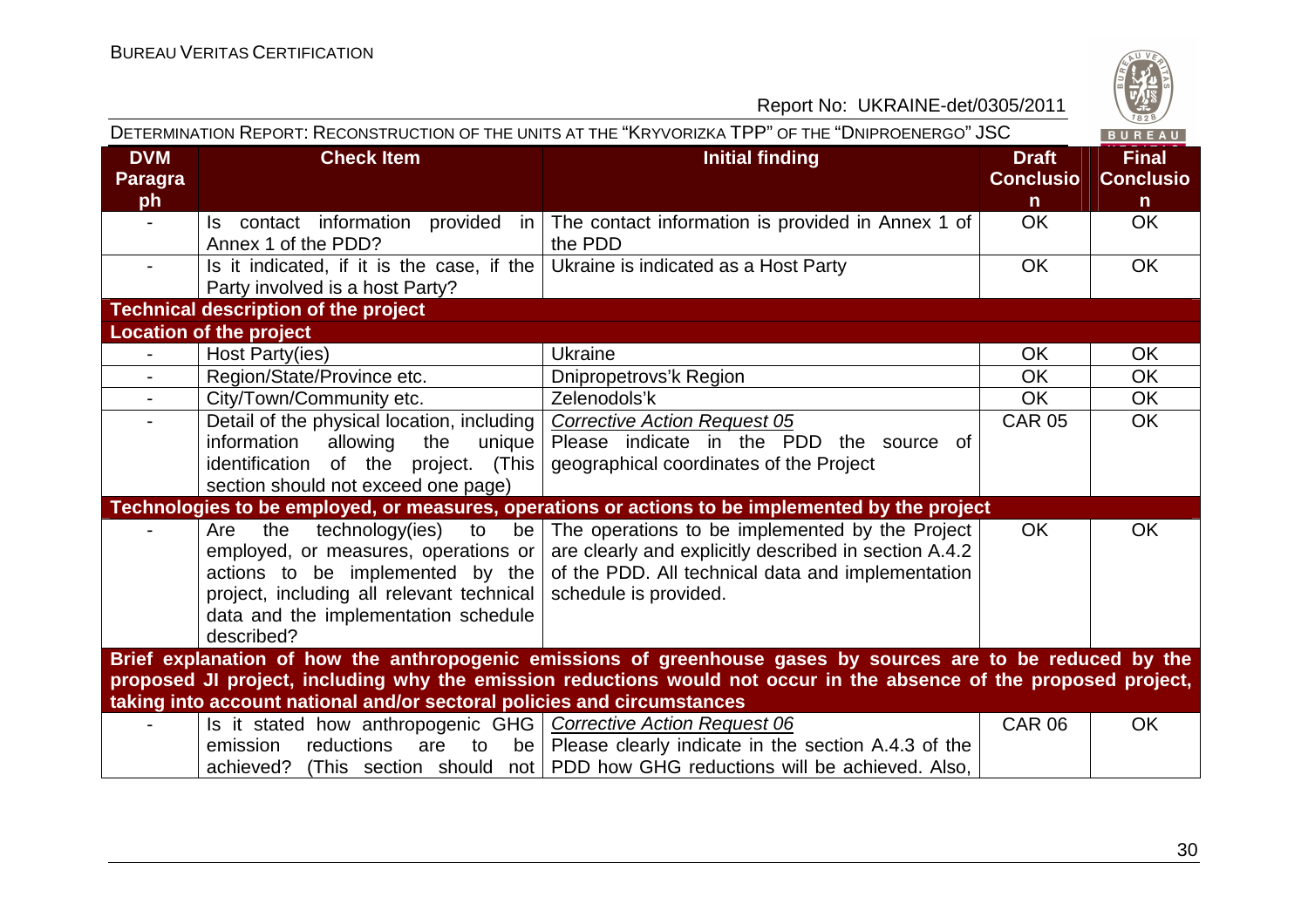

|                                    | DETERMINATION REPORT: RECONSTRUCTION OF THE UNITS AT THE "KRYVORIZKA TPP" OF THE "DNIPROENERGO" JSC<br>BUREAU                           |                                                                                                                                                                                                                                                        |                                                  |                                                  |  |
|------------------------------------|-----------------------------------------------------------------------------------------------------------------------------------------|--------------------------------------------------------------------------------------------------------------------------------------------------------------------------------------------------------------------------------------------------------|--------------------------------------------------|--------------------------------------------------|--|
| <b>DVM</b><br><b>Paragra</b><br>ph | <b>Check Item</b>                                                                                                                       | <b>Initial finding</b>                                                                                                                                                                                                                                 | <b>Draft</b><br><b>Conclusio</b><br>$\mathsf{n}$ | <b>Final</b><br><b>Conclusio</b><br>$\mathsf{n}$ |  |
|                                    | exceed one page)                                                                                                                        | correct this section that it doesn't exceed one page                                                                                                                                                                                                   |                                                  |                                                  |  |
| $\blacksquare$                     | Is it provided the estimation of emission<br>reductions over the crediting period?                                                      | The estimation of emission reductions over the<br>crediting period is provided by developer in the<br><b>PDD</b>                                                                                                                                       | <b>OK</b>                                        | <b>OK</b>                                        |  |
|                                    | Is it provided the estimated annual<br>reduction for the chosen credit period in  <br>tCO <sub>2e</sub> ?                               | The estimated annual reduction for the chosen<br>crediting period is provided in tCO2                                                                                                                                                                  | <b>OK</b>                                        | OK                                               |  |
| $\blacksquare$                     | Are the data from questions above<br>presented in tabular format?                                                                       | The data of this questions are presented in tabular<br>format                                                                                                                                                                                          | <b>OK</b>                                        | OK                                               |  |
|                                    | Estimated amount of emission reductions over the crediting period                                                                       |                                                                                                                                                                                                                                                        |                                                  |                                                  |  |
|                                    | Is the length of the crediting period<br>Indicated?                                                                                     | The length of the crediting period is 20 years (240<br>month)<br><b>Clarification Request 01</b><br>Please clarify, why 20 years were chosen as<br>length of crediting period                                                                          | CL <sub>01</sub>                                 | <b>OK</b>                                        |  |
|                                    | Are estimates of total as well as annual<br>emission<br>and<br>average<br>annual<br>reductions in tonnes of CO2 equivalent<br>provided? | Estimated emission reduction is provided in tonnes<br>of CO2 equivalent                                                                                                                                                                                | <b>OK</b>                                        | OK                                               |  |
|                                    | <b>Project approvals by Parties</b>                                                                                                     |                                                                                                                                                                                                                                                        |                                                  |                                                  |  |
| 19                                 | Have the DFPs of all Parties listed as<br>"Parties involved" in the PDD provided<br>written project approvals?                          | Project Idea Note had been submitted for review to<br>the State Environmental Investment Agency<br>(SEIA). SEIA issued Letter of Endorsement dated<br>04/05/2011<br><b>Corrective Action Request 07</b><br>Please provide in the section A.5 Letter of | CAR07                                            | <b>OK</b>                                        |  |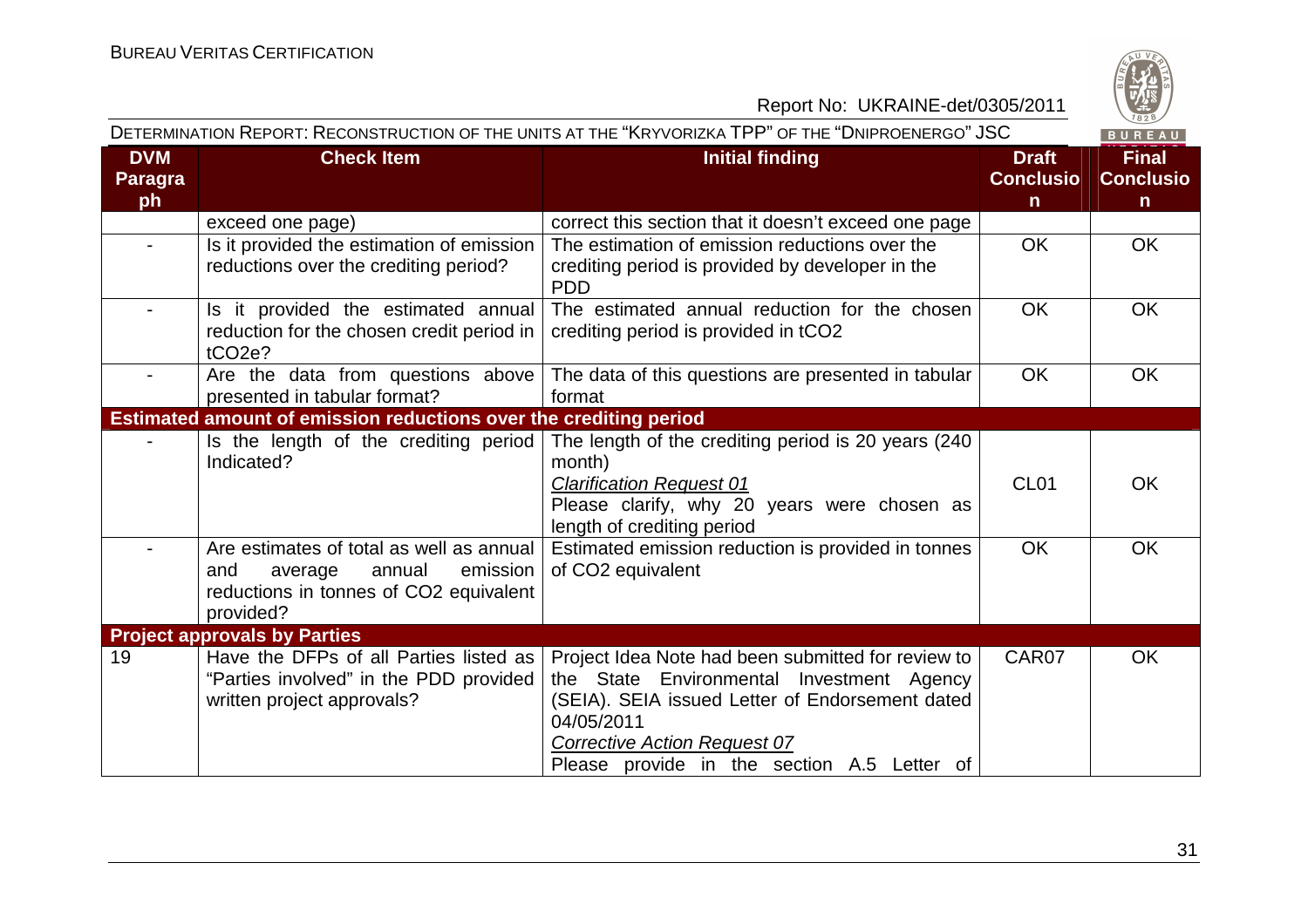

| DETERMINATION REPORT: RECONSTRUCTION OF THE UNITS AT THE "KRYVORIZKA TPP" OF THE "DNIPROENERGO" JSC<br>BUREAU |                                                                                                                                                                                                                                                                                                                                                                                                                          |                                                                                                                                                                                                                                                                                                                                                                             |                                                  |                                                  |
|---------------------------------------------------------------------------------------------------------------|--------------------------------------------------------------------------------------------------------------------------------------------------------------------------------------------------------------------------------------------------------------------------------------------------------------------------------------------------------------------------------------------------------------------------|-----------------------------------------------------------------------------------------------------------------------------------------------------------------------------------------------------------------------------------------------------------------------------------------------------------------------------------------------------------------------------|--------------------------------------------------|--------------------------------------------------|
| <b>DVM</b><br><b>Paragra</b><br>ph                                                                            | <b>Check Item</b>                                                                                                                                                                                                                                                                                                                                                                                                        | <b>Initial finding</b>                                                                                                                                                                                                                                                                                                                                                      | <b>Draft</b><br><b>Conclusio</b><br>$\mathsf{n}$ | <b>Final</b><br><b>Conclusio</b><br>$\mathsf{n}$ |
|                                                                                                               |                                                                                                                                                                                                                                                                                                                                                                                                                          | Endorsement registration number and date.                                                                                                                                                                                                                                                                                                                                   |                                                  |                                                  |
| 19                                                                                                            | Does the PDD identify at least the host<br>Party as a "Party involved"?                                                                                                                                                                                                                                                                                                                                                  | In the PDD is identified Ukraine as a Host Party.<br>Also see CAR 04                                                                                                                                                                                                                                                                                                        | <b>OK</b>                                        | <b>OK</b>                                        |
| 19                                                                                                            | Has the DFP of the host Party issued a<br>written project approval?                                                                                                                                                                                                                                                                                                                                                      | <b>Corrective Action Request 08</b><br>Please provide Letter of Approval of the Host Party                                                                                                                                                                                                                                                                                  | CAR08                                            | <b>OK</b>                                        |
| 20                                                                                                            | Are all the written project approvals by<br>Parties involved unconditional?                                                                                                                                                                                                                                                                                                                                              | See section 19 of this Protocol                                                                                                                                                                                                                                                                                                                                             | <b>OK</b>                                        | OK                                               |
|                                                                                                               | <b>Authorization of project participants by Parties involved</b>                                                                                                                                                                                                                                                                                                                                                         |                                                                                                                                                                                                                                                                                                                                                                             |                                                  |                                                  |
| 21                                                                                                            | Is each of the legal entities listed as $ $<br>project participants in the PDD<br>authorized by a Party<br>involved, which is also listed in the  <br>PDD, through:<br>- A written project approval by a Party $ $<br>involved, explicitly indicating the name<br>of the legal entity? or<br>- Any other form of project participant<br>authorization in writing, explicitly<br>indicating the name of the legal entity? | After finishing of project determination report, the<br><b>PDD</b><br>with<br>supporting<br>documents<br>and<br>Determination Report will be presented to the<br>National Environmental Investment Agency of<br>Ukraine for receiving the Letter of Approval that<br>will authorize project participants.<br>Also, see section 19 and section 20 of this protocol<br>above. | <b>OK</b>                                        | <b>OK</b>                                        |
| <b>Baseline setting</b>                                                                                       |                                                                                                                                                                                                                                                                                                                                                                                                                          |                                                                                                                                                                                                                                                                                                                                                                             |                                                  |                                                  |
| 22                                                                                                            | Does the PDD explicitly indicate which<br>of the following approaches is used for<br>identifying the baseline?<br>- JI specific approach<br>- Approved CDM methodology<br>approach                                                                                                                                                                                                                                       | It is indicated in the PDD that JI specific approach   OK<br>is used for identifying the baseline, since among<br>the methodologies approved by the CDM<br>Executive Board there is none fully matching the<br>proposed JI project.                                                                                                                                         |                                                  | <b>OK</b>                                        |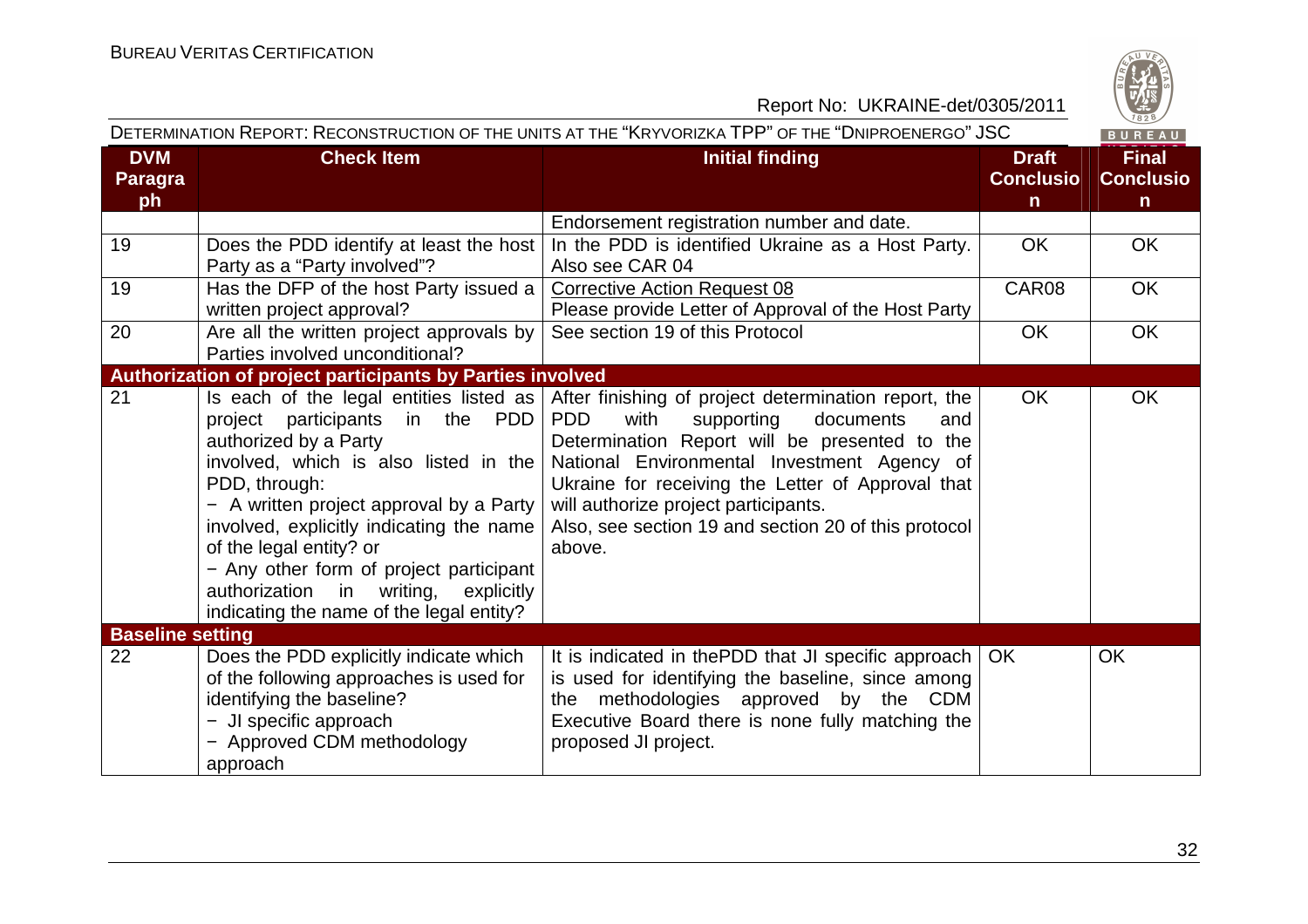

| DETERMINATION REPORT: RECONSTRUCTION OF THE UNITS AT THE "KRYVORIZKA TPP" OF THE "DNIPROENERGO" JSC |                                                                                                                                                                                                                                                                                                                                                                                                                                                                                                                                                                                                                                                                                                                                                                                             |                                                                                                                                                                                                                                                                                                                                                                                                                                                                                                                                         |                                                  | BUREAU                                           |
|-----------------------------------------------------------------------------------------------------|---------------------------------------------------------------------------------------------------------------------------------------------------------------------------------------------------------------------------------------------------------------------------------------------------------------------------------------------------------------------------------------------------------------------------------------------------------------------------------------------------------------------------------------------------------------------------------------------------------------------------------------------------------------------------------------------------------------------------------------------------------------------------------------------|-----------------------------------------------------------------------------------------------------------------------------------------------------------------------------------------------------------------------------------------------------------------------------------------------------------------------------------------------------------------------------------------------------------------------------------------------------------------------------------------------------------------------------------------|--------------------------------------------------|--------------------------------------------------|
| <b>DVM</b><br><b>Paragra</b><br>ph                                                                  | <b>Check Item</b>                                                                                                                                                                                                                                                                                                                                                                                                                                                                                                                                                                                                                                                                                                                                                                           | <b>Initial finding</b>                                                                                                                                                                                                                                                                                                                                                                                                                                                                                                                  | <b>Draft</b><br><b>Conclusio</b><br>$\mathsf{n}$ | <b>Final</b><br><b>Conclusio</b><br>$\mathsf{n}$ |
|                                                                                                     | JI specific approach only                                                                                                                                                                                                                                                                                                                                                                                                                                                                                                                                                                                                                                                                                                                                                                   |                                                                                                                                                                                                                                                                                                                                                                                                                                                                                                                                         |                                                  |                                                  |
| 23                                                                                                  | Does the PDD provide a detailed<br>theoretical description in a complete<br>and transparent manner?                                                                                                                                                                                                                                                                                                                                                                                                                                                                                                                                                                                                                                                                                         | The PDD provides seven plausible future<br>scenarios for project. This information is provided<br>in section B.1 of the PDD.                                                                                                                                                                                                                                                                                                                                                                                                            | <b>OK</b>                                        | <b>OK</b>                                        |
| 23                                                                                                  | Does the PDD provide justification that  <br>the baseline is established:<br>(a) By listing and describing plausible<br>future scenarios on the basis of<br>conservative<br>assumptions<br>and<br>selecting the most plausible one?<br>(b) Taking into account relevant<br>national and/or sectoral policies and<br>circumstance?<br>- Are key factors that affect a baseline<br>taken into account?<br>(c) In a transparent manner with<br>regard to the choice of approaches,<br>methodologies,<br>assumptions,<br>parameters, date sources and key<br>factors?<br>(d) Taking into account of uncertainties<br>and using conservative assumptions?<br>(e) In such a way that ERUs cannot be<br>earned for decreases in activity levels<br>outside the project or due to force<br>majeure? | According to the information stated in the PDD,<br>seven plausible future scenarios are presented in<br>a complete and transparent manner.<br>Seventh plausible future scenario was chosen as<br>baseline. Identified possible scenarios were<br>analysed taking into account key factors of<br>national and/or sectoral policies that affect the<br>implementation of the regarded scenarios.<br>Also, in section B.1 all baseline data and<br>parameters are presented in a tabular format with<br>detailed explanation of each ones. | <b>OK</b>                                        | OK                                               |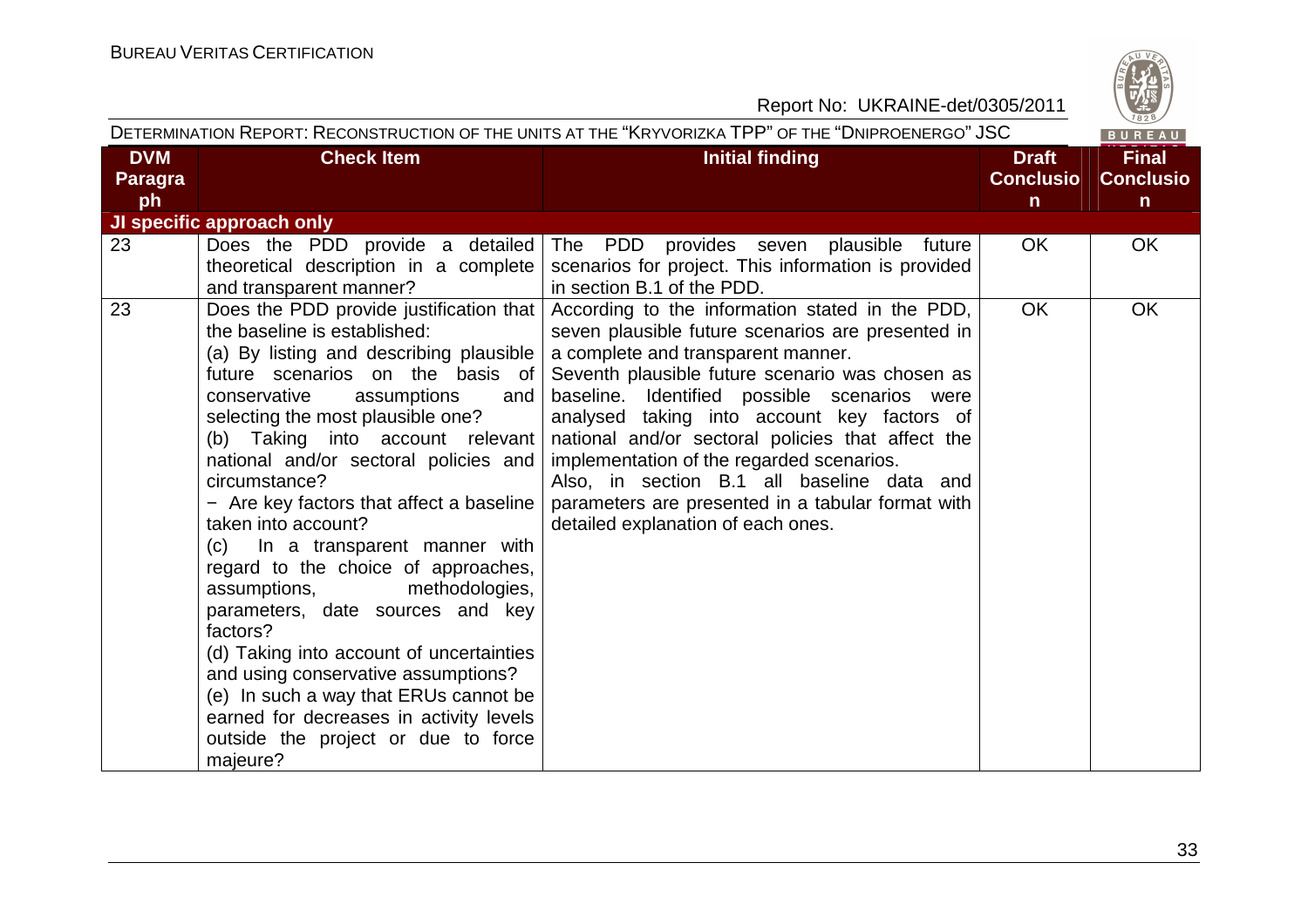

|                             | DETERMINATION REPORT: RECONSTRUCTION OF THE UNITS AT THE "KRYVORIZKA TPP" OF THE "DNIPROENERGO" JSC                     |                 |                                       |                                  |
|-----------------------------|-------------------------------------------------------------------------------------------------------------------------|-----------------|---------------------------------------|----------------------------------|
| <b>DVM</b><br>Paragra<br>ph | <b>Check Item</b>                                                                                                       | Initial finding | <b>Draft</b><br><b>Conclusio</b><br>n | <b>Final</b><br><b>Conclusio</b> |
|                             | By drawing on the list of standard<br>(f)<br>variables contained in appendix B to<br>"Guidance on criteria for baseline |                 |                                       |                                  |

|    | setting<br>monitoring",<br>and<br><b>as</b><br>appropriate?                                                                                                                                                                                                                                    |                                                                                                                                                                                                                                                                                                                                                                                                                                                                                                                                                                             |               |           |
|----|------------------------------------------------------------------------------------------------------------------------------------------------------------------------------------------------------------------------------------------------------------------------------------------------|-----------------------------------------------------------------------------------------------------------------------------------------------------------------------------------------------------------------------------------------------------------------------------------------------------------------------------------------------------------------------------------------------------------------------------------------------------------------------------------------------------------------------------------------------------------------------------|---------------|-----------|
| 24 | If selected elements or combinations of<br>approved CDM methodologies or<br>methodological tools for baseline<br>setting are used, are the selected<br>elements or combinations together with<br>the elements supplementary developed<br>by the project participants in line with<br>23 above? | indicated<br><b>PDD</b><br><b>CDM</b><br>As<br>in the<br>of<br>none<br>methodology or methodological tool is used for<br>baseline choice, justification and setting, because<br>among the methodologies approved by the CDM<br>Executive Board there is none fully matching the<br>proposed JI project.                                                                                                                                                                                                                                                                     | <b>OK</b>     | <b>OK</b> |
| 25 | If a multi-project emission<br>factor is<br><b>PDD</b><br>does the<br>provide<br>used,<br>appropriate justification?                                                                                                                                                                           | Oxidation factor of the fuel and Emission factor of<br>the fuel are used for emission reduction<br>calculations in this project.<br>Oxidation factors for coal, natural gas and heavy<br>fuel oil was chosen in accordance with IPCC<br>guidelines.<br><b>Corrective Action Request 09</b><br>For this project there is used multi-project Carbon<br>Emission Factor, which is defined in the IPCC<br>1996 Guidelines for National Greenhouse Gas<br>Inventories for JI projects.<br>Please, change value of Carbon Emission Factor<br>on value, which is approved by SEIA. | <b>CAR 09</b> | <b>OK</b> |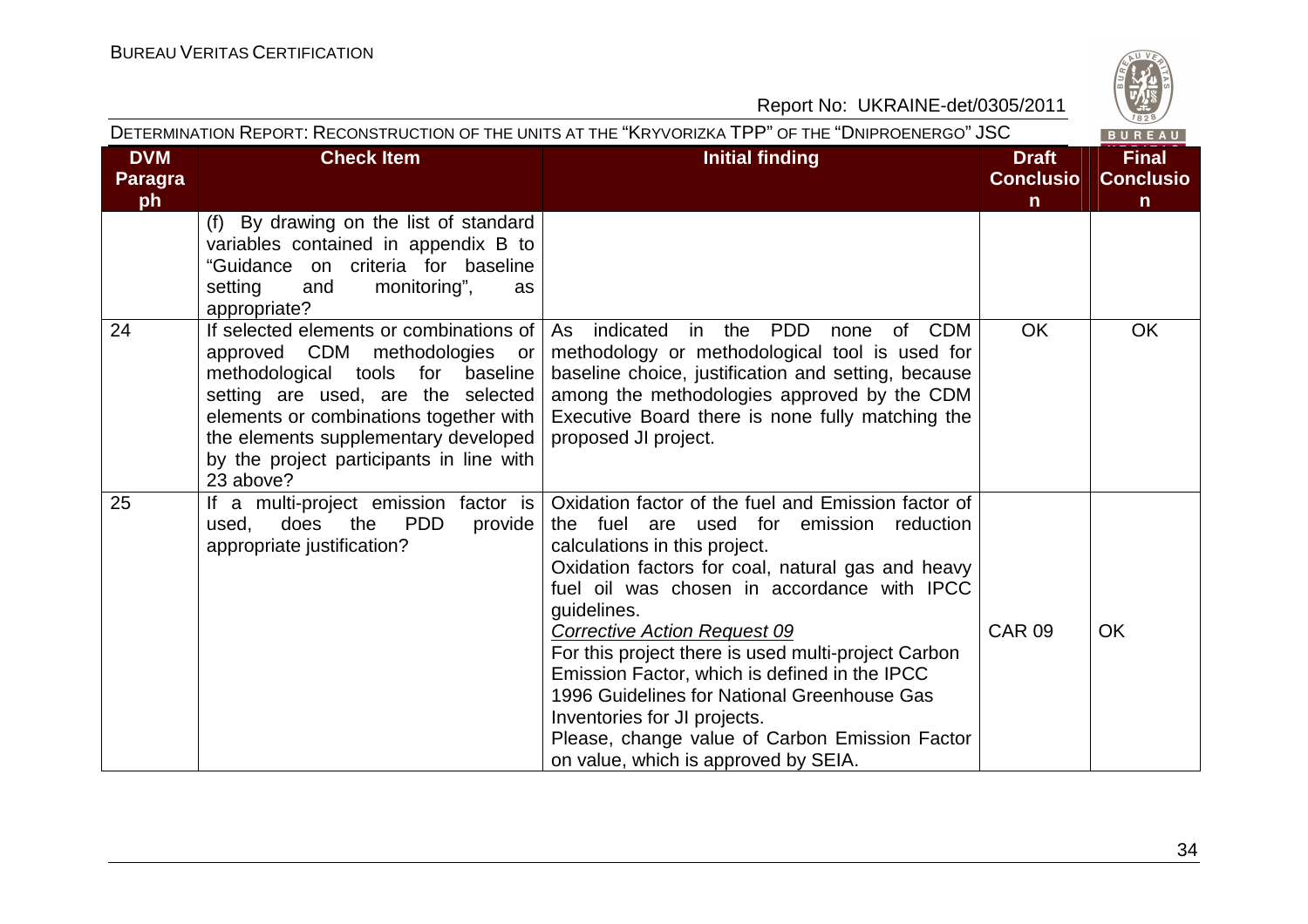

| DETERMINATION REPORT: RECONSTRUCTION OF THE UNITS AT THE "KRYVORIZKA TPP" OF THE "DNIPROENERGO" JSC<br>BUREAU |                                                                                                                                                                                                                                                                                                                                                                                                                                                                                                                                                                                                                                                                                                                                                                                                                                                                                                               |                                                                                                                                                                                                                                                                                                                                                                                                                                                                            |                                                  |                                                  |
|---------------------------------------------------------------------------------------------------------------|---------------------------------------------------------------------------------------------------------------------------------------------------------------------------------------------------------------------------------------------------------------------------------------------------------------------------------------------------------------------------------------------------------------------------------------------------------------------------------------------------------------------------------------------------------------------------------------------------------------------------------------------------------------------------------------------------------------------------------------------------------------------------------------------------------------------------------------------------------------------------------------------------------------|----------------------------------------------------------------------------------------------------------------------------------------------------------------------------------------------------------------------------------------------------------------------------------------------------------------------------------------------------------------------------------------------------------------------------------------------------------------------------|--------------------------------------------------|--------------------------------------------------|
| <b>DVM</b><br>Paragra<br>ph                                                                                   | <b>Check Item</b>                                                                                                                                                                                                                                                                                                                                                                                                                                                                                                                                                                                                                                                                                                                                                                                                                                                                                             | <b>Initial finding</b>                                                                                                                                                                                                                                                                                                                                                                                                                                                     | <b>Draft</b><br><b>Conclusio</b><br>$\mathsf{n}$ | <b>Final</b><br><b>Conclusio</b><br>$\mathsf{n}$ |
|                                                                                                               | Approved CDM methodology approach only_Not applicable                                                                                                                                                                                                                                                                                                                                                                                                                                                                                                                                                                                                                                                                                                                                                                                                                                                         |                                                                                                                                                                                                                                                                                                                                                                                                                                                                            |                                                  |                                                  |
| <b>Additionality</b>                                                                                          |                                                                                                                                                                                                                                                                                                                                                                                                                                                                                                                                                                                                                                                                                                                                                                                                                                                                                                               |                                                                                                                                                                                                                                                                                                                                                                                                                                                                            |                                                  |                                                  |
|                                                                                                               | JI specific approach only                                                                                                                                                                                                                                                                                                                                                                                                                                                                                                                                                                                                                                                                                                                                                                                                                                                                                     |                                                                                                                                                                                                                                                                                                                                                                                                                                                                            |                                                  |                                                  |
| 28                                                                                                            | Does the PDD indicate which of the<br>following approaches for demonstrating<br>additionality is used?<br>Provision of traceable and<br>(a)<br>transparent information showing the<br>baseline was identified on the basis of<br>conservative assumptions, that the<br>project scenario is not part of the<br>identified baseline scenario and that<br>the project will lead to emission<br>reductions<br>enhancements<br><sub>of</sub><br>or<br>removals;<br>(b) Provision<br>of traceable<br>and<br>transparent information that an AIE has<br>already positively determined that a<br>comparable<br>(to<br>project<br>be)<br>implemented<br>under<br>comparable<br>circumstances has additionality;<br>(c) Application of the most recent<br>version of the "Tool<br>for<br>the<br>demonstration and<br>assessment of<br>additionality. (allowing for a two-month<br>grace period) or any other method for | The PDD indicates that approved "Combined tool"<br>to identify the baseline scenario and demonstrate<br>additionality" (Version 02.2) was used for<br>demonstration of additionality.<br>The latest version of the tool was used.<br>Consideration that the project scenario is not part<br>of the identified baseline scenario and that the<br>project will lead to emission reductions were<br>performed by project developer and provided in<br>section B.2 of the PDD. | <b>OK</b>                                        | <b>OK</b>                                        |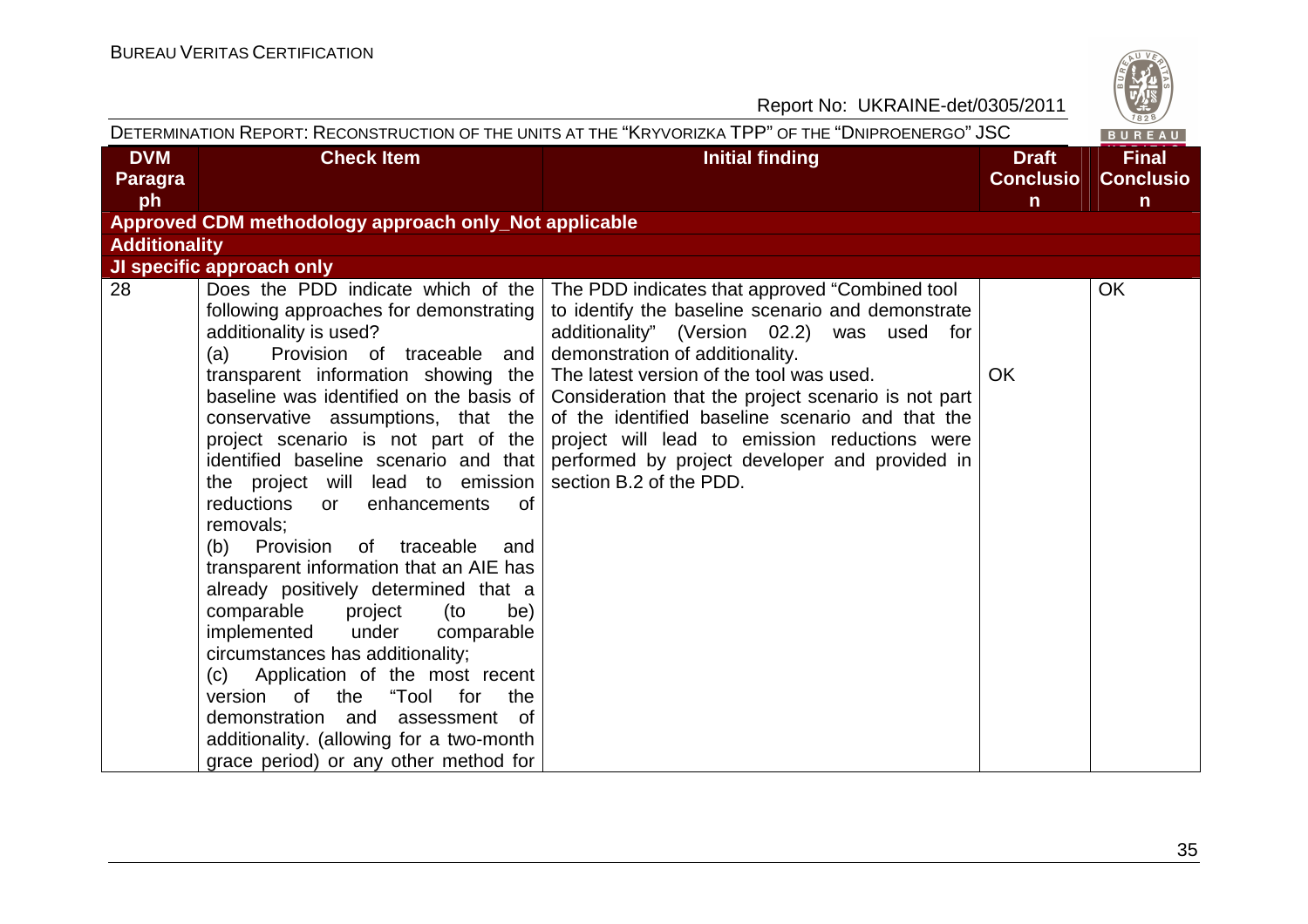

|                                    |                                                                                                                                                       | DETERMINATION REPORT: RECONSTRUCTION OF THE UNITS AT THE "KRYVORIZKA TPP" OF THE "DNIPROENERGO" JSC                                                                                                                                                                                    |                                                  | BUREAU                                |  |  |
|------------------------------------|-------------------------------------------------------------------------------------------------------------------------------------------------------|----------------------------------------------------------------------------------------------------------------------------------------------------------------------------------------------------------------------------------------------------------------------------------------|--------------------------------------------------|---------------------------------------|--|--|
| <b>DVM</b><br><b>Paragra</b><br>ph | <b>Check Item</b>                                                                                                                                     | <b>Initial finding</b>                                                                                                                                                                                                                                                                 | <b>Draft</b><br><b>Conclusio</b><br>$\mathsf{n}$ | <b>Final</b><br><b>Conclusio</b><br>n |  |  |
|                                    | proving additionality approved by the<br><b>CDM Executive Board".</b>                                                                                 |                                                                                                                                                                                                                                                                                        |                                                  |                                       |  |  |
| 29(a)                              | Does the PDD provide a justification of<br>the applicability of the approach with a<br>clear and transparent description?                             | <b>Corrective Action Request 10</b><br>Permanent repairs, mid repairs and capital repairs<br>are common practise for Ukrainian energy<br>industry. Please, prove that proposed project<br>activity is not common practise at Ukrainian TPPs                                            | CAR10                                            | <b>OK</b>                             |  |  |
| 29(b)                              | Are additionality proofs provided?                                                                                                                    | <b>Corrective Action Request 11</b><br>According to the PDD the most important barriers<br>for project activity are financial and technological<br>barriers.<br>Please, provide full financial analysis of the project<br>or clearly describe technological barriers of the<br>project | CAR11                                            | <b>OK</b>                             |  |  |
| 29 <sub>(c)</sub>                  | additionality<br>the<br>demonstrated<br>ls.<br>appropriately as a result?                                                                             | See section 29 (b) and 29 (c) of this protocol                                                                                                                                                                                                                                         | <b>OK</b>                                        | <b>OK</b>                             |  |  |
| 30                                 | If the approach 28 (c) is chosen, are all<br>explanations,<br>descriptions<br>and<br>analyses made in accordance with the<br>selected tool or method? | See section 29 (b) and 29 (c) of this protocol                                                                                                                                                                                                                                         | <b>OK</b>                                        | <b>OK</b>                             |  |  |
|                                    | Approved CDM methodology approach only_Not aplicable                                                                                                  |                                                                                                                                                                                                                                                                                        |                                                  |                                       |  |  |
|                                    | Project boundary (applicable except for JI LULUCF projects                                                                                            |                                                                                                                                                                                                                                                                                        |                                                  |                                       |  |  |
|                                    | JI specific approach only                                                                                                                             |                                                                                                                                                                                                                                                                                        |                                                  |                                       |  |  |
| 32(a)                              | Does the project boundary defined in<br>the PDD encompass all anthropogenic<br>emissions                                                              | Corrective action request 12<br>Please, divide the emission sources into three<br>groups, i.e. which are under the control of the JI                                                                                                                                                   | CAR12                                            | <b>OK</b>                             |  |  |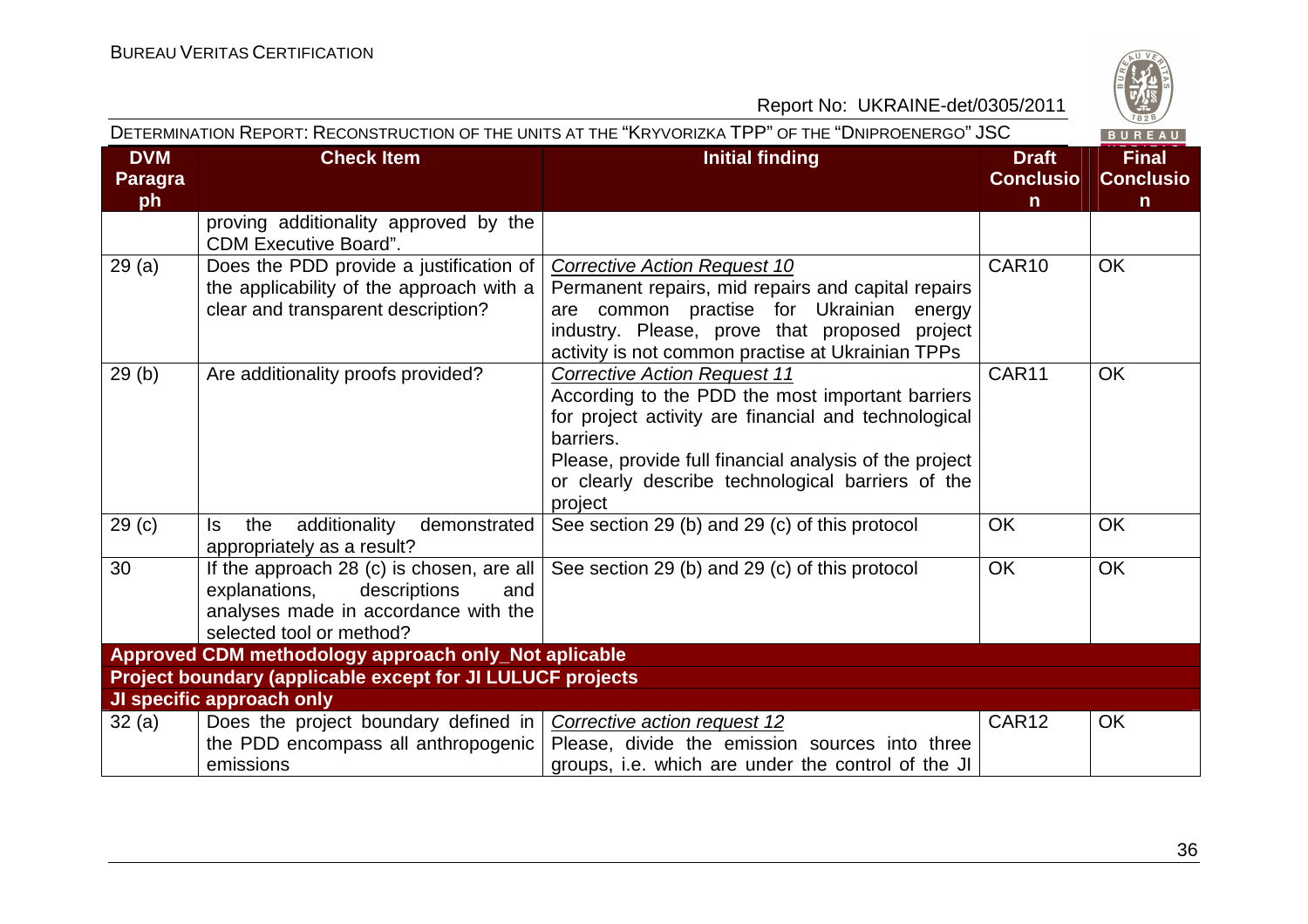

| DETERMINATION REPORT: RECONSTRUCTION OF THE UNITS AT THE "KRYVORIZKA TPP" OF THE "DNIPROENERGO" JSC<br>BUREAU |                                                                                                                                                                                             |                                                                                                                                                                                                                                                                                                                                                                                |                                                  |                                                  |
|---------------------------------------------------------------------------------------------------------------|---------------------------------------------------------------------------------------------------------------------------------------------------------------------------------------------|--------------------------------------------------------------------------------------------------------------------------------------------------------------------------------------------------------------------------------------------------------------------------------------------------------------------------------------------------------------------------------|--------------------------------------------------|--------------------------------------------------|
| <b>DVM</b><br>Paragra<br>ph                                                                                   | <b>Check Item</b>                                                                                                                                                                           | <b>Initial finding</b>                                                                                                                                                                                                                                                                                                                                                         | <b>Draft</b><br><b>Conclusio</b><br>$\mathsf{n}$ | <b>Final</b><br><b>Conclusio</b><br>$\mathsf{n}$ |
|                                                                                                               | by sources of GHGs that are:<br>Under the control of the project<br>(i)<br>participants?<br>(ii) Reasonably attributable to the<br>project?<br>(iii) Significant?                           | project participants, reasonably attributable to the<br>project, and significant to the JI project and clarify<br>these information in section B.3 of the PDD                                                                                                                                                                                                                  |                                                  |                                                  |
| 32(b)                                                                                                         | Is the project boundary defined on the<br>basis of a case-by-case assessment<br>with regard to the criteria referred to in<br>32 (a) above?                                                 | See section 32(a) of this protocol                                                                                                                                                                                                                                                                                                                                             |                                                  |                                                  |
| 32(c)                                                                                                         | Are the delineation of the project<br>boundary and the gases and sources<br>included appropriately described and<br>justified in the PDD by using a figure or<br>flow chart as appropriate? | The delineation of the project boundary and<br>sources included are described in the PDD by<br>using figure 3 Emission sources located within the<br>project boundary.<br><b>Corrective Action Request 13</b><br>Please correctly identify project boundaries. Heat<br>power plants, coal mines, power transmission lines<br>aren't under control of the project participants. | CAR13                                            | <b>OK</b>                                        |
| 32 <sub>(d)</sub>                                                                                             | Are all gases and sources included<br>explicitly stated, and the exclusions of<br>any sources related to the baseline or<br>the project are appropriately justified?                        | In section B.3 of the PDD all gases and sources<br>included are explicitly stated; the information<br>presented in table 6                                                                                                                                                                                                                                                     | <b>OK</b>                                        | <b>OK</b>                                        |
|                                                                                                               | Approved CDM methodology approach only_Not applicable                                                                                                                                       |                                                                                                                                                                                                                                                                                                                                                                                |                                                  |                                                  |
| <b>Crediting period</b>                                                                                       |                                                                                                                                                                                             |                                                                                                                                                                                                                                                                                                                                                                                |                                                  |                                                  |
| 34(a)                                                                                                         | Does the PDD state the starting date of  <br>the project as the date on which the                                                                                                           | The starting date of the project is 12/05/2005<br><b>Clarification Request 02</b>                                                                                                                                                                                                                                                                                              | <b>CL02</b>                                      | <b>OK</b>                                        |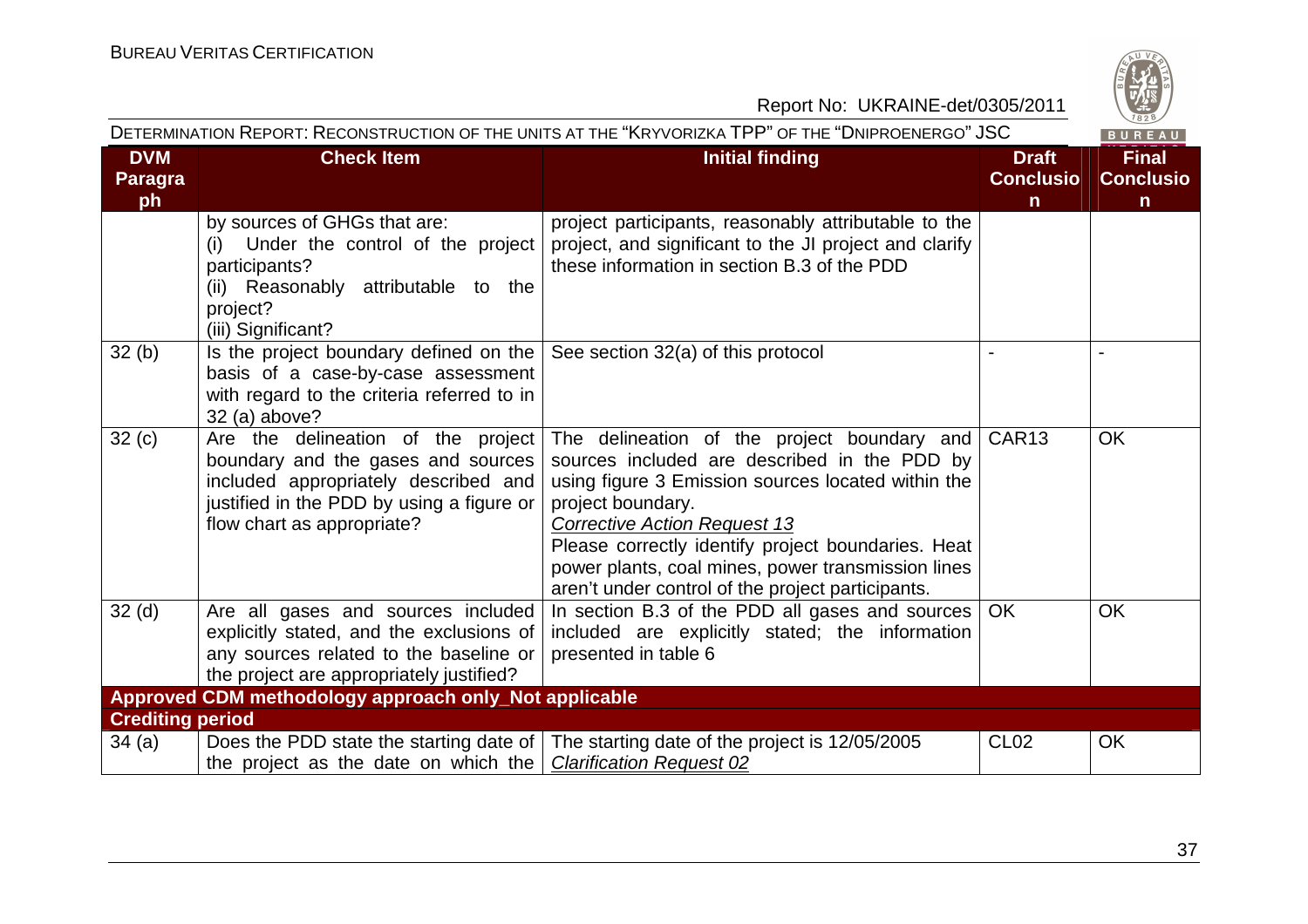

| Report No: UKRAINE-det/0305/2011   |                                                                                                                                                                                           |                                                                                                                                                                                                                                           |                                                  | $\frac{120}{1828}$                               |
|------------------------------------|-------------------------------------------------------------------------------------------------------------------------------------------------------------------------------------------|-------------------------------------------------------------------------------------------------------------------------------------------------------------------------------------------------------------------------------------------|--------------------------------------------------|--------------------------------------------------|
|                                    |                                                                                                                                                                                           | DETERMINATION REPORT: RECONSTRUCTION OF THE UNITS AT THE "KRYVORIZKA TPP" OF THE "DNIPROENERGO" JSC                                                                                                                                       |                                                  | BUREAU                                           |
| <b>DVM</b><br><b>Paragra</b><br>ph | <b>Check Item</b>                                                                                                                                                                         | <b>Initial finding</b>                                                                                                                                                                                                                    | <b>Draft</b><br><b>Conclusio</b><br>$\mathsf{n}$ | <b>Final</b><br><b>Conclusio</b><br>$\mathsf{n}$ |
|                                    | implementation or construction or real<br>action of the project will begin or<br>began?                                                                                                   | Please clarify why 12/05/2005 was chosen as the<br>starting date of the project                                                                                                                                                           |                                                  |                                                  |
| 34(a)                              | Is the starting date after the beginning<br>of 2000?                                                                                                                                      | The starting date of the project is after the<br>beginning of 2000                                                                                                                                                                        | <b>OK</b>                                        | <b>OK</b>                                        |
| 34(b)                              | Does the PDD state the expected<br>operational lifetime of the project in<br>years and months?                                                                                            | The PDD states the expected operational lifetime<br>of the Project as 20 years (240 months)<br><b>Clarification Request 03</b><br>Please clarify why 20 years were chosen as<br>expected operational lifetime of the project<br>equipment | <b>CL03</b>                                      | <b>OK</b>                                        |
| 34(c)                              | Does the PDD state the length of the<br>crediting period in years and months?                                                                                                             | The PDD indicates length of the crediting period<br>as 16 years (192 months)                                                                                                                                                              | <b>OK</b>                                        | <b>OK</b>                                        |
| 34(c)                              | Is the starting date of the crediting<br>period on or after the date of the first<br>emission reductions or enhancements<br>of net removals generated by the<br>project?                  | The starting date of the crediting period is<br>01/01/2009.<br><b>Corrective Action Request14</b><br>Please indicate in the PDD why 01/01/2009 was<br>chosen as the beginning of the crediting period                                     | <b>CAR 14</b>                                    | <b>OK</b>                                        |
| 34 <sub>(d)</sub>                  | Does the PDD state that the crediting<br>period for issuance of ERUs starts only<br>after the beginning of 2008 and does<br>not extend beyond the operational<br>lifetime of the project? | The PDD states that the crediting period starts<br>after 2008 year and doesn't extend beyond the<br>operational lifetime of the project                                                                                                   | <b>OK</b>                                        | <b>OK</b>                                        |
| 34 <sub>(d)</sub>                  | If the crediting period extends beyond<br>2012, does the PDD state that the                                                                                                               | The estimation of emission reduction due to the JI<br>project is provided for the period 2009-2028.                                                                                                                                       | <b>OK</b>                                        | OK                                               |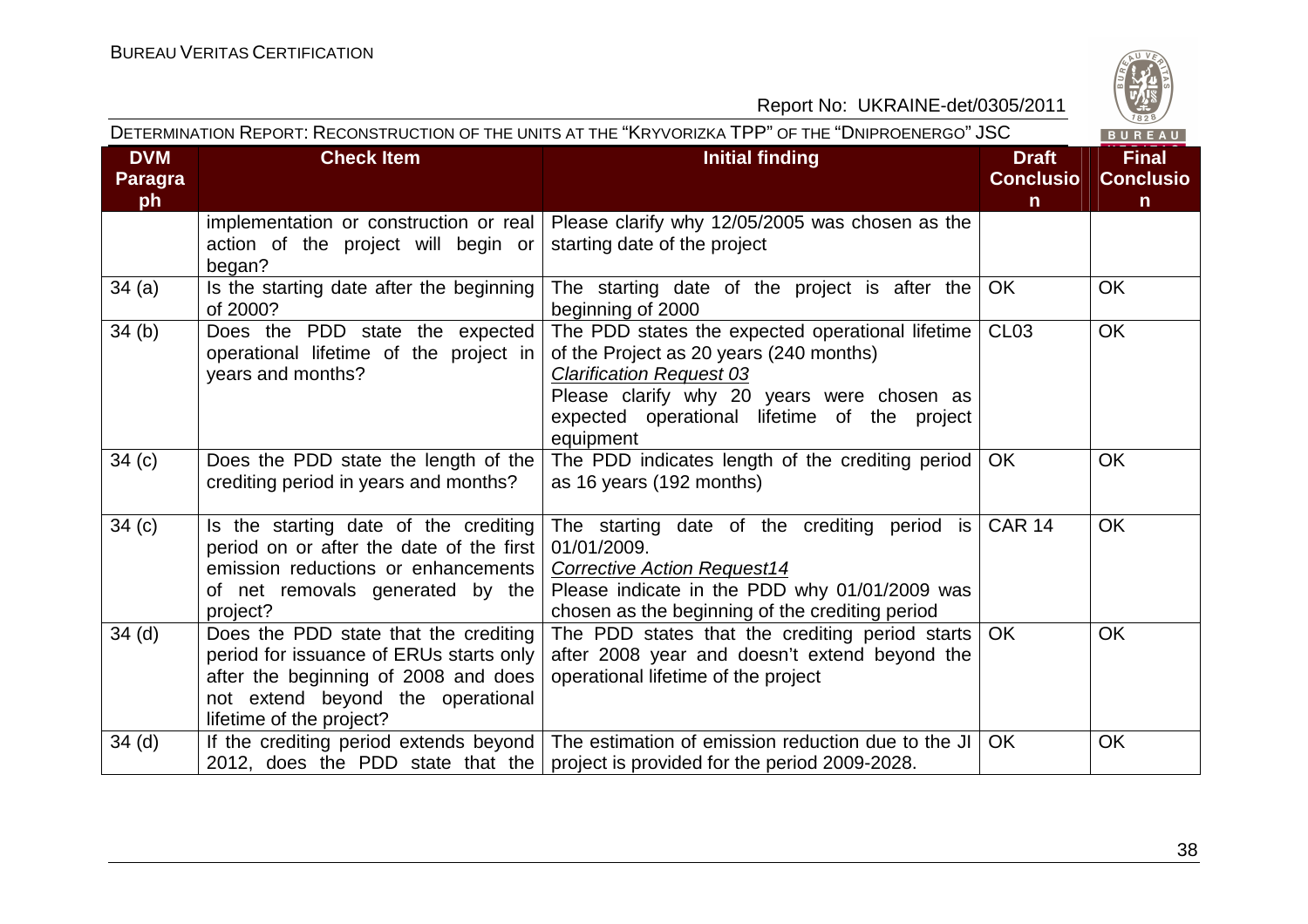

|                             | DETERMINATION REPORT: RECONSTRUCTION OF THE UNITS AT THE "KRYVORIZKA TPP" OF THE "DNIPROENERGO" JSC<br>BUREAU                                                                                                                                                 |                                                                                                                                                                                                                                                                      |                                                  |                                                  |  |
|-----------------------------|---------------------------------------------------------------------------------------------------------------------------------------------------------------------------------------------------------------------------------------------------------------|----------------------------------------------------------------------------------------------------------------------------------------------------------------------------------------------------------------------------------------------------------------------|--------------------------------------------------|--------------------------------------------------|--|
| <b>DVM</b><br>Paragra<br>ph | <b>Check Item</b>                                                                                                                                                                                                                                             | <b>Initial finding</b>                                                                                                                                                                                                                                               | <b>Draft</b><br><b>Conclusio</b><br>$\mathsf{n}$ | <b>Final</b><br><b>Conclusio</b><br>$\mathsf{n}$ |  |
|                             | extension is subject to the host Party<br>approval?<br>Are<br>the<br>emission<br>estimates<br>0f<br>reductions or enhancements of net<br>for<br>removals presented separately<br>those until 2012 and those after 2012?                                       | In the PDD the values of emission reductions<br>during the period 2009-2012 are presented in table<br>5. The values of emission reductions for the period<br>2012-2028 are presented separately in table 6 of<br>the PDD.                                            |                                                  |                                                  |  |
| <b>Monitoring plan</b>      |                                                                                                                                                                                                                                                               |                                                                                                                                                                                                                                                                      |                                                  |                                                  |  |
| 35                          | Does the PDD explicitly indicate which<br>of the following approaches is used?<br>- JI specific approach<br>Approved CDM methodology<br>approach                                                                                                              | The PDD explicitly indicates that JI specific<br>approach is used                                                                                                                                                                                                    | OK                                               | <b>OK</b>                                        |  |
|                             | JI specific approach only                                                                                                                                                                                                                                     |                                                                                                                                                                                                                                                                      |                                                  |                                                  |  |
| 36(a)                       | Does the monitoring plan describe:<br>relevant factors<br>All<br>and<br>key<br>characteristics that will be monitored?<br>- The period in which they will be<br>monitored?<br>- All decisive factors for the control and<br>reporting of project performance? | The Monitoring Plan describes relevant factors   OK<br>and parameters to be monitored, such as amount<br>of electricity, supplied to the grid, quantity of<br>consumed fuel etc. Period in which relevant factor<br>and parameters will be monitored is established. |                                                  | <b>OK</b>                                        |  |
| 36(b)                       | Does the monitoring plan specify the<br>indicators, constants and variables<br>used that are reliable, valid and provide<br>transparent picture of the emission<br>reductions or enhancements of net<br>removals to be monitored?                             | The monitoring plan specifies the indicators,<br>constants and variables in transparent manner.                                                                                                                                                                      | <b>OK</b>                                        | <b>OK</b>                                        |  |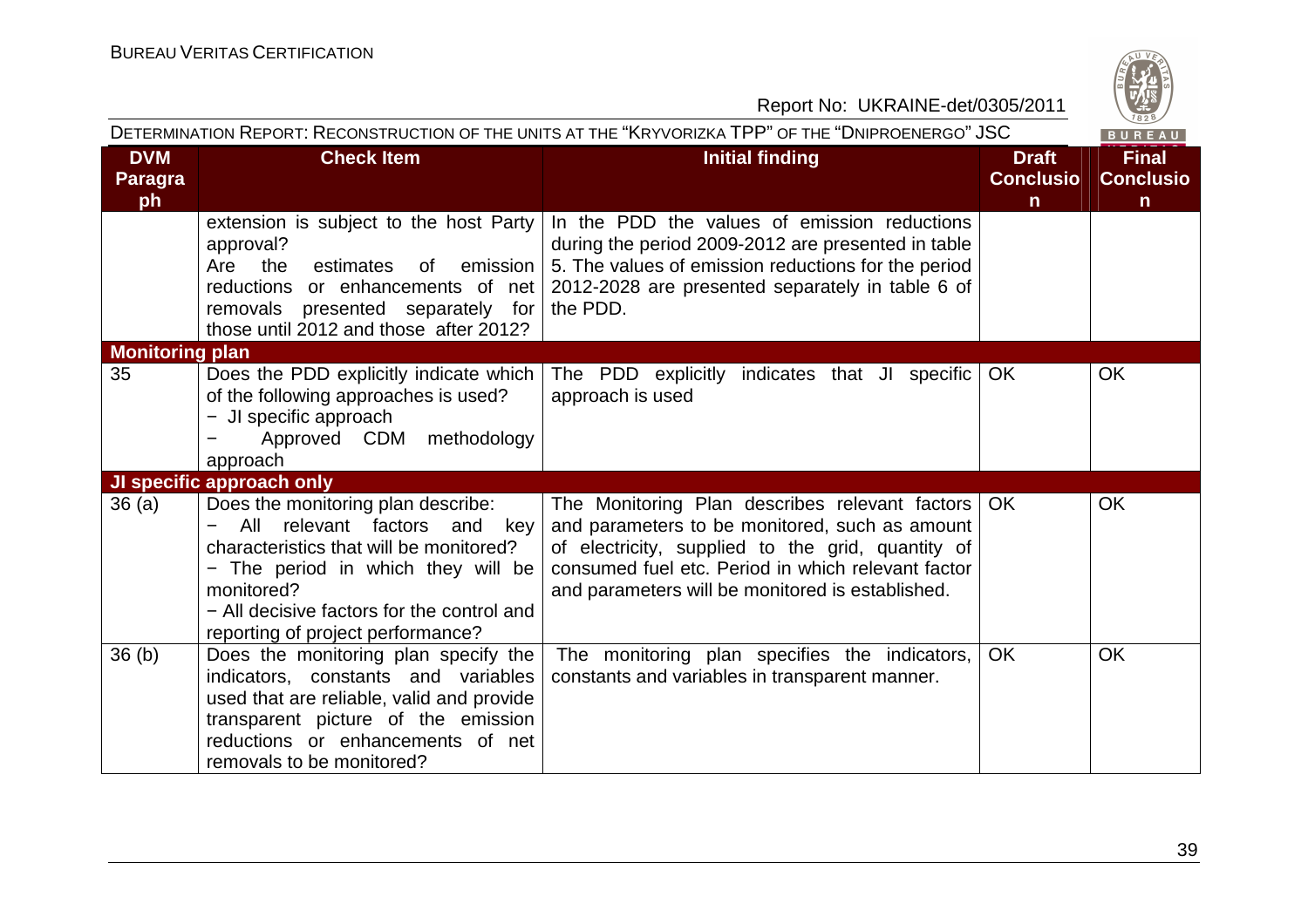

|                                    | DETERMINATION REPORT: RECONSTRUCTION OF THE UNITS AT THE "KRYVORIZKA TPP" OF THE "DNIPROENERGO" JSC<br>BUREAU                                                                                                                                                                                                                                                       |                                                                                                                                                                                                                                                                                                                                                                            |                                                  |                                                  |  |
|------------------------------------|---------------------------------------------------------------------------------------------------------------------------------------------------------------------------------------------------------------------------------------------------------------------------------------------------------------------------------------------------------------------|----------------------------------------------------------------------------------------------------------------------------------------------------------------------------------------------------------------------------------------------------------------------------------------------------------------------------------------------------------------------------|--------------------------------------------------|--------------------------------------------------|--|
| <b>DVM</b><br><b>Paragra</b><br>ph | <b>Check Item</b>                                                                                                                                                                                                                                                                                                                                                   | <b>Initial finding</b>                                                                                                                                                                                                                                                                                                                                                     | <b>Draft</b><br><b>Conclusio</b><br>$\mathsf{n}$ | <b>Final</b><br><b>Conclusio</b><br>$\mathsf{n}$ |  |
| 36 <sub>(b)</sub>                  | If default values are used:<br>- Are accuracy and reasonableness<br>carefully balanced in their selection?<br>- Do the default values originate from<br>recognized sources?<br>- Are the default values supported by $ $<br>analyses<br>statistical<br>providing<br>reasonable confidence levels?<br>- Are the default values presented in a<br>transparent manner? | The monitoring plan specify that next constants<br>are used for ERUs calculations:<br>oxidation factor of the fuel<br>$\overline{\phantom{a}}$<br>Emission factor of the fuel.<br>$\blacksquare$<br>Oxidation factors for coal, natural gas and heavy<br>fuel oil was chosen in accordance with IPCC<br>guidelines. For emission factor of the carbon see<br><b>CAR 09</b> | <b>OK</b>                                        | <b>OK</b>                                        |  |
| $36(b)$ (i)                        | For those values that are to be<br>provided by the project participants,<br>does the monitoring plan clearly<br>indicate how the values are to be<br>selected and justified?                                                                                                                                                                                        | The sources of values, provided by the project<br>participants are clearly indicated in the monitoring<br>plan                                                                                                                                                                                                                                                             | OK.                                              | <b>OK</b>                                        |  |
| $36$ (b) (ii)                      | For other values,<br>- Does the monitoring plan clearly<br>indicate the precise references from<br>which these values are taken?<br>- Is the conservativeness of the values<br>provided justified?                                                                                                                                                                  | See section 36 (b) (i) of this protocol                                                                                                                                                                                                                                                                                                                                    | <b>OK</b>                                        | <b>OK</b>                                        |  |
| 36 (b) (iii)                       | For all data sources,<br>does<br>the  <br>monitoring plan specify the procedures  <br>to be followed if expected data are<br>unavailable?                                                                                                                                                                                                                           | <b>Corrective Action Request 15</b><br>Please, specify the procedures to be followed if<br>expected monitoring data are unavailable.                                                                                                                                                                                                                                       | <b>CAR 15</b>                                    | <b>OK</b>                                        |  |
| 36<br>(b)                          |                                                                                                                                                                                                                                                                                                                                                                     | Are International System Unit (SI units)   International System Units aren't used, but some                                                                                                                                                                                                                                                                                | <b>OK</b>                                        | <b>OK</b>                                        |  |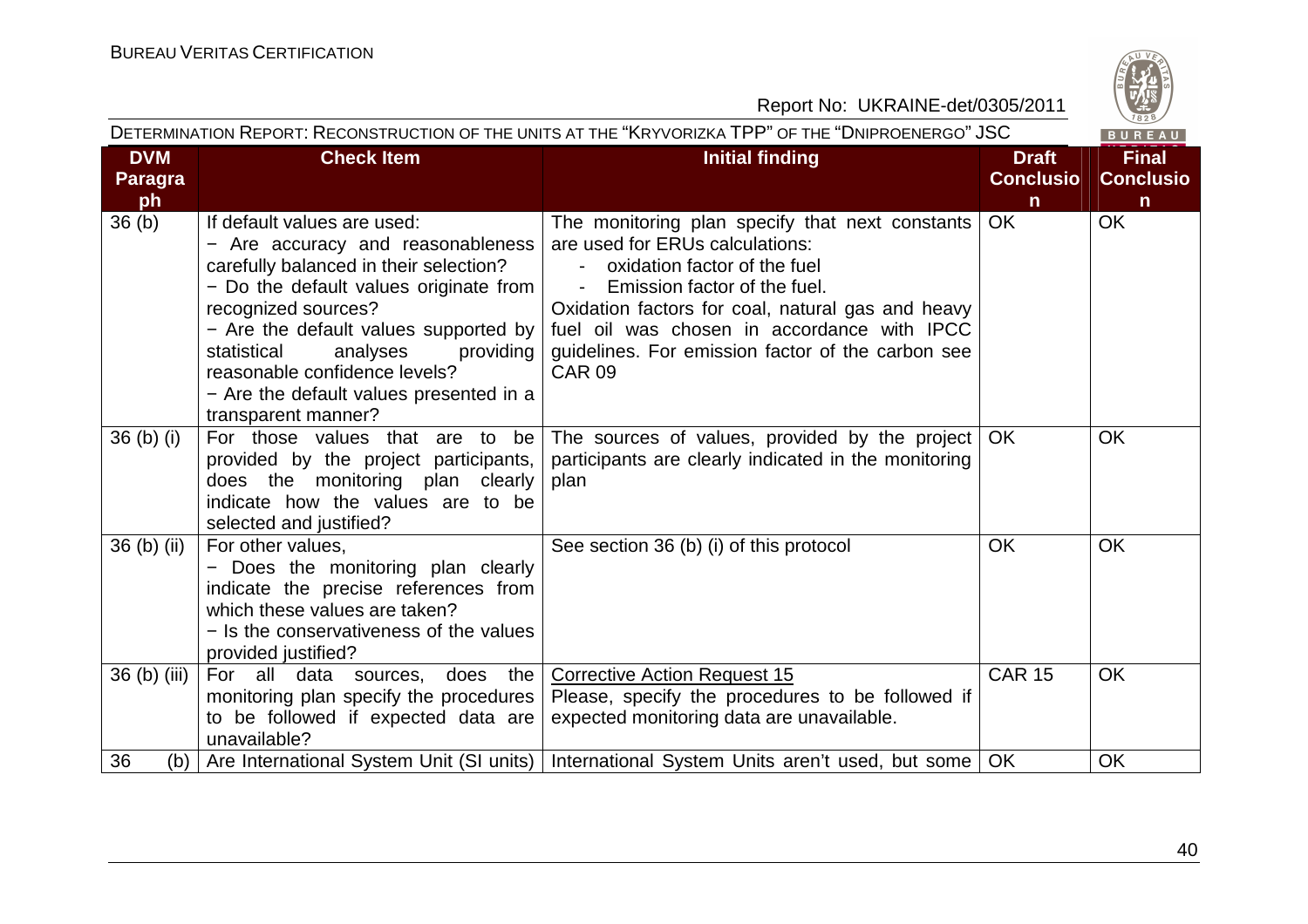

Report No: UKRAINE-det/0305/2011  $\overline{1}$ 

|                                    |                                                                                                                                                                                                                                                                                                                                                                                                                                              | DETERMINATION REPORT: RECONSTRUCTION OF THE UNITS AT THE "KRYVORIZKA TPP" OF THE "DNIPROENERGO" JSC                                                                                                                                                                                                                                                                                                                                                                                                                         |                                                  | BUREAU                                          |
|------------------------------------|----------------------------------------------------------------------------------------------------------------------------------------------------------------------------------------------------------------------------------------------------------------------------------------------------------------------------------------------------------------------------------------------------------------------------------------------|-----------------------------------------------------------------------------------------------------------------------------------------------------------------------------------------------------------------------------------------------------------------------------------------------------------------------------------------------------------------------------------------------------------------------------------------------------------------------------------------------------------------------------|--------------------------------------------------|-------------------------------------------------|
| <b>DVM</b><br><b>Paragra</b><br>ph | <b>Check Item</b>                                                                                                                                                                                                                                                                                                                                                                                                                            | <b>Initial finding</b>                                                                                                                                                                                                                                                                                                                                                                                                                                                                                                      | <b>Draft</b><br><b>Conclusio</b><br>$\mathsf{n}$ | <b>Final</b><br><b>Conclusio</b><br>$\mathbf n$ |
| (iv)                               | used?                                                                                                                                                                                                                                                                                                                                                                                                                                        | units are used.                                                                                                                                                                                                                                                                                                                                                                                                                                                                                                             |                                                  |                                                 |
| 36(b)(v)                           | Does the monitoring plan note any<br>parameters, coefficients, variables, etc.<br>that are used to calculate baseline<br>emissions or net removals but are<br>obtained through monitoring?                                                                                                                                                                                                                                                   | The monitoring plan doesn't note any parameters,<br>coefficients, variables, etc that are to be obtained<br>though monitoring in order to calculate baseline<br>emissions                                                                                                                                                                                                                                                                                                                                                   | <b>OK</b>                                        | <b>OK</b>                                       |
| 36 <sub>(b)</sub> <sub>(v)</sub>   | Is the use of parameters, coefficients,<br>variables, etc. consistent between the<br>baseline and monitoring plan?                                                                                                                                                                                                                                                                                                                           | According to the monitoring plan and the PDD, the<br>use of parameters and variables are consistent<br>between the baseline and monitoring plan.                                                                                                                                                                                                                                                                                                                                                                            | <b>OK</b>                                        | <b>OK</b>                                       |
| 36 <sub>(c)</sub>                  | Does the monitoring plan draw on the<br>list of standard variables contained in<br>appendix B of "Guidance on criteria for<br>baseline setting and monitoring"?                                                                                                                                                                                                                                                                              | The monitoring plan is established taking into<br>account the list of standard variables contained in<br>appendix B of "Guidance on criteria for baseline<br>setting and monitoring". For instance, Carbon<br>Emission Factor for electricity ( $EFCO2$ ) is used in<br>given JI project                                                                                                                                                                                                                                    | OK                                               | <b>OK</b>                                       |
| 36 <sub>(d)</sub>                  | Does the monitoring plan explicitly and<br>clearly distinguish:<br>(i) Data and parameters that are not<br>monitored throughout the crediting<br>period, but are determined only once<br>(and thus remain fixed throughout the<br>crediting period), and that are available<br>already at the stage of determination?<br>(ii) Data and parameters that are not<br>monitored throughout the crediting<br>period, but are determined only once | <b>Corrective Action Request 16</b><br>Please, clearly indicate in the monitoring plan of<br>the PDD division of the parameters into three<br>groups, such as:<br>(i) Data and parameters that are not monitored<br>throughout the crediting period, but are determined<br>only once (and thus remain fixed throughout the<br>crediting period), and that are available already at<br>the stage of determination;<br>(ii) Data and parameters that are not monitored<br>throughout the crediting period, but are determined | <b>CAR 16</b>                                    | <b>OK</b>                                       |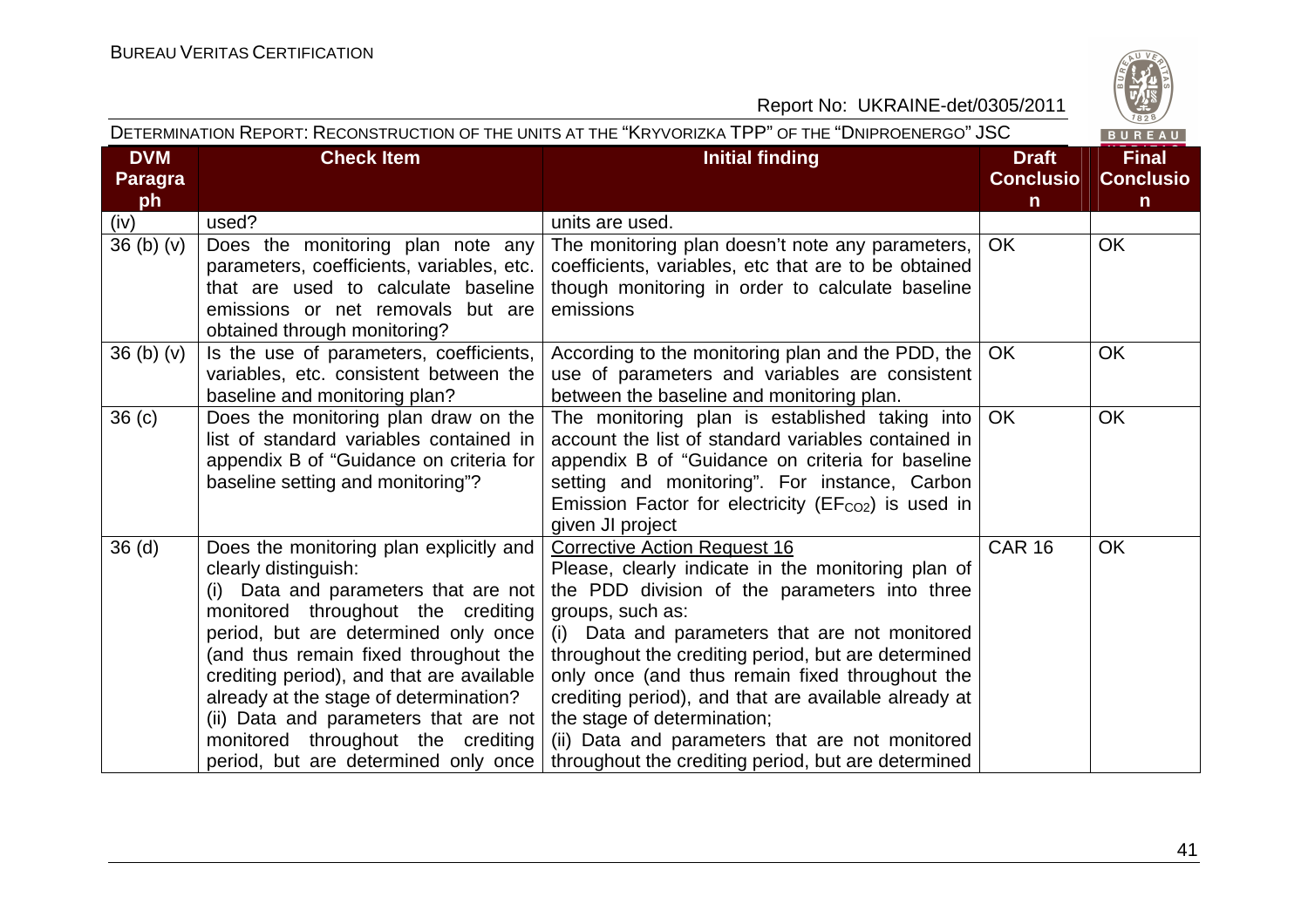

| DETERMINATION REPORT: RECONSTRUCTION OF THE UNITS AT THE "KRYVORIZKA TPP" OF THE "DNIPROENERGO" JSC |                                                                                                                                                                                                                                                                                                    |                                                                                                                                                                                                                                                                                                                                                 |                                                  | $\vee$ 829/<br>BUREAU                            |
|-----------------------------------------------------------------------------------------------------|----------------------------------------------------------------------------------------------------------------------------------------------------------------------------------------------------------------------------------------------------------------------------------------------------|-------------------------------------------------------------------------------------------------------------------------------------------------------------------------------------------------------------------------------------------------------------------------------------------------------------------------------------------------|--------------------------------------------------|--------------------------------------------------|
| <b>DVM</b><br><b>Paragra</b><br>ph                                                                  | <b>Check Item</b>                                                                                                                                                                                                                                                                                  | <b>Initial finding</b>                                                                                                                                                                                                                                                                                                                          | <b>Draft</b><br><b>Conclusio</b><br>$\mathsf{n}$ | <b>Final</b><br><b>Conclusio</b><br>$\mathsf{n}$ |
|                                                                                                     | (and thus remain fixed throughout the<br>crediting period), but that are not<br>already available at the stage of<br>determination?<br>(iii) Data and parameters that are<br>throughout the crediting<br>monitored<br>period?                                                                      | only once (and thus remain fixed throughout the<br>crediting period), but that are not already available<br>at the stage of determination;<br>(iii) Data and parameters that are monitored<br>throughout the crediting period.<br>If any group is not applicable to parameters and<br>data of given JI project, please, state so in the<br>PDD. |                                                  |                                                  |
| 36(e)                                                                                               | Does the monitoring plan describe the<br>methods employed for data monitoring<br>(including its frequency) and recording?                                                                                                                                                                          | Methods for data monitoring and established<br>frequency of the last ones are specified in the<br>monitoring plan described in the PDD.                                                                                                                                                                                                         | <b>OK</b>                                        | <b>OK</b>                                        |
| 36(f)                                                                                               | Does the monitoring plan elaborate all<br>algorithms and formulae used for the<br>estimation/calculation<br>0f<br>baseline<br>emissions/removals<br>and<br>project<br>emissions/removals<br>direct<br><b>or</b><br>monitoring of emission reductions from<br>the project, leakage, as appropriate? | Monitoring plan elaborates the formulae used for<br>calculation and estimation of baseline emissions<br>and emission reductions due to the JI project<br>implementation.                                                                                                                                                                        | <b>OK</b>                                        | OK                                               |
| 36 $(f)$ $(i)$                                                                                      | Is the underlying rationale for the<br>algorithms/formulae explained?                                                                                                                                                                                                                              | The underlying rationale for the formulae is<br>presented                                                                                                                                                                                                                                                                                       | OK                                               | <b>OK</b>                                        |
| 36 (f) (ii)                                                                                         | equation  <br>Are consistent variables,<br>formats, subscripts etc. used?                                                                                                                                                                                                                          | All variables and equation formats are consistent<br>and used in appropriately way.                                                                                                                                                                                                                                                             | <b>OK</b>                                        | <b>OK</b>                                        |
| 36 (f) (iii)                                                                                        | Are all equations numbered?                                                                                                                                                                                                                                                                        | Equations needed for calculations described in<br>section D and section E of the PDD. All equations<br>are numbered.                                                                                                                                                                                                                            | <b>OK</b>                                        | <b>OK</b>                                        |
| 36 (f) (iv)                                                                                         | Are all variables, with units indicated   Corrective Action Request 17                                                                                                                                                                                                                             |                                                                                                                                                                                                                                                                                                                                                 | <b>CAR 17</b>                                    | OK                                               |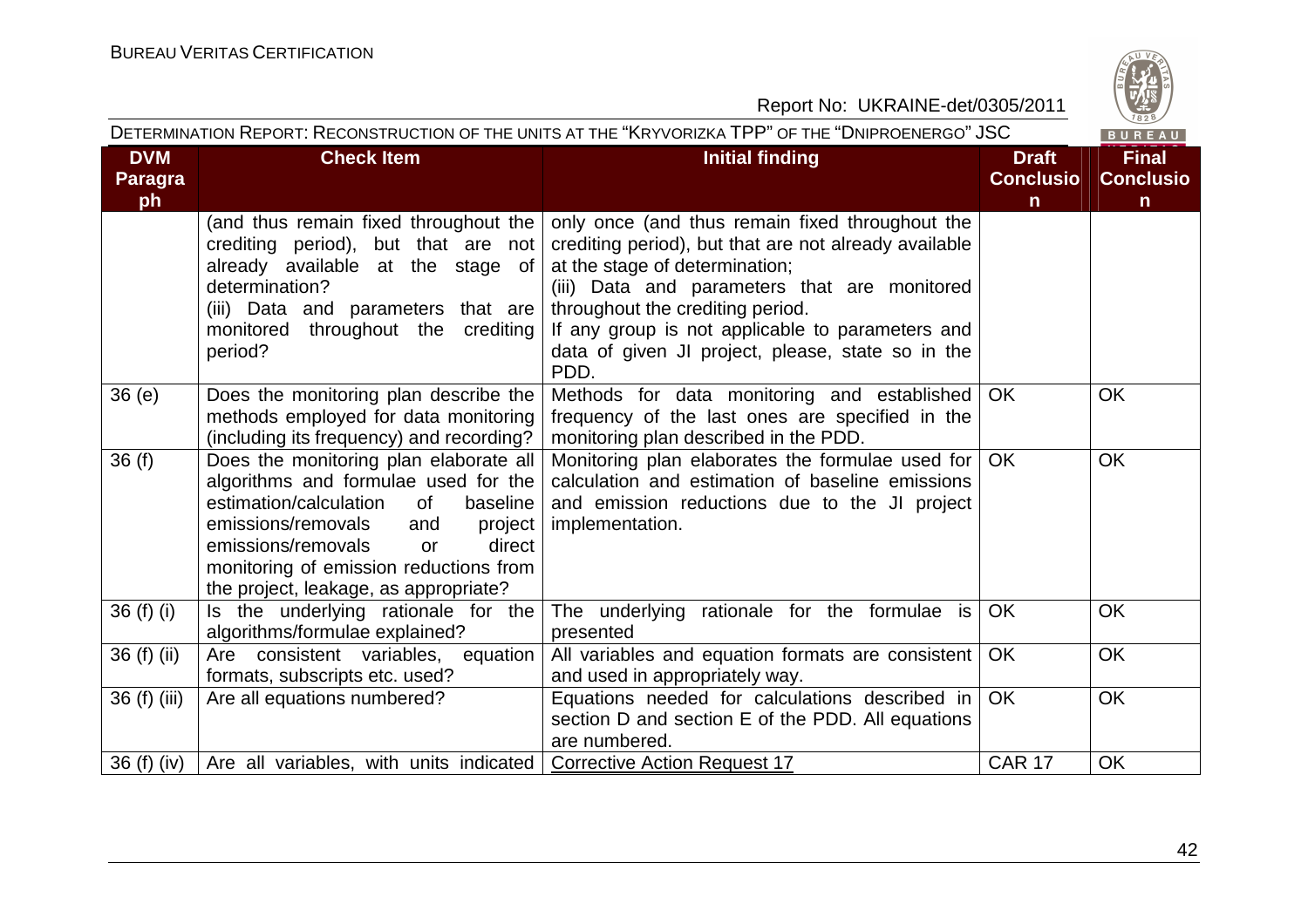

#### Report No: UKRAINE-det/0305/2011  $\overline{1}$

|                                    |                                                                                                                                                                        | DETERMINATION REPORT: RECONSTRUCTION OF THE UNITS AT THE "KRYVORIZKA TPP" OF THE "DNIPROENERGO" JSC                                                                        |                                                  | BUREAU                                           |
|------------------------------------|------------------------------------------------------------------------------------------------------------------------------------------------------------------------|----------------------------------------------------------------------------------------------------------------------------------------------------------------------------|--------------------------------------------------|--------------------------------------------------|
| <b>DVM</b><br><b>Paragra</b><br>ph | <b>Check Item</b>                                                                                                                                                      | <b>Initial finding</b>                                                                                                                                                     | <b>Draft</b><br><b>Conclusio</b><br>$\mathsf{n}$ | <b>Final</b><br><b>Conclusio</b><br>$\mathsf{n}$ |
|                                    | defined?                                                                                                                                                               | Please provide units for the share of fuel,<br>consumed for energy production in the section<br>D.1.1.2                                                                    |                                                  |                                                  |
| 36(f)(v)                           | conservativeness<br>ls.<br>the<br>0f<br>the I<br>algorithms/procedures justified?                                                                                      | The conservativeness of the procedures is justified                                                                                                                        | <b>OK</b>                                        |                                                  |
| 36(f)(v)                           | To the extent possible, are methods to $ $<br>quantitatively account for uncertainty in<br>key parameters included?                                                    | Uncertainty level in key parameters identified as<br>low in table D.2 "Quality control and quality<br>assurance procedures undertaken for data<br>monitored".              | OK.                                              | <b>OK</b>                                        |
| 36(f)(vi)                          | Is consistency between the elaboration  <br>of the baseline scenario and the<br>procedure for calculating the emissions<br>or net removals of the baseline<br>ensured? | There is consistency between the elaboration of<br>the baseline scenario and the procedure for<br>calculating the emissions of the baseline scenario.                      | OK.                                              | <b>OK</b>                                        |
| 36 (f) (vii)                       | Are any parts of the algorithms or<br>formulae that are not self-evident<br>explained?                                                                                 | Used formulae are explained.                                                                                                                                               | <b>OK</b>                                        | <b>OK</b>                                        |
| 36 (f) (vii)                       | Is it justified that the procedure is<br>with standard technical<br>consistent<br>procedures in the relevant sector?                                                   | In the PDD project developer describes the<br>monitoring procedure that is in compliance with<br>technical procedure at Kryvorizhska TPP.                                  | OK.                                              | <b>OK</b>                                        |
| 36 (f) (vii)                       | Are references provided as necessary?                                                                                                                                  | <b>Corrective Action Request 18</b><br>Please, provide in the sub-section D.1.5 of the<br>PDD references to the national environmental<br>legislation in relevant sectors. | <b>CAR 18</b>                                    | <b>OK</b>                                        |
| 36 (f) (vii)                       | implicit<br>explicit<br>Are<br>and<br>key<br>assumptions explained in a transparent                                                                                    | Key assumptions are explained in the PDD.                                                                                                                                  | <b>OK</b>                                        | <b>OK</b>                                        |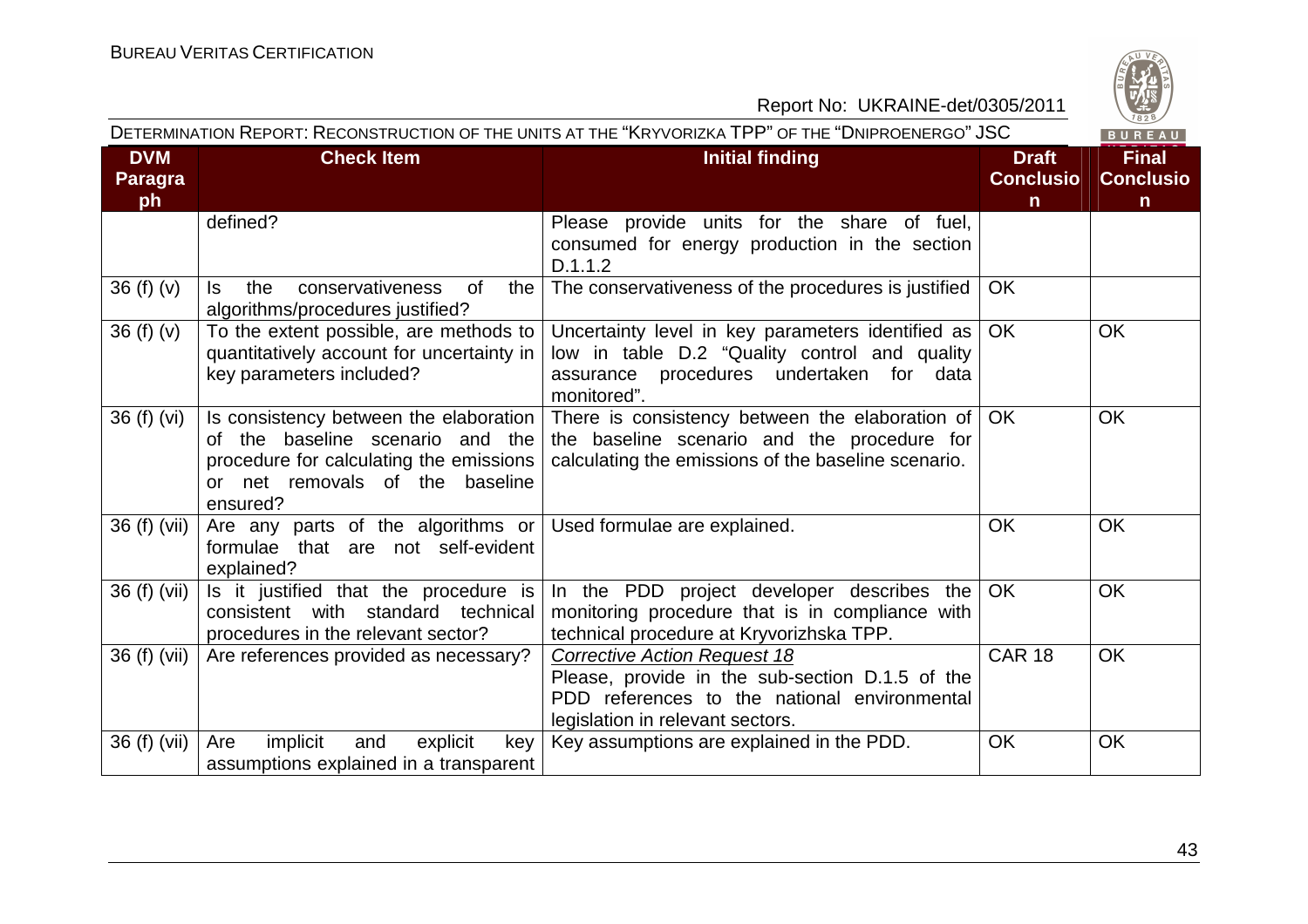

| DETERMINATION REPORT: RECONSTRUCTION OF THE UNITS AT THE "KRYVORIZKA TPP" OF THE "DNIPROENERGO" JSC |                                                                                                                                                                                                                                                                                                         |                                                                                                                                                                                                                                                                                                                                                                                                     |                                                  | BUREAU                                           |
|-----------------------------------------------------------------------------------------------------|---------------------------------------------------------------------------------------------------------------------------------------------------------------------------------------------------------------------------------------------------------------------------------------------------------|-----------------------------------------------------------------------------------------------------------------------------------------------------------------------------------------------------------------------------------------------------------------------------------------------------------------------------------------------------------------------------------------------------|--------------------------------------------------|--------------------------------------------------|
| <b>DVM</b><br><b>Paragra</b><br>ph                                                                  | <b>Check Item</b>                                                                                                                                                                                                                                                                                       | <b>Initial finding</b>                                                                                                                                                                                                                                                                                                                                                                              | <b>Draft</b><br><b>Conclusio</b><br>$\mathsf{n}$ | <b>Final</b><br><b>Conclusio</b><br>$\mathsf{n}$ |
|                                                                                                     | manner?                                                                                                                                                                                                                                                                                                 |                                                                                                                                                                                                                                                                                                                                                                                                     |                                                  |                                                  |
| 36 (f) (vii)                                                                                        | Is it clearly stated which assumptions<br>procedures have<br>significant  <br>and<br>uncertainty associated with them, and<br>how such uncertainty is to be<br>addressed?                                                                                                                               | In the project design document there is no<br>information stated about significant uncertainty<br>level of assumptions and procedures.                                                                                                                                                                                                                                                              | OK                                               | <b>OK</b>                                        |
| 36 (f) (vii)                                                                                        | Is the uncertainty of key parameters<br>described and, where possible, is an<br>uncertainty range at 95% confidence<br>level for key parameters for the<br>calculation of emission reductions or<br>enhancements<br>of<br>net<br>removals<br>provided?                                                  | In the PDD project developer described the $OK$<br>uncertainty level of key parameters. Uncertainty<br>level of concerned data was assessed as low.<br>Measuring devices for monitoring of key<br>parameters are calibrated/verified in compliance<br>with the state regulation, Kryvorizhska TPP<br>standards and approved methodologies in order to<br>assure quality control of monitoring data. |                                                  | <b>OK</b>                                        |
| 36 <sub>(g)</sub>                                                                                   | Does the monitoring plan identify a<br>national or international monitoring<br>standard if such standard has to be<br>and/or is applied to certain aspects of<br>the project?<br>Does the monitoring plan provide a<br>reference as to where a detailed<br>description of the standard can be<br>found? | No national or international monitoring standard   OK<br>are used for monitoring of the JI project<br>implementation.                                                                                                                                                                                                                                                                               |                                                  | <b>OK</b>                                        |
| 36(h)                                                                                               | Does the monitoring plan document   Not applicable for given JI project.<br>techniques, if used for<br>statistical<br>monitoring, and that they are used in a                                                                                                                                           |                                                                                                                                                                                                                                                                                                                                                                                                     | <b>OK</b>                                        | <b>OK</b>                                        |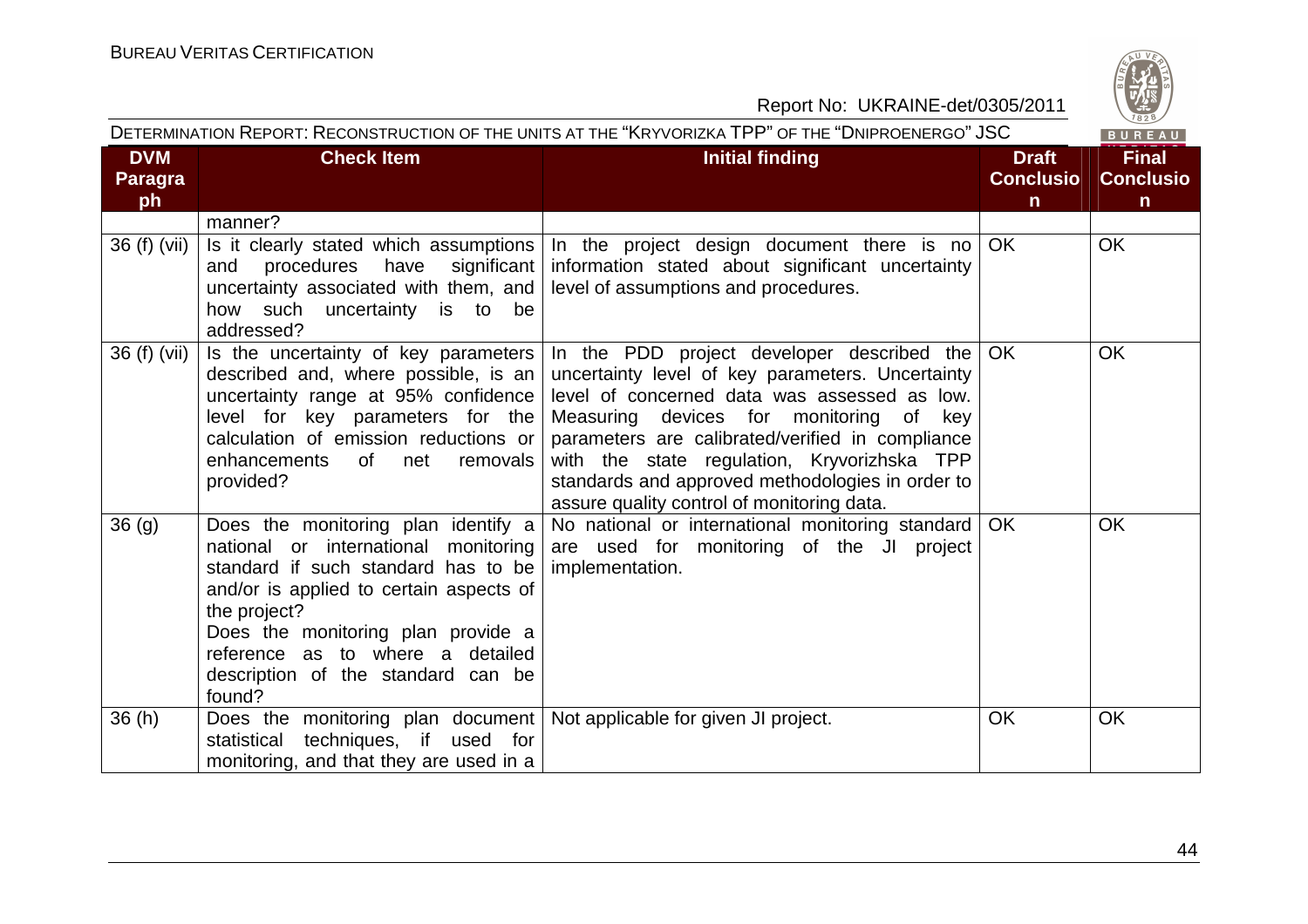

|                                    |                                                                                                                                                                                                                                                                                                             | DETERMINATION REPORT: RECONSTRUCTION OF THE UNITS AT THE "KRYVORIZKA TPP" OF THE "DNIPROENERGO" JSC                                                                                                                                                                                                                                       |                                                  | BUREAU                                           |
|------------------------------------|-------------------------------------------------------------------------------------------------------------------------------------------------------------------------------------------------------------------------------------------------------------------------------------------------------------|-------------------------------------------------------------------------------------------------------------------------------------------------------------------------------------------------------------------------------------------------------------------------------------------------------------------------------------------|--------------------------------------------------|--------------------------------------------------|
| <b>DVM</b><br><b>Paragra</b><br>ph | <b>Check Item</b>                                                                                                                                                                                                                                                                                           | <b>Initial finding</b>                                                                                                                                                                                                                                                                                                                    | <b>Draft</b><br><b>Conclusio</b><br>$\mathsf{n}$ | <b>Final</b><br><b>Conclusio</b><br>$\mathsf{n}$ |
|                                    | conservative manner?                                                                                                                                                                                                                                                                                        |                                                                                                                                                                                                                                                                                                                                           |                                                  |                                                  |
| 36(i)                              | Does the monitoring plan present the  <br>and<br>quality<br>assurance<br>control<br>procedures for the monitoring process,<br>including, as appropriate, information<br>on calibration and on how records on<br>data and/or method validity<br>and<br>accuracy are kept and made available<br>upon request? | The quality assurance and control procedures,<br>including information about calibration and how<br>monitoring data are to be recorded and collected<br>are presented in monitoring plan, sections D.2 and<br>D.3 of.<br><b>Corrective Action Request 19</b><br>Please, provide Calibration plan of JI project<br>measurement equipments. | CAR <sub>19</sub>                                | <b>OK</b>                                        |
| 36(j)                              | Does the monitoring plan clearly<br>identify the responsibilities and the<br>authority regarding the monitoring<br>activities?                                                                                                                                                                              | <b>Corrective Action Request 20</b><br>Please identify the responsible departments and<br>persons regarding monitoring activities of the JI<br>project in section D.2 and section D.3 of the PDD.                                                                                                                                         | CAR <sub>20</sub>                                | <b>OK</b>                                        |
| 36(k)                              | Does the monitoring plan, on the<br>reflect<br>good<br>monitoring<br>whole,<br>practices appropriate to the project<br>type?<br>If it is a JI LULUCF project, is the good<br>practice guidance developed by IPCC<br>applied?                                                                                | According to the section B.2 of the PDD, no similar<br>activity to this project is identified in Ukraine, so<br>good monitoring practice to this type of project is<br>unavailable.                                                                                                                                                       | OK.                                              | <b>OK</b>                                        |
| $36$ (l)                           | Does the monitoring plan provide, in<br>tabular form, a complete compilation of<br>the data that need to be collected for its<br>application, including data that are<br>measured or sampled and data that are  <br>collected from other sources but not                                                    | Presented in the PDD monitoring plan provides a<br>complete compilation of the data that need to be<br>collected for its application, including data that are<br>measured or sampled and data that are collected<br>from other sources. Data connected with baseline<br>scenario and emission reduction calculation are                   | <b>OK</b>                                        | <b>OK</b>                                        |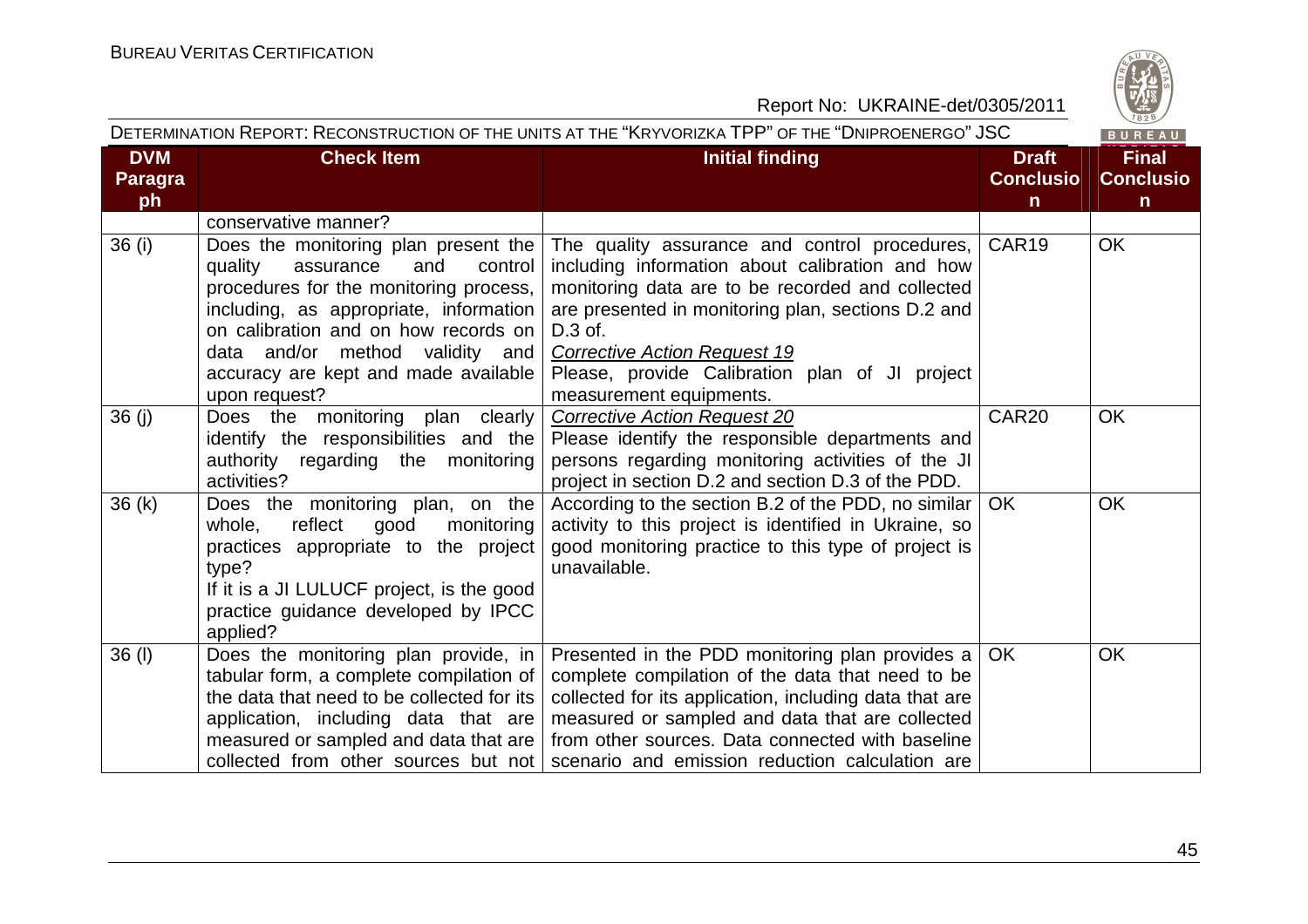

| DETERMINATION REPORT: RECONSTRUCTION OF THE UNITS AT THE "KRYVORIZKA TPP" OF THE "DNIPROENERGO" JSC<br>BUREAU |                                                                                                                                                                                                                                                                                                               |                                                                                                                                                                                                                                            |                                                  |                                                  |  |
|---------------------------------------------------------------------------------------------------------------|---------------------------------------------------------------------------------------------------------------------------------------------------------------------------------------------------------------------------------------------------------------------------------------------------------------|--------------------------------------------------------------------------------------------------------------------------------------------------------------------------------------------------------------------------------------------|--------------------------------------------------|--------------------------------------------------|--|
| <b>DVM</b><br>Paragra<br>ph                                                                                   | <b>Check Item</b>                                                                                                                                                                                                                                                                                             | <b>Initial finding</b>                                                                                                                                                                                                                     | <b>Draft</b><br><b>Conclusio</b><br>$\mathsf{n}$ | <b>Final</b><br><b>Conclusio</b><br>$\mathsf{n}$ |  |
|                                                                                                               | including data that are calculated with<br>equations?                                                                                                                                                                                                                                                         | stated in tabular format in section D of the PDD.                                                                                                                                                                                          |                                                  |                                                  |  |
| 36(m)                                                                                                         | Does the monitoring plan indicate that<br>the data monitored and required for<br>verification are to be kept for two years<br>after the last transfer of ERUs for the<br>project?                                                                                                                             | Corrective Action Request 21<br>Please, indicate in the sub-section D.3 of the PDD<br>that the data monitored and required for<br>verification are to be kept for two years after the<br>last transfer of ERUs for the project             | <b>CAR21</b>                                     | <b>OK</b>                                        |  |
| 37                                                                                                            | If selected elements or combinations of<br>approved CDM methodologies<br>or<br>methodological tools are used for<br>establishing the monitoring plan, are<br>the selected elements or combination,<br>together with elements supplementary<br>developed by the project participants in<br>line with 36 above? | There is no selected elements or combinations of<br>approved CDM methodologies                                                                                                                                                             | OK                                               | <b>OK</b>                                        |  |
|                                                                                                               | Approved CDM methodology approach only_Not applicable                                                                                                                                                                                                                                                         |                                                                                                                                                                                                                                            |                                                  |                                                  |  |
|                                                                                                               |                                                                                                                                                                                                                                                                                                               | Applicable to both JI specific approach and approved CDM methodology approach_Not applicable                                                                                                                                               |                                                  |                                                  |  |
| <b>Leakage</b>                                                                                                |                                                                                                                                                                                                                                                                                                               |                                                                                                                                                                                                                                            |                                                  |                                                  |  |
|                                                                                                               | JI specific approach only                                                                                                                                                                                                                                                                                     |                                                                                                                                                                                                                                            |                                                  |                                                  |  |
| 40(a)                                                                                                         | Does the PDD appropriately describe<br>an assessment of the potential leakage<br>of the project and appropriately explain  <br>which sources of leakage are to be<br>calculated<br>which<br>and<br>can<br>be<br>neglected?                                                                                    | As developers of project design document regard,  <br>doesn't<br>project<br>activity<br>relate<br>the<br>with<br>transportation, firing, or production, so additional<br>amount of fuel is not needed. Thus, project<br>leakage is absent. | <b>OK</b>                                        | <b>OK</b>                                        |  |
| 40(b)                                                                                                         |                                                                                                                                                                                                                                                                                                               | Does the PDD provide a procedure for $\vert$ According to the information and justification $\vert$ OK                                                                                                                                     |                                                  | <b>OK</b>                                        |  |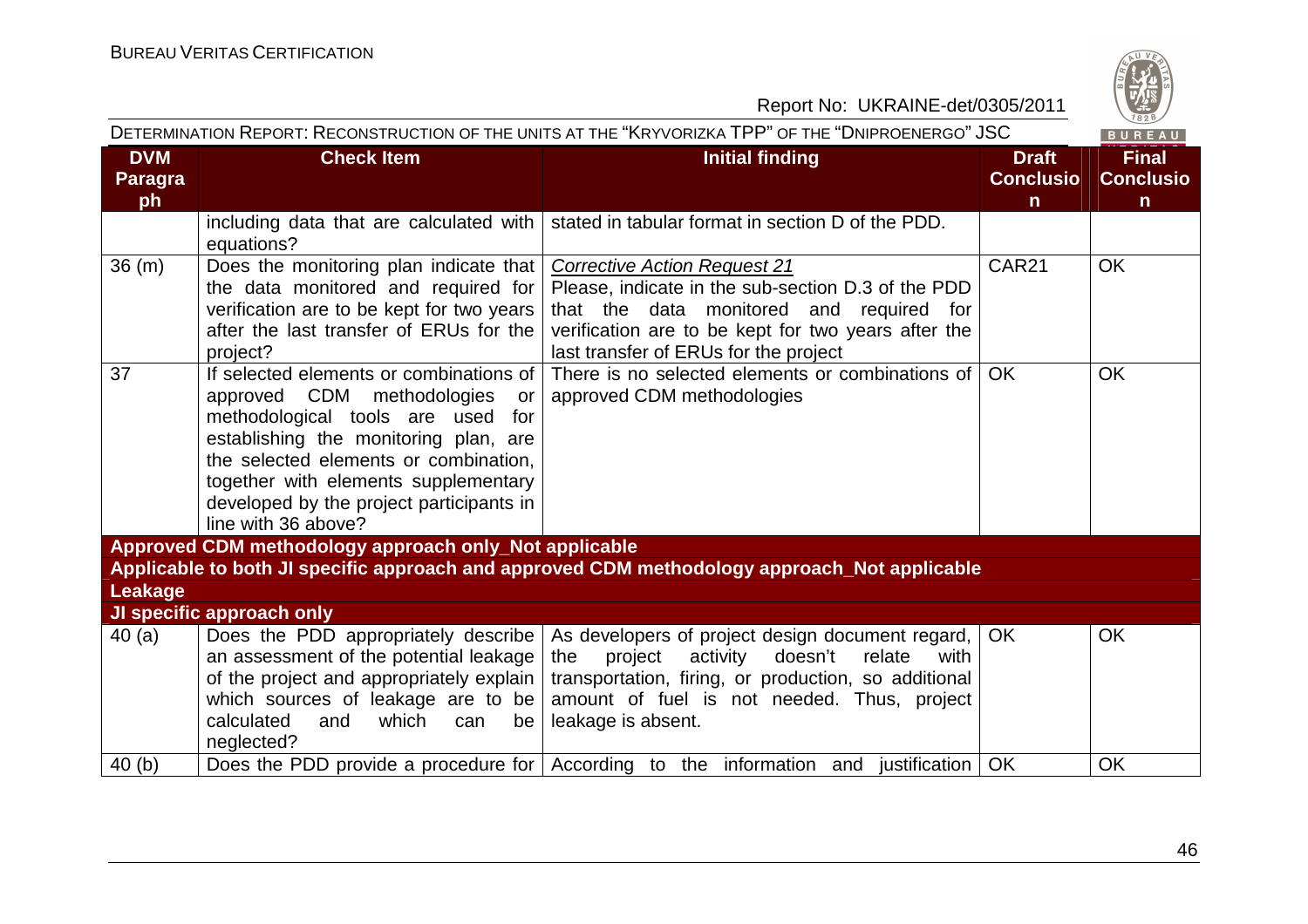

| DETERMINATION REPORT: RECONSTRUCTION OF THE UNITS AT THE "KRYVORIZKA TPP" OF THE "DNIPROENERGO" JSC |                                                                                                                                                                                                                                                                                                                                                                                                             |                                                                                                                                                                                                                                                                                                                                                 |                                                  | BUREAU                                |
|-----------------------------------------------------------------------------------------------------|-------------------------------------------------------------------------------------------------------------------------------------------------------------------------------------------------------------------------------------------------------------------------------------------------------------------------------------------------------------------------------------------------------------|-------------------------------------------------------------------------------------------------------------------------------------------------------------------------------------------------------------------------------------------------------------------------------------------------------------------------------------------------|--------------------------------------------------|---------------------------------------|
| <b>DVM</b><br><b>Paragra</b><br>ph                                                                  | <b>Check Item</b>                                                                                                                                                                                                                                                                                                                                                                                           | <b>Initial finding</b>                                                                                                                                                                                                                                                                                                                          | <b>Draft</b><br><b>Conclusio</b><br>$\mathsf{n}$ | <b>Final</b><br><b>Conclusio</b><br>n |
|                                                                                                     | an ex ante estimate of leakage?                                                                                                                                                                                                                                                                                                                                                                             | stated in the PDD, leakage is absent. Please, refer<br>to section B.3 of the PDD.                                                                                                                                                                                                                                                               |                                                  |                                       |
|                                                                                                     | Approved CDM methodology approach only                                                                                                                                                                                                                                                                                                                                                                      |                                                                                                                                                                                                                                                                                                                                                 |                                                  |                                       |
| 41                                                                                                  | Are the leakage and the procedure for<br>its estimation defined in accordance<br>with the approved CDM methodology?                                                                                                                                                                                                                                                                                         | Not applicable                                                                                                                                                                                                                                                                                                                                  | <b>Not</b><br>applicable                         | <b>Not</b><br>applicable              |
|                                                                                                     | <b>Estimation of emission reductions or enhancements of net removals</b>                                                                                                                                                                                                                                                                                                                                    |                                                                                                                                                                                                                                                                                                                                                 |                                                  |                                       |
| 42                                                                                                  | Does the PDD indicate which of the<br>following approaches it chooses?<br>(a) Assessment of emissions or net  <br>removals in the baseline scenario and<br>in the project scenario<br>(b) Direct assessment of emission<br>reductions                                                                                                                                                                       | The PDD indicates that assessment of emissions<br>in the baseline scenario and in the project scenario<br>is chosen                                                                                                                                                                                                                             | OK.                                              | <b>OK</b>                             |
| 43                                                                                                  | If the approach (a) in 42 is chosen, $\vert$<br>does the PDD provide ex ante<br>estimates of:<br>(a) Emissions or net removals for the<br>project scenario (within the project<br>boundary)?<br>(b) Leakage, as applicable?<br>(c) Emissions or net removals for the<br>baseline scenario (within the project<br>boundary)?<br>Emission<br>reductions<br>(d)<br>or<br>enhancements<br>of<br>removals<br>net | The PDD provides ex ante estimates of emissions  <br>for the project and baseline scenario. As for<br>leakage, it is considered as absent, because<br>electric energy producing at the Kryvorizhska TPP<br>that<br>does not concern<br>production,<br>with<br>transportation and firing of additional amount of<br>fuel at the Kryvorizhska TPP | OK.                                              | <b>OK</b>                             |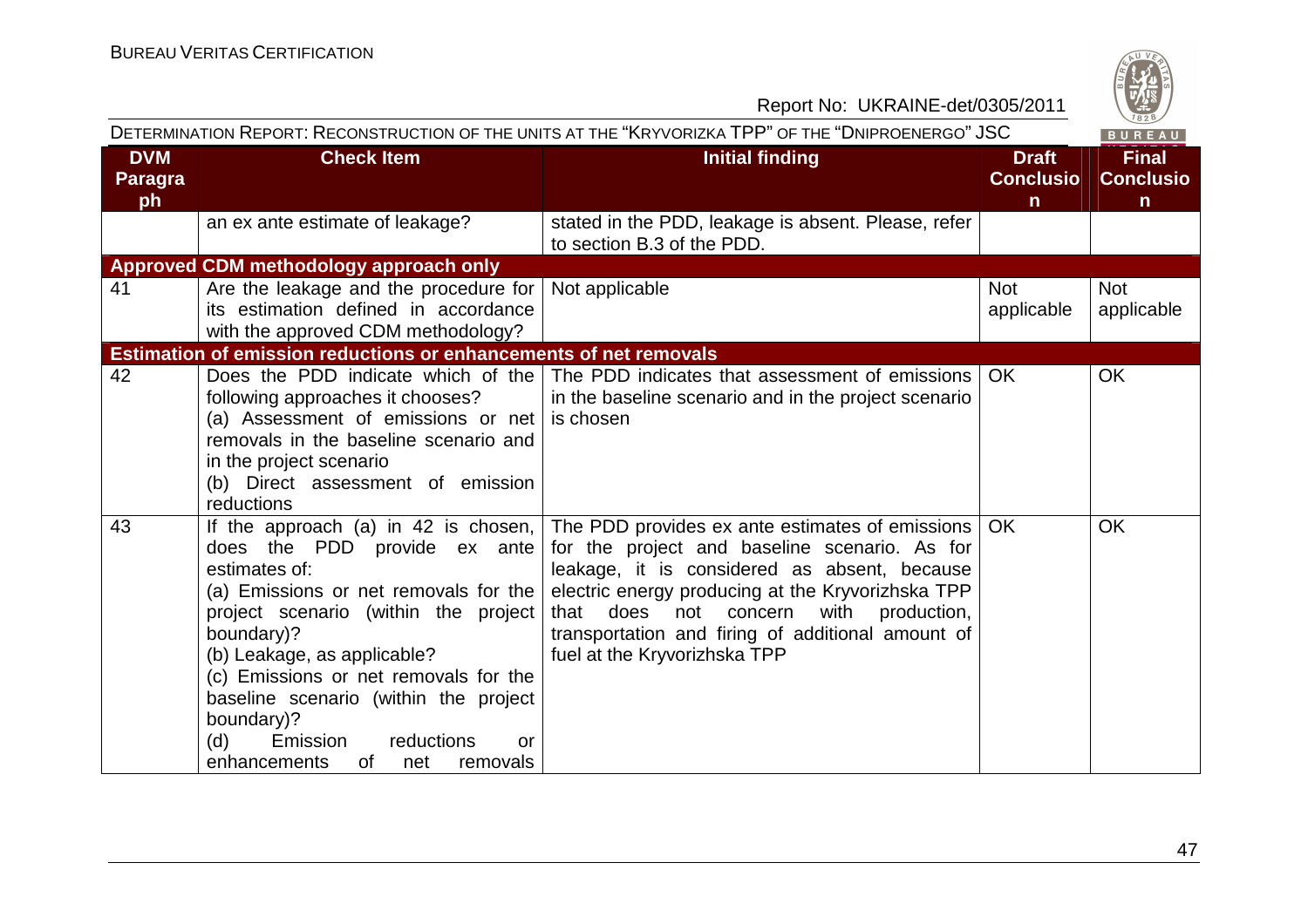| $\omega$ |  |
|----------|--|
| W<br>828 |  |

| DETERMINATION REPORT: RECONSTRUCTION OF THE UNITS AT THE "KRYVORIZKA TPP" OF THE "DNIPROENERGO" JSC |                                                                                                                                                                                                                                                                                                                                                                                                                                                          |                                                                                                                                                                                                                                                                                                                                                                                                                                                                                                                                                                                                                                                                                                                                                  | BUREAU                                           |                                                  |
|-----------------------------------------------------------------------------------------------------|----------------------------------------------------------------------------------------------------------------------------------------------------------------------------------------------------------------------------------------------------------------------------------------------------------------------------------------------------------------------------------------------------------------------------------------------------------|--------------------------------------------------------------------------------------------------------------------------------------------------------------------------------------------------------------------------------------------------------------------------------------------------------------------------------------------------------------------------------------------------------------------------------------------------------------------------------------------------------------------------------------------------------------------------------------------------------------------------------------------------------------------------------------------------------------------------------------------------|--------------------------------------------------|--------------------------------------------------|
| <b>DVM</b><br><b>Paragra</b><br>ph                                                                  | <b>Check Item</b>                                                                                                                                                                                                                                                                                                                                                                                                                                        | <b>Initial finding</b>                                                                                                                                                                                                                                                                                                                                                                                                                                                                                                                                                                                                                                                                                                                           | <b>Draft</b><br><b>Conclusio</b><br>$\mathsf{n}$ | <b>Final</b><br><b>Conclusio</b><br>$\mathsf{n}$ |
|                                                                                                     | adjusted by leakage?                                                                                                                                                                                                                                                                                                                                                                                                                                     |                                                                                                                                                                                                                                                                                                                                                                                                                                                                                                                                                                                                                                                                                                                                                  |                                                  |                                                  |
| 44                                                                                                  | If the approach (b) in 42 is chosen, $\vert$<br>does the PDD provide ex ante<br>estimates of:<br>reductions<br>(a)<br>Emission<br>or<br>enhancements of net removals (within<br>the project boundary)?<br>(b) Leakage, as applicable?<br>Emission<br>reductions<br>(c)<br>or<br>enhancements of<br>removals<br>net<br>adjusted by leakage?                                                                                                               | See section 42 of this protocol                                                                                                                                                                                                                                                                                                                                                                                                                                                                                                                                                                                                                                                                                                                  | <b>OK</b>                                        | <b>OK</b>                                        |
| 45                                                                                                  | For both approaches in 42<br>(a) Are the estimates in 43 or 44 given:<br>(i) On a periodic basis?<br>(ii) At least from the beginning until<br>the end of the crediting period?<br>(iii) On a source-by-source/sink-by-<br>sink<br>basis?<br>(iv) For each GHG?<br>(v) In tones of CO2 equivalent, using<br>global warming potentials defined by<br>decision 2/CP.3 or as subsequently<br>revised in accordance with Article 5 of<br>the Kyoto Protocol? | The estimation of baseline emissions and<br>emission reduction are made on a periodic basis<br>from beginning to the end of the crediting period<br>for each year.<br>Estimations of emission reductions are carried out<br>for CO2 as greenhouse gas. Calculations are<br>regarded in $t \, \text{CO}_2$ equivalent.<br>Formulae used for calculating the estimates<br>concerning in section D and section E are<br>consistent throughout the PDD.<br>Data sources used for calculating the estimates<br>are clearly identified.<br>Among key factors influencing the baseline<br>emissions or the activity level of the project as well<br>(b) Are the formula used for calculating $\vert$ as risks associated with the project is taken into | CAR <sub>22</sub>                                | <b>OK</b>                                        |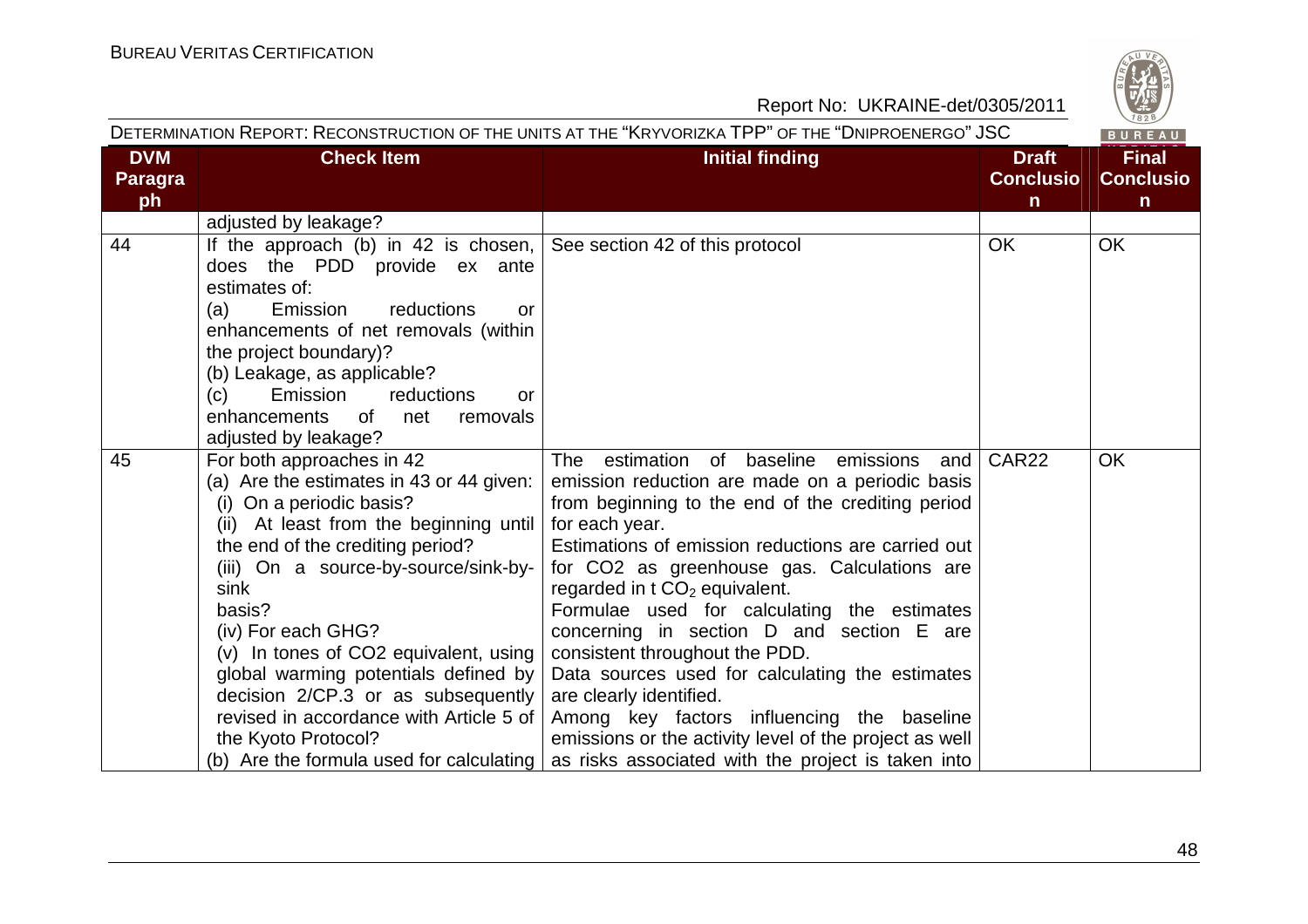|                                    |                                                                                                                                                                                                                                                                                                                                                                                                                                                                                                                                                                                                                                                                                                                                                                                                                                                                                                                                                                                                                                                            | DETERMINATION REPORT: RECONSTRUCTION OF THE UNITS AT THE "KRYVORIZKA TPP" OF THE "DNIPROENERGO" JSC                                                                                                                                                                                                                                                                                                                                                                                                                                                                          |                                                  | BUREAU                                           |
|------------------------------------|------------------------------------------------------------------------------------------------------------------------------------------------------------------------------------------------------------------------------------------------------------------------------------------------------------------------------------------------------------------------------------------------------------------------------------------------------------------------------------------------------------------------------------------------------------------------------------------------------------------------------------------------------------------------------------------------------------------------------------------------------------------------------------------------------------------------------------------------------------------------------------------------------------------------------------------------------------------------------------------------------------------------------------------------------------|------------------------------------------------------------------------------------------------------------------------------------------------------------------------------------------------------------------------------------------------------------------------------------------------------------------------------------------------------------------------------------------------------------------------------------------------------------------------------------------------------------------------------------------------------------------------------|--------------------------------------------------|--------------------------------------------------|
| <b>DVM</b><br><b>Paragra</b><br>ph | <b>Check Item</b>                                                                                                                                                                                                                                                                                                                                                                                                                                                                                                                                                                                                                                                                                                                                                                                                                                                                                                                                                                                                                                          | <b>Initial finding</b>                                                                                                                                                                                                                                                                                                                                                                                                                                                                                                                                                       | <b>Draft</b><br><b>Conclusio</b><br>$\mathsf{n}$ | <b>Final</b><br><b>Conclusio</b><br>$\mathsf{n}$ |
|                                    | the<br>estimates in 43 or 44 consistent<br>throughout the PDD?<br>(c) For calculating estimates in 43 or<br>44, are key factors influencing the<br>baseline emissions or removals and the<br>activity level of the project and the<br>emissions or net removals as well as<br>risks associated with the project taken  <br>into account, as appropriate?<br>Are data sources used for   Corrective Action Request 22<br>(d)<br>calculating the estimates in 43 or 44 $ $<br>clearly<br>identified,<br>reliable<br>and<br>transparent?<br>(e) Are emission factors (including<br>default emission factors) if used for<br>calculating the estimates in 43 or 44<br>selected by carefully<br>balancing<br>accuracy and reasonableness, and<br>appropriately justified of the choice?<br>(f) Is the estimation in 43 or 44 based<br>on conservative assumptions and the<br>most plausible scenarios<br>in i<br>a a<br>transparent manner?<br>Are the estimates in 43 or 44<br>(g)<br>consistent throughout the PDD?<br>(h) Is the annual average of estimated | account.<br>Conservative assumptions are taken into account<br>while estimating emission reduction.<br>In the PDD there are provided tables with<br>calculation results of CO2 emission reductions. As<br>a fact, estimated total value of CO2 emission<br>reductions for the first crediting period is 216 656 t<br>CO <sub>2</sub> equivalent; moreover, estimated total value of<br>CO2 emission reductions for the period 2013-2028<br>9 318 050 t CO2 equivalent.<br>Please, provide in table E-6 and table E-7 the<br>annual average value of CO2 emission reductions. |                                                  |                                                  |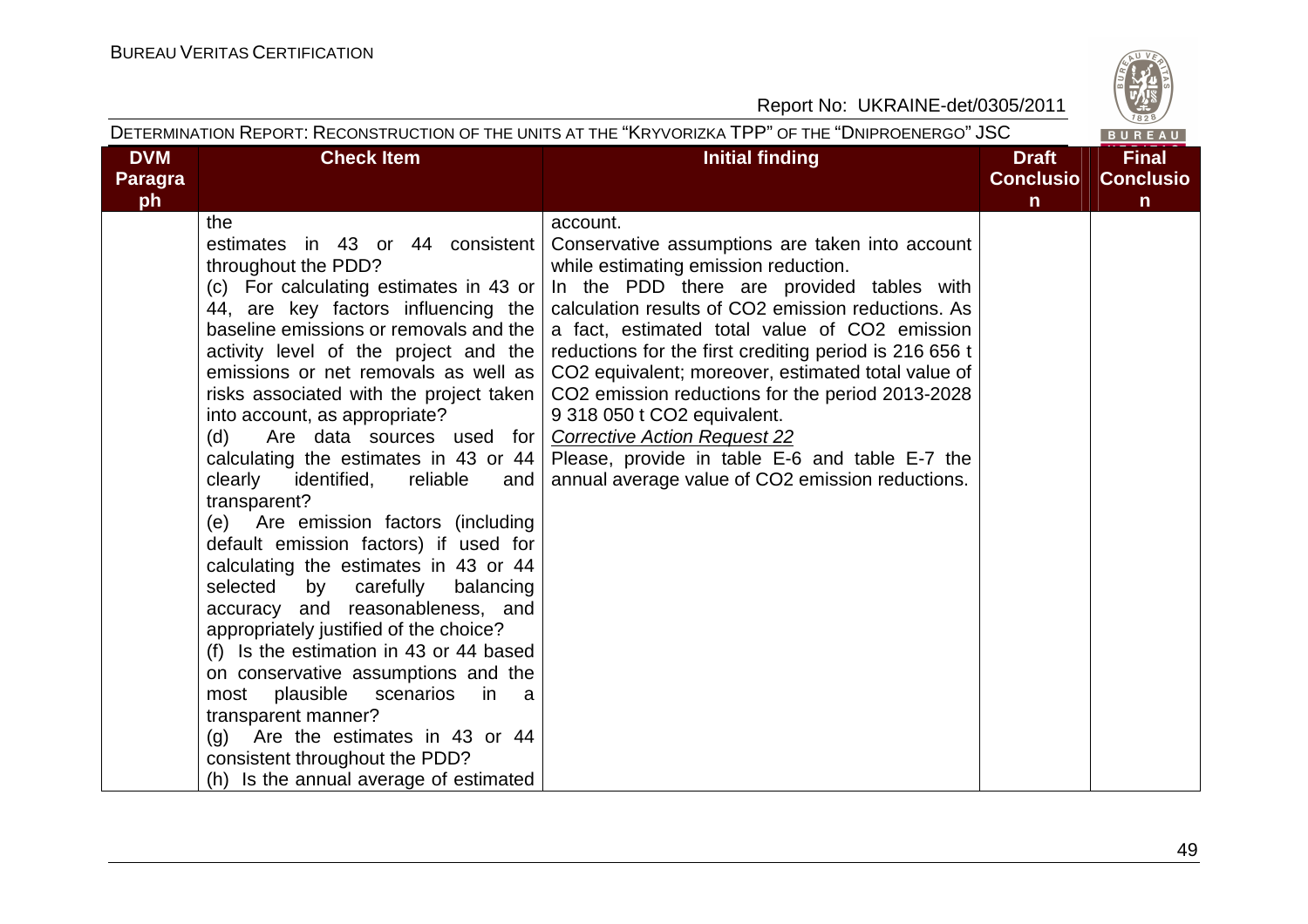

|                |                                                                                                                                                                                                                                                                       | DETERMINATION REPORT: RECONSTRUCTION OF THE UNITS AT THE "KRYVORIZKA TPP" OF THE "DNIPROENERGO" JSC                                                                                                                                                                                                                                                                                                                                                                                           |                  | BUREAU           |
|----------------|-----------------------------------------------------------------------------------------------------------------------------------------------------------------------------------------------------------------------------------------------------------------------|-----------------------------------------------------------------------------------------------------------------------------------------------------------------------------------------------------------------------------------------------------------------------------------------------------------------------------------------------------------------------------------------------------------------------------------------------------------------------------------------------|------------------|------------------|
| <b>DVM</b>     | <b>Check Item</b>                                                                                                                                                                                                                                                     | <b>Initial finding</b>                                                                                                                                                                                                                                                                                                                                                                                                                                                                        | <b>Draft</b>     | <b>Final</b>     |
| <b>Paragra</b> |                                                                                                                                                                                                                                                                       |                                                                                                                                                                                                                                                                                                                                                                                                                                                                                               | <b>Conclusio</b> | <b>Conclusio</b> |
| ph             |                                                                                                                                                                                                                                                                       |                                                                                                                                                                                                                                                                                                                                                                                                                                                                                               | $\mathsf{n}$     | $\mathsf{n}$     |
|                | emission reductions or enhancements<br>of net removals calculated by dividing<br>the total estimated emission reductions<br>or enhancements of net removals over<br>the crediting period by the total months<br>of the crediting period and multiplying<br>by twelve? |                                                                                                                                                                                                                                                                                                                                                                                                                                                                                               |                  |                  |
| 46             | the calculation of the baseline<br>lf.<br>emissions or<br>net removals is to be performed $ex$<br>post, does the PDD include an<br>illustrative ex ante emissions or net<br>removals calculation?                                                                     | The calculation of baseline emissions is to be<br>performed ex post. In the PDD there are provided<br>ex ante calculation of emissions. All estimated<br>values are presented in section E of the PDD and<br>Excel spreadsheets.                                                                                                                                                                                                                                                              | OK               | <b>OK</b>        |
|                | Approved CDM methodology approach only_Not applicable                                                                                                                                                                                                                 |                                                                                                                                                                                                                                                                                                                                                                                                                                                                                               |                  |                  |
|                | <b>Environmental impacts</b>                                                                                                                                                                                                                                          |                                                                                                                                                                                                                                                                                                                                                                                                                                                                                               |                  |                  |
| 48(a)          | Does the PDD<br>list and<br>attach  <br>documentation on the analysis of the<br>environmental impacts of the project,<br>including transboundary impacts, in<br>accordance<br>with procedures<br>as l<br>determined by the host Party?                                | The project design document includes description   CAR 23<br>of the environmental impact assessment of the JI<br>project that performed in accordance with<br>procedure determined in Ukraine. Referenced<br>environmental documents are listed in section F.1<br>of the PDD.<br><b>Corrective Action Request 23</b><br>According to the PDD, reconstruction of all units at<br>Kryvorizhska TPP will be implemented. Please<br>indicate in the section F.1 documents applied to<br>whole TPP |                  | <b>OK</b>        |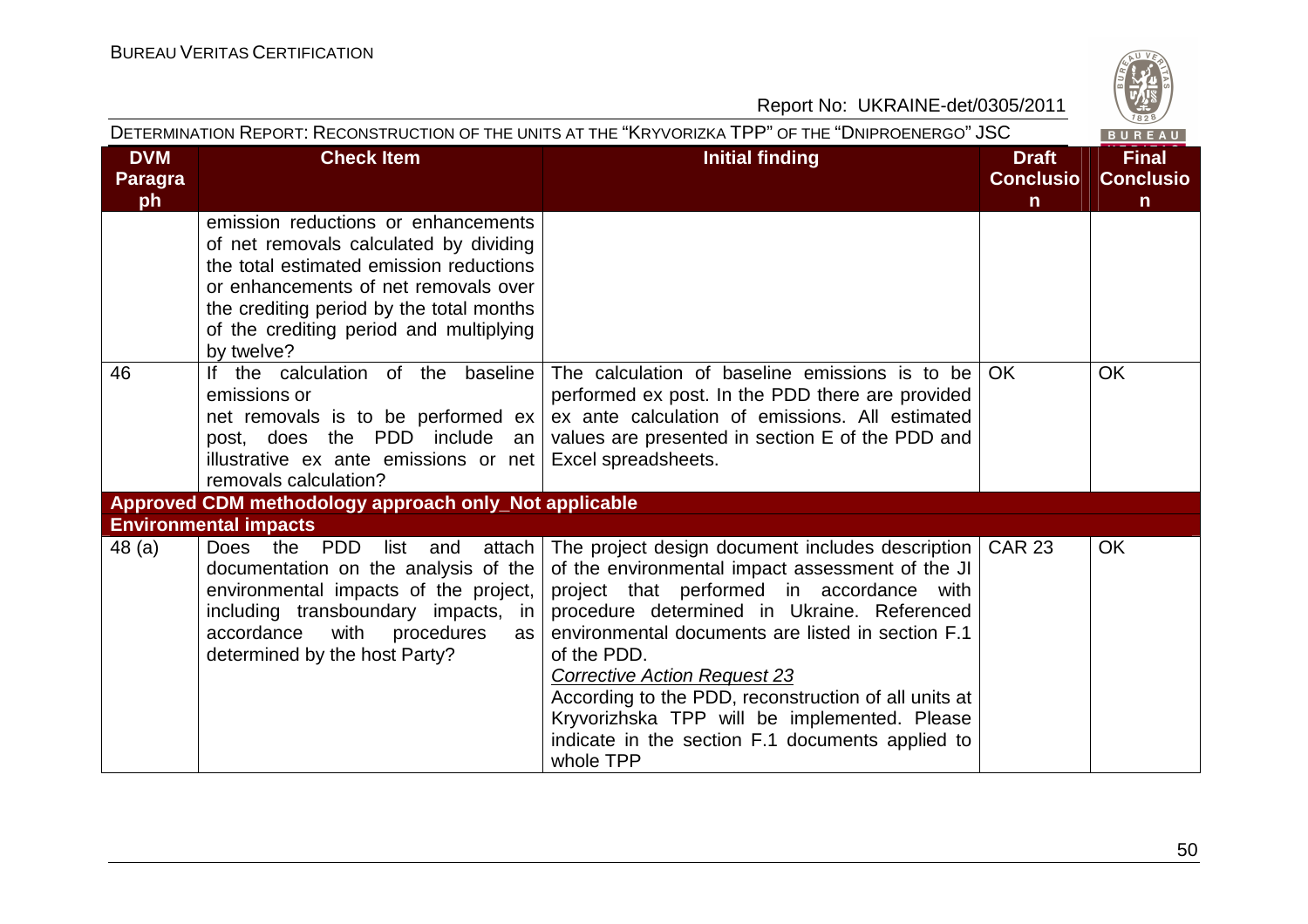|                                    | DETERMINATION REPORT: RECONSTRUCTION OF THE UNITS AT THE "KRYVORIZKA TPP" OF THE "DNIPROENERGO" JSC<br>BUREAU                                                                                                                                                                                                                                                                                   |                                                                                                                                                                                                                                                                                                                                                                                                                                                                             |                                                  |                                                  |  |
|------------------------------------|-------------------------------------------------------------------------------------------------------------------------------------------------------------------------------------------------------------------------------------------------------------------------------------------------------------------------------------------------------------------------------------------------|-----------------------------------------------------------------------------------------------------------------------------------------------------------------------------------------------------------------------------------------------------------------------------------------------------------------------------------------------------------------------------------------------------------------------------------------------------------------------------|--------------------------------------------------|--------------------------------------------------|--|
| <b>DVM</b><br><b>Paragra</b><br>ph | <b>Check Item</b>                                                                                                                                                                                                                                                                                                                                                                               | <b>Initial finding</b>                                                                                                                                                                                                                                                                                                                                                                                                                                                      | <b>Draft</b><br><b>Conclusio</b><br>$\mathsf{n}$ | <b>Final</b><br><b>Conclusio</b><br>$\mathsf{n}$ |  |
| 48 (b)                             | If the analysis in 48 (a) indicates that $ $<br>environmental<br>the<br>impacts<br>are<br>considered significant by the project<br>participants or the host Party, does the<br>PDD provide conclusion and all<br>references<br>supporting<br>to<br>documentation of an environmental<br>impact assessment undertaken<br>in.<br>accordance with the procedures as<br>required by the host Party? | Please, see section F of the PDD and section<br>48(a) of this protocol                                                                                                                                                                                                                                                                                                                                                                                                      | <b>OK</b>                                        | OK                                               |  |
|                                    | <b>Stakeholders comments</b>                                                                                                                                                                                                                                                                                                                                                                    |                                                                                                                                                                                                                                                                                                                                                                                                                                                                             |                                                  |                                                  |  |
| 49                                 | lf<br>stakeholder<br>consultation<br>was<br>undertaken in<br>accordance with the procedure as<br>required by the host Party, does the<br>PDD provide:<br>(a) A list of stakeholders from whom $\vert$<br>comments on the projects have been<br>received, if any?<br>(b) The nature of the comments?<br>(c) A description on whether and how  <br>the comments have been addressed?              | The Host Party doesn't require stakeholder<br>consultation process for the JI project.<br>During the project realization, the local public<br>community was informed via the mass-media. No<br>comments<br>connected<br>with<br>JI<br>project<br>implementation were received.<br>Also, stakeholder's comments will be collected<br>during determination procedure<br><b>Corrective Action Request 24</b><br>Please provide correct reference<br>the<br>to<br>publications. | <b>CAR 24</b>                                    | <b>OK</b>                                        |  |
|                                    | Determination regarding small-scale projects (additional elements for assessment)                                                                                                                                                                                                                                                                                                               |                                                                                                                                                                                                                                                                                                                                                                                                                                                                             |                                                  |                                                  |  |
|                                    |                                                                                                                                                                                                                                                                                                                                                                                                 | Determination regarding land use, land-use change and forestry projects (additional/alternative elements for assessment)<br>Determination regarding programmes of activities (additional/alternative elements for assessment)                                                                                                                                                                                                                                               |                                                  |                                                  |  |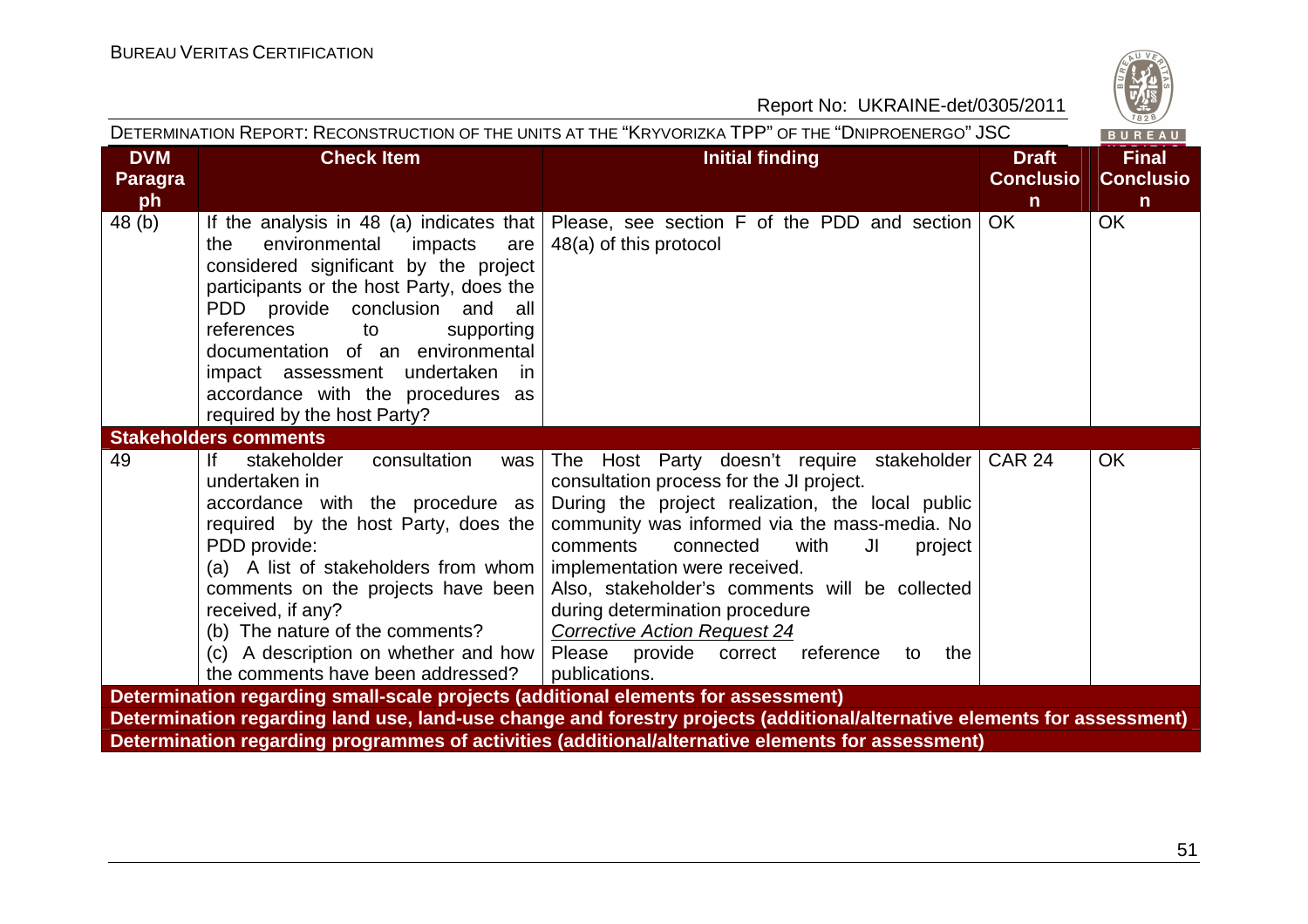



# **TABLE 2 RESOLUTION OF CORRECTIVE ACTION AND CLARIFICATION REQUESTS**

| Draft report clarifications and corrective   Ref. to<br>action requests by determination team | checklis<br>questio<br>n in<br>table 1 | Summary of project<br>response |      | participant                               | <b>Determination team</b><br>conclusion |
|-----------------------------------------------------------------------------------------------|----------------------------------------|--------------------------------|------|-------------------------------------------|-----------------------------------------|
| <b>Corrective Action Request 01</b>                                                           |                                        |                                |      | Title: Reconstruction of the units at the |                                         |
| Please, correct name of project participant in                                                |                                        | "Kryvorizka                    | TPP" | the<br>0f                                 | The issue is closed                     |
| the title of the Project                                                                      |                                        | "Dniproenergo" JSC.            |      |                                           |                                         |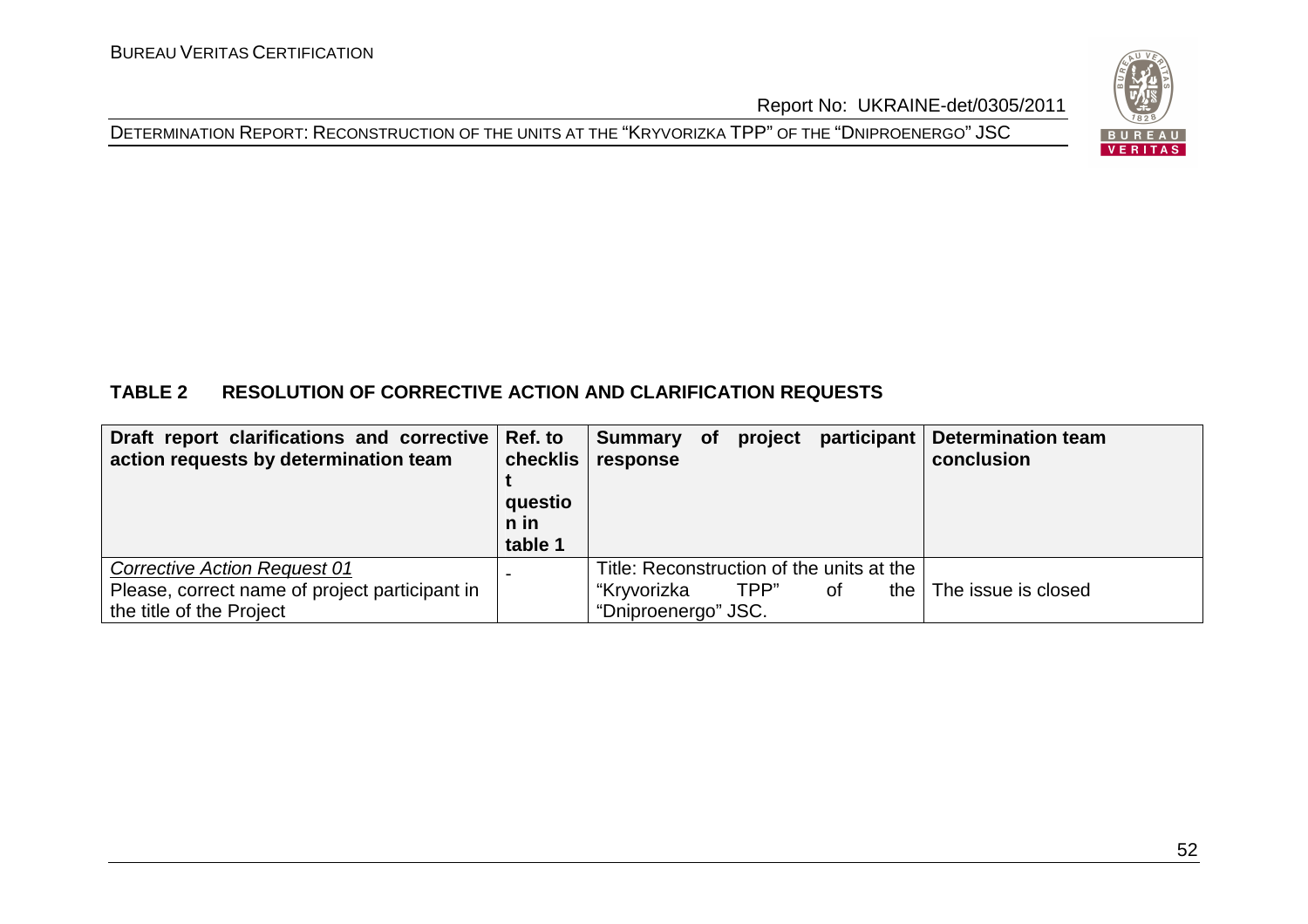

| DETERMINATION REPORT: RECONSTRUCTION OF THE UNITS AT THE "KRYVORIZKA TPP" OF THE "DNIPROENERGO" JSC<br>BUREAU               |  |                                                                                                                                                                                                                                                                                                                                                                                                                                                                                    |                                       |  |  |
|-----------------------------------------------------------------------------------------------------------------------------|--|------------------------------------------------------------------------------------------------------------------------------------------------------------------------------------------------------------------------------------------------------------------------------------------------------------------------------------------------------------------------------------------------------------------------------------------------------------------------------------|---------------------------------------|--|--|
| <b>Corrective Action Request 02</b><br>Please, briefly summarize chosen baseline<br>scenario in section A.2 of the PDD.     |  | Prior to the starting date of the Project<br>the Kryvorizka TPP had been working<br>using it's equipment without any major<br>repairs or reconstructions. That kind of<br>working lead to the continuous<br>working parameters deterioration. The<br>continuation of this situation would<br>have been the Baseline Scenario and<br>the Project Scenario foresees the full-<br>scale reconstruction of all generating<br>equipment, and the all working<br>parameters improvement. | <b>VERITAS</b><br>The issue is closed |  |  |
| <b>Corrective Action Request 03</b><br>Please provide in the PDD short history of the<br>Project including its JI component |  | For this purpose in 2006 the contract<br>for the TEA of the on of the Units'<br>reconstruction was signed. That was<br>the first major step under way to the<br>Project implementation<br>and, as<br>Ukraine was the party of the Kyoto<br>Protocol, one of the main arguments<br>in favor of the Project was the<br>possibility of it's registration as the JI<br>Project.                                                                                                        | The issue is closed                   |  |  |
| <b>Corrective Action Request 04</b><br>Please indicate the second Party involved                                            |  | the Kingdom of Netherlands was<br>indicated as second Party Involved                                                                                                                                                                                                                                                                                                                                                                                                               | the issue is closed                   |  |  |
| Corrective Action Request 05<br>Please indicate in the PDD the source of<br>geographical coordinates of the Project         |  | http://google.earth.com                                                                                                                                                                                                                                                                                                                                                                                                                                                            | The issue is closed                   |  |  |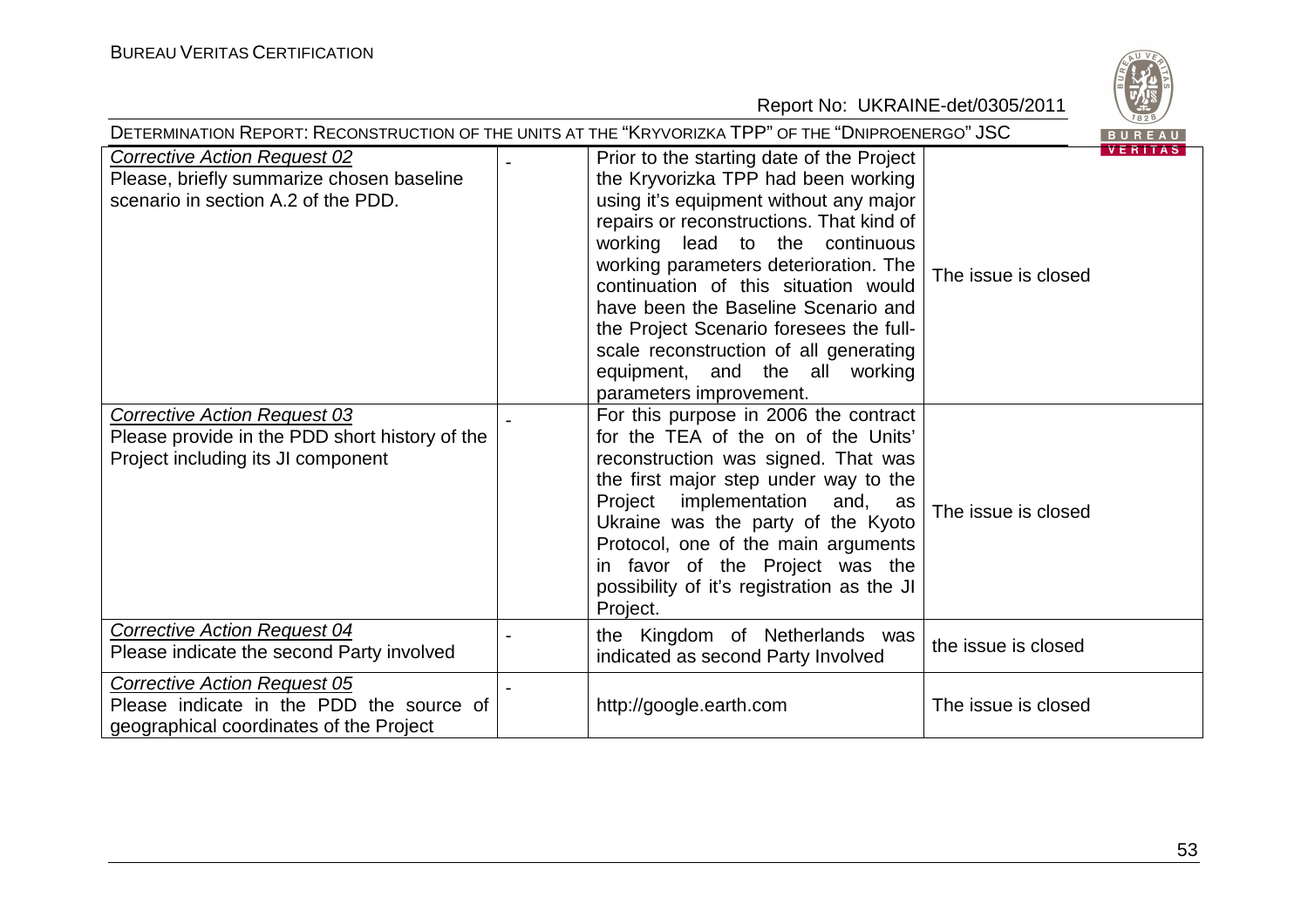| DETERMINATION REPORT: RECONSTRUCTION OF THE UNITS AT THE "KRYVORIZKA TPP" OF THE "DNIPROENERGO" JSC<br><b>BUREAU</b>                                                                                                                                                                                                 |    |                                                                                                                                                                                                                                                                                                      |                     |                |  |
|----------------------------------------------------------------------------------------------------------------------------------------------------------------------------------------------------------------------------------------------------------------------------------------------------------------------|----|------------------------------------------------------------------------------------------------------------------------------------------------------------------------------------------------------------------------------------------------------------------------------------------------------|---------------------|----------------|--|
| <b>Corrective Action Request 06</b><br>Please clearly indicate in the section A.4.3 of<br>the PDD how GHG reductions will be<br>achieved. Also, correct this section that it<br>doesn't exceed one page                                                                                                              |    | proposed Project<br>provides<br><b>The</b><br>emission reductions by lowering of<br>the amount of fuel used per energy<br>unit produced (MW, Gcal, etc.).                                                                                                                                            | The issue is closed | <b>VERITAS</b> |  |
| <b>Corrective Action Request 07</b><br>Please provide in the section A.5 Letter of<br>Endorsement registration number and date.                                                                                                                                                                                      | 19 | The Letter of Endorsement #10/23/7<br>dated 05/01/2011 has been received<br>National Environmental<br>the<br>from<br>Investments Agency of Ukraine.                                                                                                                                                  | The issue is closed |                |  |
| <b>Corrective Action Request 08 (CAR08)</b><br>Please provide Letter of Approval of the Host<br>Party                                                                                                                                                                                                                | 19 | Letter of Approval #2752/23/7 dated<br>26/09/2012 has been issued by State<br>Environment Investment Agency of<br>Ukraine. Letter of Approval #2012JI51<br>dated 18/10/2012 has been issued by<br>Ministry of Economic, Agriculture and<br>development<br>of<br>the<br>Kingdom<br><b>Netherlands</b> | the issue is closed |                |  |
| <b>Corrective Action Request 09</b><br>For this project there is used multi-project<br>Carbon Emission Factor, which is defined in<br>the IPCC 1996 Guidelines for National<br>Greenhouse Gas Inventories for JI projects.<br>Please, change value of Carbon Emission<br>Factor on value, which is approved by SEIA. | 25 | The SEIA uses the IPCC 1996 values<br>(see<br>http://www.neia.gov.ua/nature/doccata<br>$log/document$ ?id=125381, annex I)                                                                                                                                                                           | The issue is closed |                |  |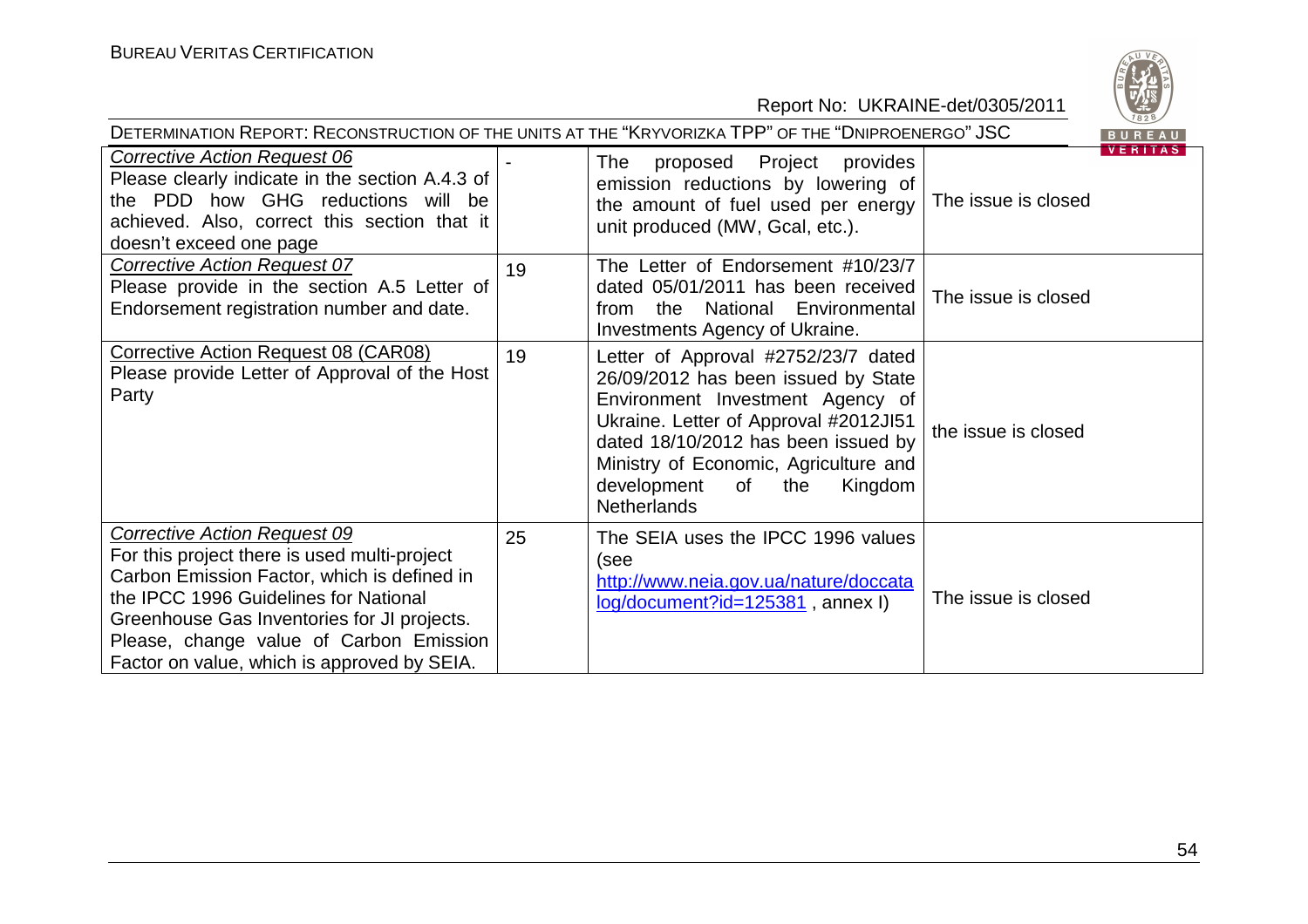

| DETERMINATION REPORT: RECONSTRUCTION OF THE UNITS AT THE "KRYVORIZKA TPP" OF THE "DNIPROENERGO" JSC<br>BUREAU                                                                                                                                                                          |       |                                                                                                                                                                                                                                                                                                                                                                                                                                                                                                                    |                     |                |  |  |
|----------------------------------------------------------------------------------------------------------------------------------------------------------------------------------------------------------------------------------------------------------------------------------------|-------|--------------------------------------------------------------------------------------------------------------------------------------------------------------------------------------------------------------------------------------------------------------------------------------------------------------------------------------------------------------------------------------------------------------------------------------------------------------------------------------------------------------------|---------------------|----------------|--|--|
| <b>Corrective Action Request 10</b><br>Permanent repairs, mid repairs and capital<br>repairs are common practise for Ukrainian<br>energy industry. Please, prove that proposed<br>project activity is not common practise at<br><b>Ukrainian TPPs</b>                                  | 29(a) | The mandatory list of the measures<br>within the repairs is given in the GKD<br>34.20.661-2003 "The Rules for the<br>Organization of the Power Plants and<br>the Networks Equipment, Buildings<br>and Constructions Servicing and<br>Repairs" approved by the Ministry of The issue is closed<br>the Fuel and Energy of Ukraine in<br>2004. The measures outside the list<br>should be taken into account when<br>calculating the Project,<br><b>Baseline</b><br>Emission<br>Emission<br>and<br>the<br>Reductions. |                     | <b>VERITAS</b> |  |  |
| <b>Corrective Action Request 11</b><br>According to the PDD the most important<br>barriers for project activity are financial and<br>technological barriers.<br>Please, provide full financial analysis of the<br>project or clearly describe technological<br>barriers of the project | 29(b) | The main goals of the Project are the<br><b>GHG</b><br>emission<br>reduction<br>and<br>increased reliability of the equipment.<br>The technical parameters reached by<br>the Project (the fuel consumption<br>lowering) do not allow the Project<br>Owner to get the profit. The NPV of<br>the Project by 2020 is $- 1625962$<br>000 UAH. The JI registration raises<br>the NPV to $-$ 1 526 330 020 UAH.<br>(The calculation is presented to the<br>AIE).                                                         | The issue is closed |                |  |  |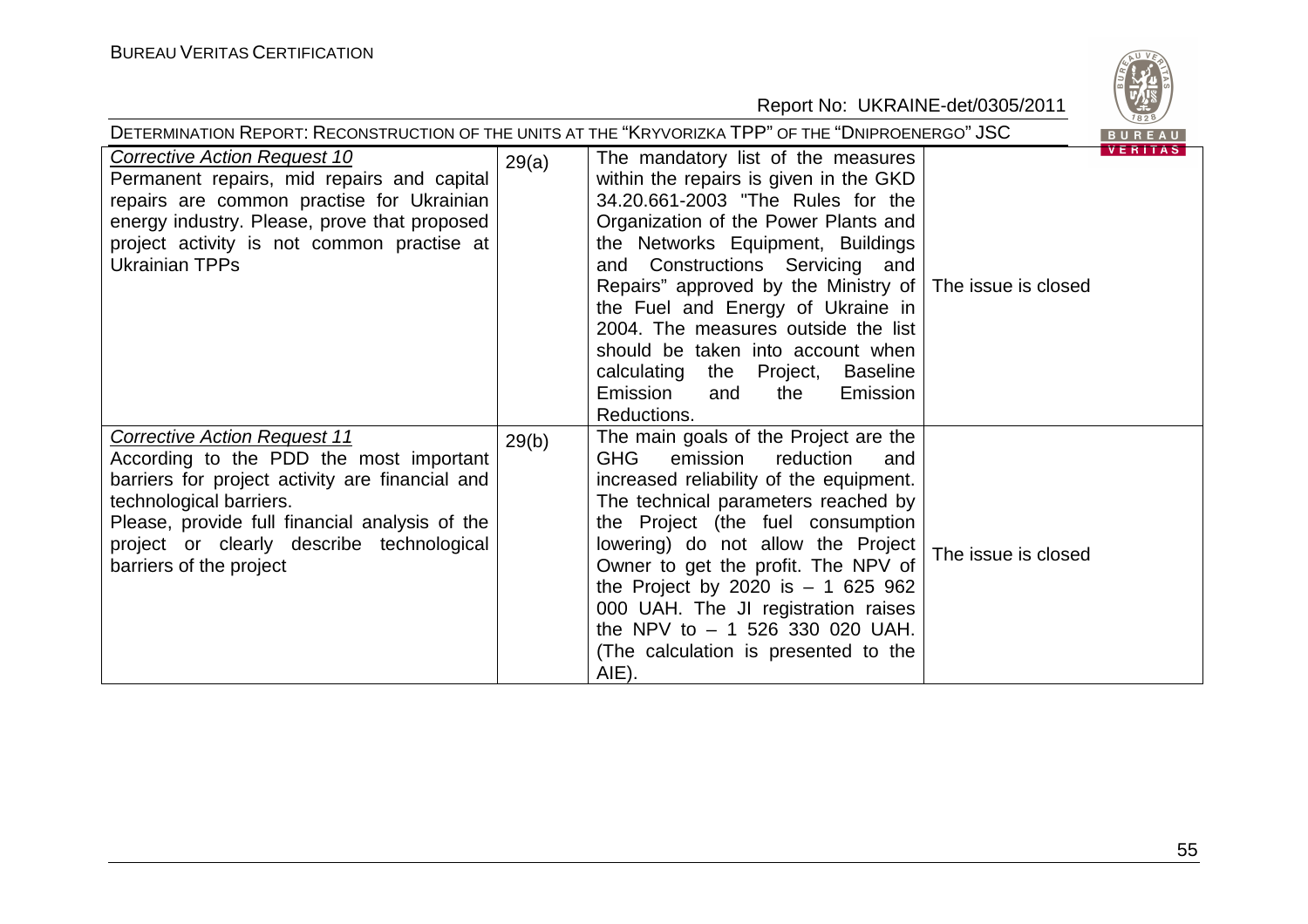| DETERMINATION REPORT: RECONSTRUCTION OF THE UNITS AT THE "KRYVORIZKA TPP" OF THE "DNIPROENERGO" JSC<br>BUREAU                                                                                                                                                                                            |            |                                                                                                                                                                                                              |                                                                                                                |  |  |
|----------------------------------------------------------------------------------------------------------------------------------------------------------------------------------------------------------------------------------------------------------------------------------------------------------|------------|--------------------------------------------------------------------------------------------------------------------------------------------------------------------------------------------------------------|----------------------------------------------------------------------------------------------------------------|--|--|
| Corrective action request 12<br>Please, divide the emission sources into<br>three groups, i.e. which are under the control<br>of the JI project participants, reasonably<br>attributable to the project, and significant to<br>the JI project and clarify these information in<br>section B.3 of the PDD | 32(a)      | See Key Parameters used<br>to<br><b>identify the Baseline Scenario</b>                                                                                                                                       | <b>VERITAS</b><br>The issue is closed                                                                          |  |  |
| <b>Corrective Action Request 13</b><br>Please correctly identify project boundaries.<br>Heat power plants, coal mines, power<br>transmission lines aren't under control of the<br>project participants.                                                                                                  | 32(c)      | <b>Thermal Power Plant</b>                                                                                                                                                                                   | Corrections provided by project<br>developer were found<br>appropriate in request line.<br>The issue is closed |  |  |
| <b>Corrective Action Request 14</b><br>Please indicate in the PDD why 01/01/2009<br>was chosen as the beginning of the crediting<br>period                                                                                                                                                               | 34(c)      | The beginning of the crediting period<br>is $01/01/2009$ – the first day of the<br>ERUs generation by the Project.                                                                                           | The issue is closed                                                                                            |  |  |
| <b>Corrective Action Request 15</b><br>Please, specify the procedures to be followed<br>if expected monitoring data are unavailable.                                                                                                                                                                     | 36(b)(iii) | If the monitoring data is unavailable<br>calculation of<br>the<br>emission<br>the<br>interrupts and<br>reduction<br>the all-<br>documents<br>will<br>be<br>necessary<br>presented to the AIE, SEIA and JISC. | The issue is closed                                                                                            |  |  |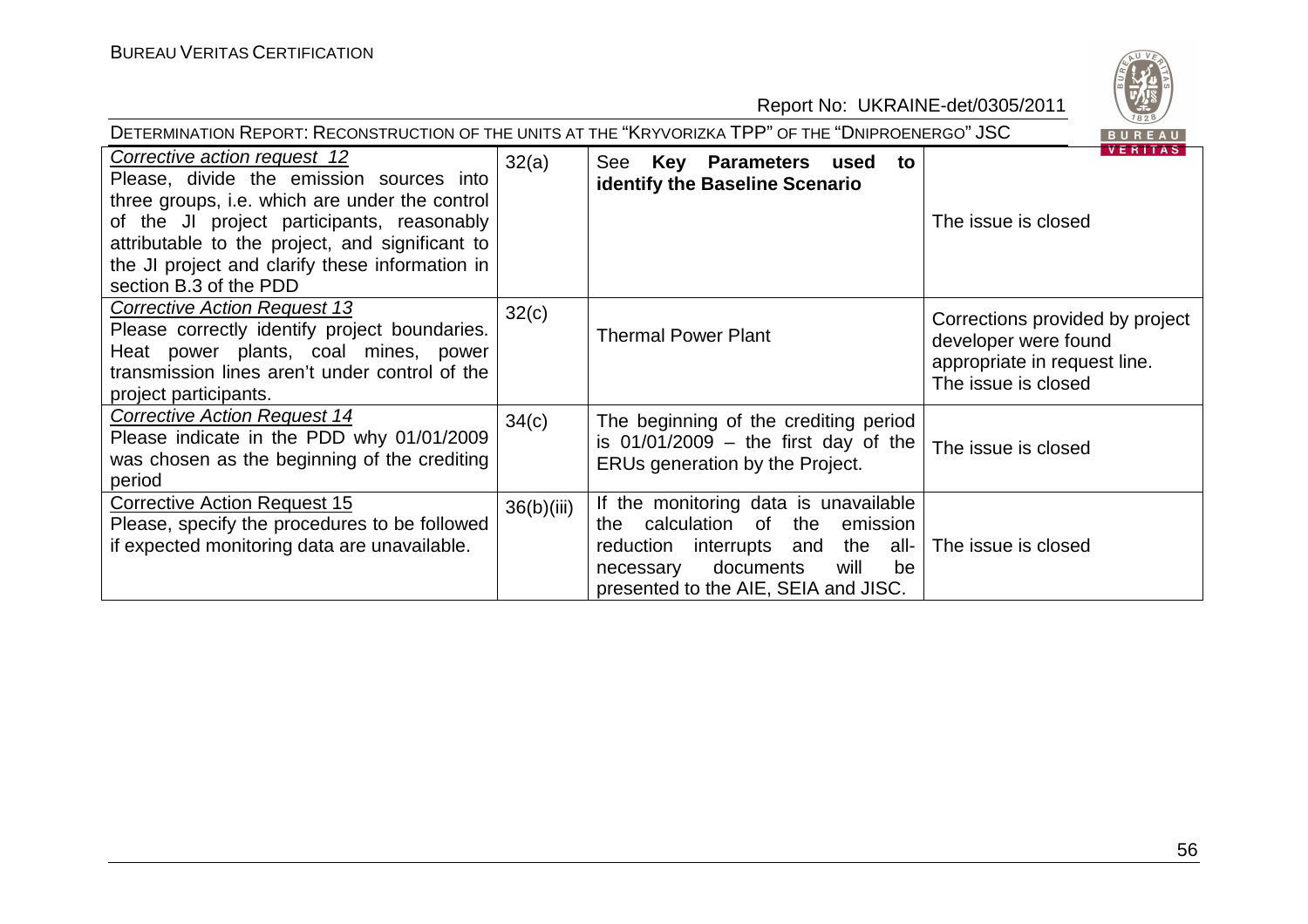

| DETERMINATION REPORT: RECONSTRUCTION OF THE UNITS AT THE "KRYVORIZKA TPP" OF THE "DNIPROENERGO" JSC                                                                                                                                                                                                                                                                                                                                                                                                                                                                                                                                                                                                                                                                                                                                                                                     |              |                                                                                                             |                |  |
|-----------------------------------------------------------------------------------------------------------------------------------------------------------------------------------------------------------------------------------------------------------------------------------------------------------------------------------------------------------------------------------------------------------------------------------------------------------------------------------------------------------------------------------------------------------------------------------------------------------------------------------------------------------------------------------------------------------------------------------------------------------------------------------------------------------------------------------------------------------------------------------------|--------------|-------------------------------------------------------------------------------------------------------------|----------------|--|
| <b>Corrective Action Request 16</b><br>Please, clearly indicate in the monitoring plan<br>of the PDD division of the parameters into<br>three groups, such as:<br>Data and parameters that are not<br>(i)<br>monitored throughout the crediting period, but<br>are determined only once (and thus remain<br>fixed throughout the crediting period), and<br>that are available already at the stage of<br>determination;<br>(ii) Data and parameters that are not<br>monitored throughout the crediting period, but<br>are determined only once (and thus remain<br>fixed throughout the crediting period), but that<br>are not already available at the stage of<br>determination;<br>(iii) Data and parameters that are monitored<br>throughout the crediting period.<br>If any group is not applicable to parameters<br>and data of given JI project, please, state so<br>in the PDD. | 36(d)        | Key Parameters used to<br>See<br>identify the Baseline Scenario.<br>The issue is closed                     | <b>VERITAS</b> |  |
| <b>Corrective Action Request 17</b><br>Please provide units for the share of fuel,<br>consumed for energy production section<br>D.1.1.2                                                                                                                                                                                                                                                                                                                                                                                                                                                                                                                                                                                                                                                                                                                                                 | $36(f)$ (iv) | <b>Key Parameters</b><br>see<br>used<br>to<br><b>identify the Baseline Scenario:</b><br>The issue is closed |                |  |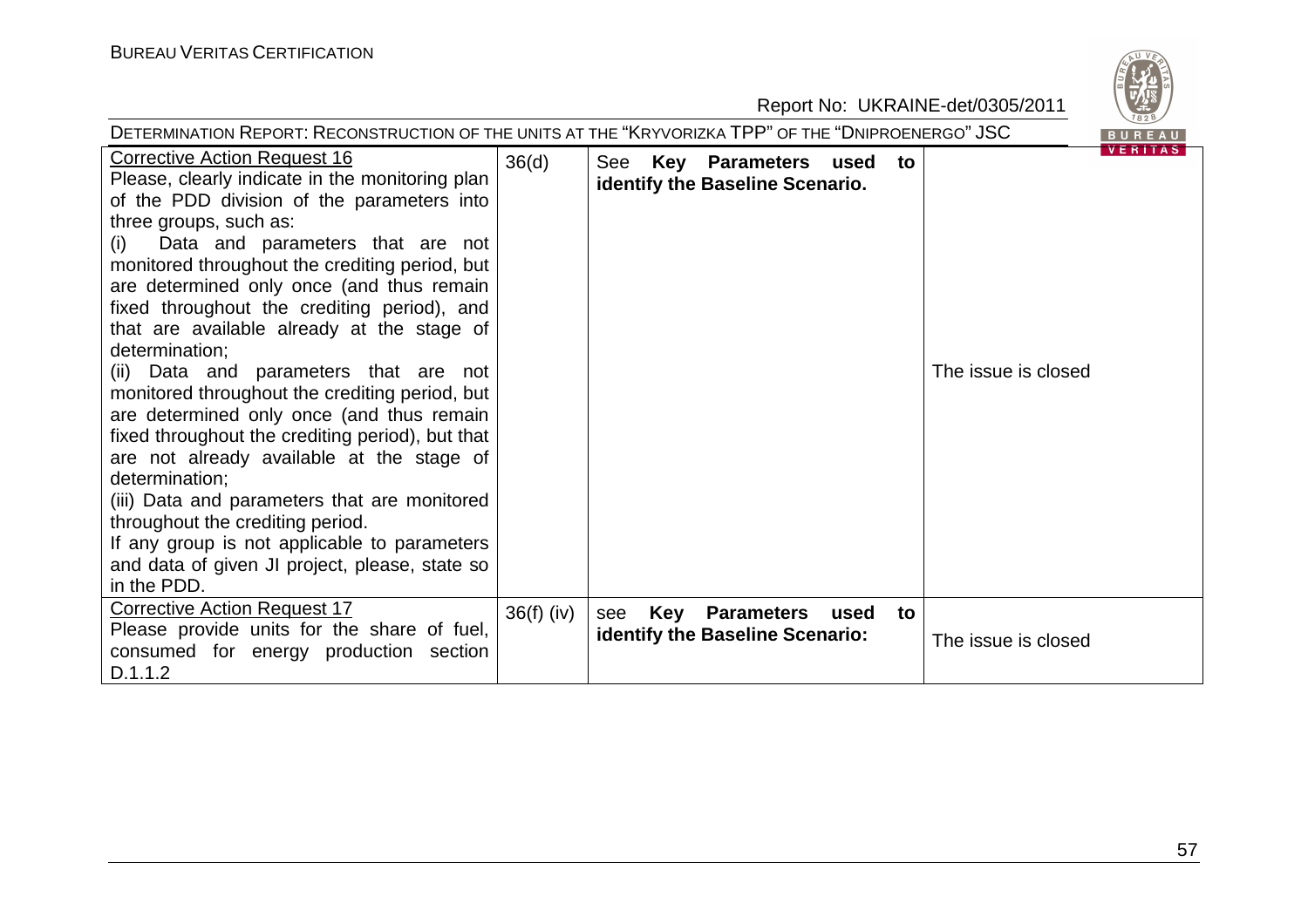

| DETERMINATION REPORT: RECONSTRUCTION OF THE UNITS AT THE "KRYVORIZKA TPP" OF THE "DNIPROENERGO" JSC<br>BUREAU                                                                                                                         |               |                                                                                                                                                                                                                                                                                                                                             |                                |  |
|---------------------------------------------------------------------------------------------------------------------------------------------------------------------------------------------------------------------------------------|---------------|---------------------------------------------------------------------------------------------------------------------------------------------------------------------------------------------------------------------------------------------------------------------------------------------------------------------------------------------|--------------------------------|--|
| <b>Corrective Action Request 18</b><br>Please, provide in the sub-section D.1.5 of<br>PDD references to the<br>national<br>the<br>environmental legislation in relevant sectors.                                                      | $36(f)$ (vii) | The main legal acts ruling the Project<br>activities are: The Law of Ukraine "For<br>the Environmental Protection" #1264-<br>XII issued 25/06/1991; The Law of<br>Ukraine "For the Atmosphere Air<br>Protection"<br>#2707-XII<br>issued<br>16/10/1992;<br>Standard<br>International<br>"Environmental Management System"<br>ISO 14001-2004. | VERIIAS<br>The issue is closed |  |
| <b>Corrective Action Request 19</b><br>Please, provide Calibration plan of JI project<br>measurement equipments.                                                                                                                      | 36(i)         | Will be provided at the first verification                                                                                                                                                                                                                                                                                                  | The issue is closed            |  |
| <b>Corrective Action Request 20</b><br>Please identify the responsible departments<br>and persons regarding monitoring activities of<br>the JI project in section D.2 and section D.3<br>of the PDD.                                  | 36(j)         | See section D.3                                                                                                                                                                                                                                                                                                                             | The issue is closed            |  |
| <b>Corrective Action Request 21</b><br>Please, indicate in the sub-section D.3 of the<br>PDD that the data monitored and required for<br>verification are to be kept for two years after<br>the last transfer of ERUs for the project | 36(m)         | All the data shall be stored in the<br>paper and electronic form at the TPP<br>and in the data base of the "Elta-Eco"<br>company during all lifetime of the<br>project and for at least two years after<br>the last transfer of ERUs for the<br>Project.                                                                                    | The issue is closed            |  |
| <b>Corrective Action Request 22</b><br>Please, provide in table E-6 and table E-7 the<br>annual average value of CO2 emission<br>reductions.                                                                                          | 45            | See section E.6                                                                                                                                                                                                                                                                                                                             | The issue is closed            |  |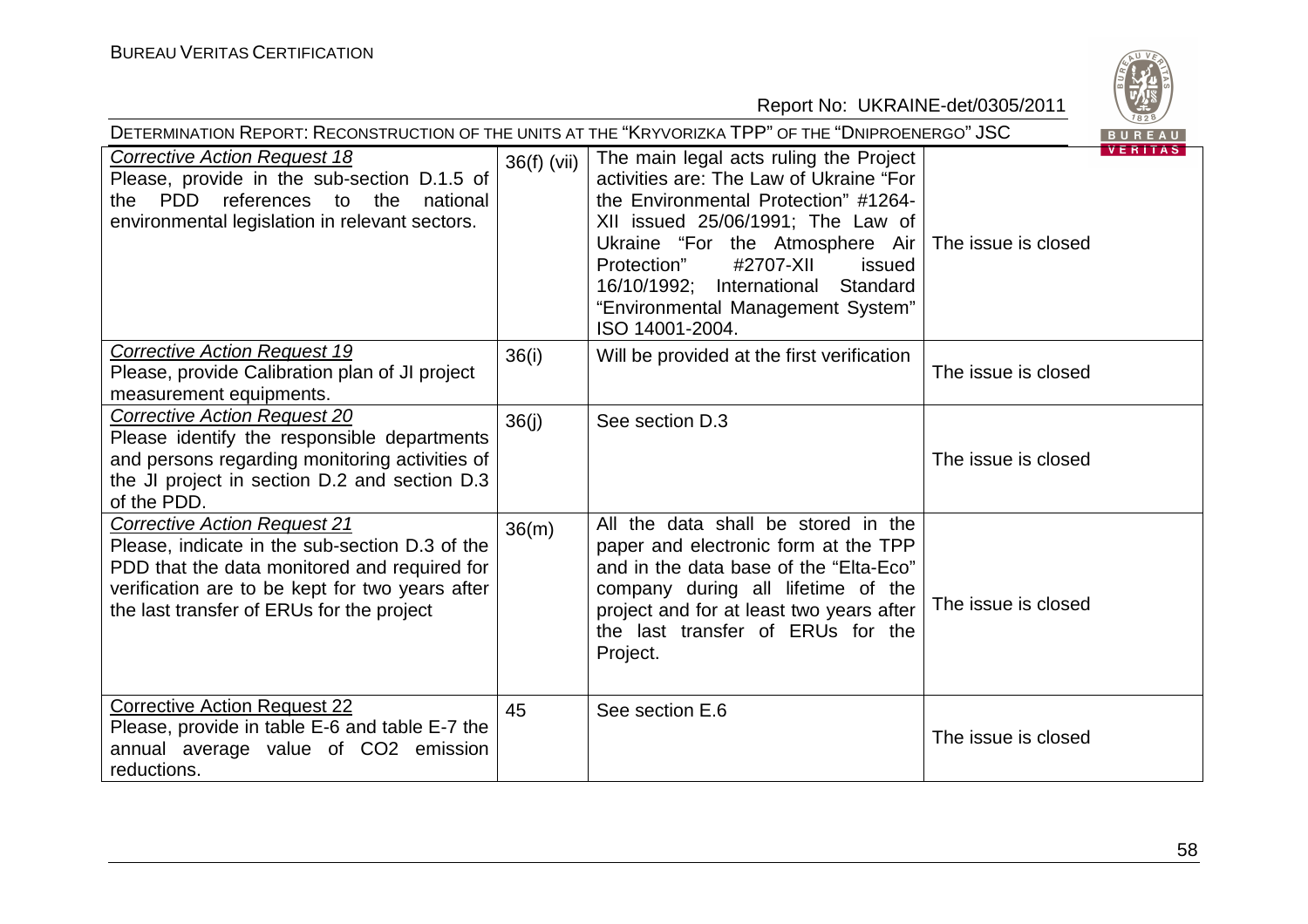

| DETERMINATION REPORT: RECONSTRUCTION OF THE UNITS AT THE "KRYVORIZKA TPP" OF THE "DNIPROENERGO" JSC<br>BUREAU                                                                                                      |       |                                                                                                                                                                                                                                                                                                                                                                                                                                                                                                                                                                                                                                                  |                     |                |
|--------------------------------------------------------------------------------------------------------------------------------------------------------------------------------------------------------------------|-------|--------------------------------------------------------------------------------------------------------------------------------------------------------------------------------------------------------------------------------------------------------------------------------------------------------------------------------------------------------------------------------------------------------------------------------------------------------------------------------------------------------------------------------------------------------------------------------------------------------------------------------------------------|---------------------|----------------|
| <b>Corrective Action Request 23</b><br>According to the PDD, reconstruction of all<br>units at Kryvorizhska TPP<br>will<br>be<br>implemented. Please indicate in the section<br>F.1 documents applied to whole TPP | 48(a) | The rehabilitation of each Unit of the<br>TPP consists of the description of the<br>Environmental impacts. For today only<br>the Unit #3 has been developed. All<br>others will also have the<br>the.<br>description of the Environmental<br>Impact, which is usually the part of the<br><b>Technical</b><br>Economical<br>and<br>Assessment of the Project.<br>The<br>environmental impacts of the Project<br>are described in the Explanatory Note<br>"Environmental Impact Assessment of<br>Kryvorizka TPP<br>Unit<br>#3<br>the<br>Rehabilitation Project", prepared by<br>the SRI "Teploenergoproekt" of the<br>"Donbassenergo" JSC in 2010. | The issue is closed | <b>VERITAS</b> |
| <b>Corrective Action Request 24</b><br>Please provide correct reference to the<br>publications.                                                                                                                    | 49    | information<br>concerning<br>the<br><b>The</b><br>Project was published in the local<br>newspaper "Apostolivsky Novyny" #41<br>dated 21-27/05/07.                                                                                                                                                                                                                                                                                                                                                                                                                                                                                                | The issue is closed |                |
| <b>Clarification Request 01</b><br>Please clarify, why 20 years were chosen as<br>length of crediting period                                                                                                       |       | The rehabilitations provided as the<br>Scenario<br>provides<br>Project<br>the<br>operational lifetime increase for 20<br>years.                                                                                                                                                                                                                                                                                                                                                                                                                                                                                                                  | The issue is closed |                |
| <b>Clarification Request 02</b><br>Please clarify why 12/05/2005 was chosen as<br>the starting date of the project                                                                                                 | 34(a) | 28/12/2006 (Contract for the technical<br>and economical assessment of the<br>Unit #3 rehabilitation #87-723-2841-<br>DPO/05 dated 28/12/06).                                                                                                                                                                                                                                                                                                                                                                                                                                                                                                    | The issue is closed |                |